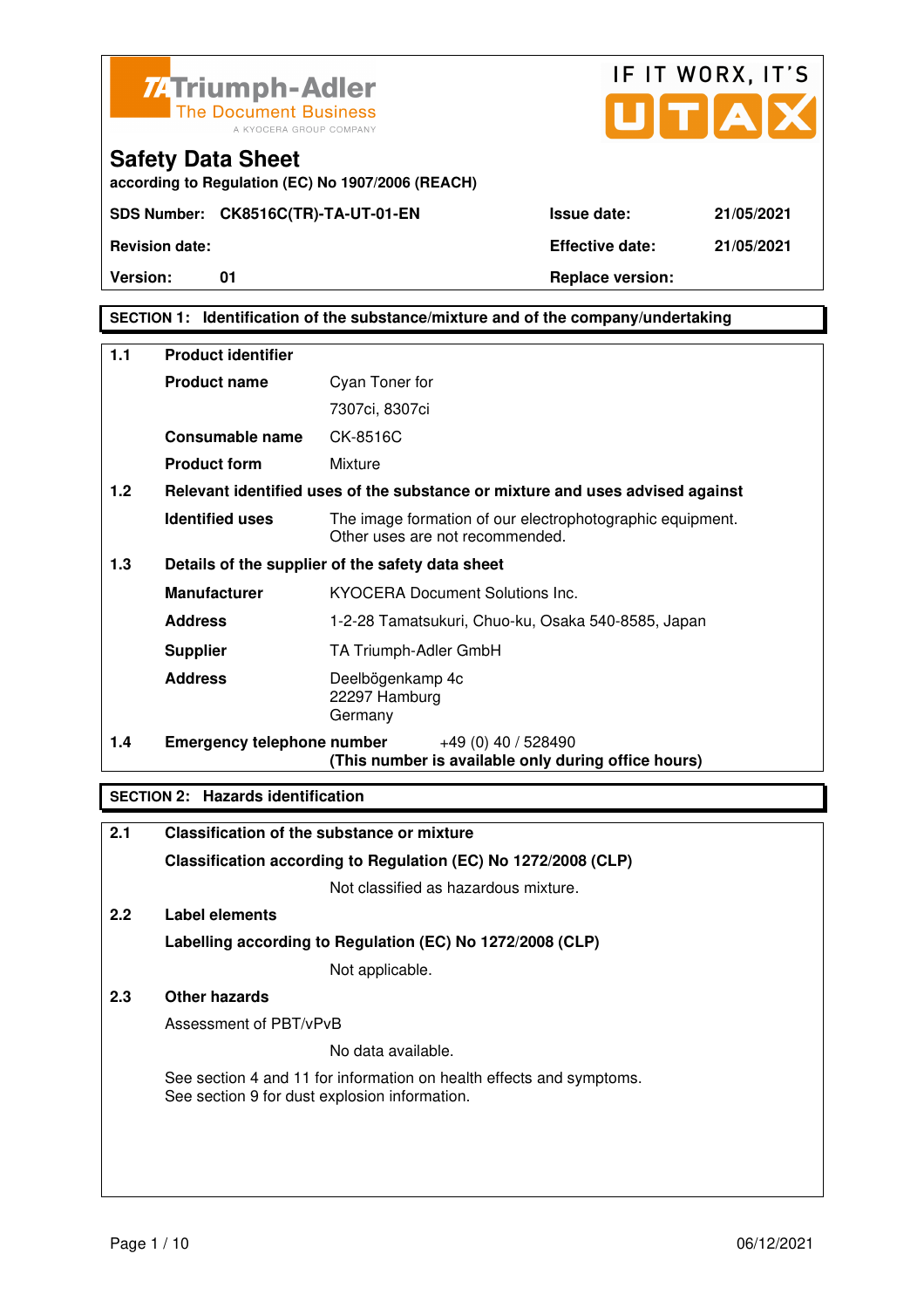| IF IT WORX, IT'S<br><b>ZATriumph-Adler</b><br>U[T A]<br><b>The Document Business</b><br>A KYOCERA GROUP COMPANY<br><b>Safety Data Sheet</b><br>according to Regulation (EC) No 1907/2006 (REACH)<br>SDS Number: CK8516C(TR)-TA-UT-01-EN<br><b>Issue date:</b><br>21/05/2021 |                                                                                                                              |                                                         |                                                 |                      |
|-----------------------------------------------------------------------------------------------------------------------------------------------------------------------------------------------------------------------------------------------------------------------------|------------------------------------------------------------------------------------------------------------------------------|---------------------------------------------------------|-------------------------------------------------|----------------------|
| <b>Revision date:</b>                                                                                                                                                                                                                                                       |                                                                                                                              |                                                         | <b>Effective date:</b>                          | 21/05/2021           |
| Version:<br>01                                                                                                                                                                                                                                                              |                                                                                                                              |                                                         | <b>Replace version:</b>                         |                      |
|                                                                                                                                                                                                                                                                             | <b>SECTION 3: Composition/information on ingredients</b>                                                                     |                                                         |                                                 |                      |
| 3.2<br><b>Mixtures</b>                                                                                                                                                                                                                                                      |                                                                                                                              |                                                         |                                                 |                      |
| Chemical name                                                                                                                                                                                                                                                               |                                                                                                                              | CAS No                                                  | Weight%                                         | Classification (CLP) |
| Polyester resin (3 kinds)<br>Organic pigment<br>Amorphous silica                                                                                                                                                                                                            | Ferrite (Ferrite including Manganese)                                                                                        | confidential<br>66402-68-4<br>confidential<br>7631-86-9 | 70-80<br>5-10 (as $Mn: < 2$ )<br>$3-8$<br>$1-5$ |                      |
| Titanium dioxide                                                                                                                                                                                                                                                            |                                                                                                                              | 13463-67-7                                              | < 1                                             | Carc.2(H351)         |
| Information of ingredients<br>(1) Substance, which present a health or environmental hazard within the meaning of CLP:                                                                                                                                                      |                                                                                                                              |                                                         |                                                 |                      |
|                                                                                                                                                                                                                                                                             | Titanium dioxide.                                                                                                            |                                                         |                                                 |                      |
| (2) Substance, which are assigned Community workplace exposure limits:                                                                                                                                                                                                      |                                                                                                                              |                                                         |                                                 |                      |
| None.                                                                                                                                                                                                                                                                       |                                                                                                                              |                                                         |                                                 |                      |
| (3) Substance, which are PBT or vPvB in accordance with the criteria set out in Annex XIII of<br>REACH:                                                                                                                                                                     |                                                                                                                              |                                                         |                                                 |                      |
|                                                                                                                                                                                                                                                                             | None.                                                                                                                        |                                                         |                                                 |                      |
| (4) Substance, which are included in the list established in accordance with Article 59(1) of<br>REACH (SVHC):                                                                                                                                                              |                                                                                                                              |                                                         |                                                 |                      |
|                                                                                                                                                                                                                                                                             | None.                                                                                                                        |                                                         |                                                 |                      |
|                                                                                                                                                                                                                                                                             | See section 16 for the full text of the H statements declared above.                                                         |                                                         |                                                 |                      |
| <b>SECTION 4: First aid measures</b>                                                                                                                                                                                                                                        |                                                                                                                              |                                                         |                                                 |                      |
| 4.1                                                                                                                                                                                                                                                                         | <b>Description of first aid measures</b>                                                                                     |                                                         |                                                 |                      |
| Inhalation:                                                                                                                                                                                                                                                                 | Remove from exposure to fresh air and gargle with plenty of water.<br>Consult a doctor in case of such symptoms as coughing. |                                                         |                                                 |                      |
|                                                                                                                                                                                                                                                                             | <b>Skin contact:</b> Wash with soap and water.                                                                               |                                                         |                                                 |                      |
| Eye contact:                                                                                                                                                                                                                                                                | Flush with water immediately and see a doctor if irritating.                                                                 |                                                         |                                                 |                      |
| Ingestion:                                                                                                                                                                                                                                                                  | Rinse out the mouth. Drink one or two glasses of water to dilute.<br>Seek medical treatment if necessary.                    |                                                         |                                                 |                      |
|                                                                                                                                                                                                                                                                             |                                                                                                                              |                                                         |                                                 |                      |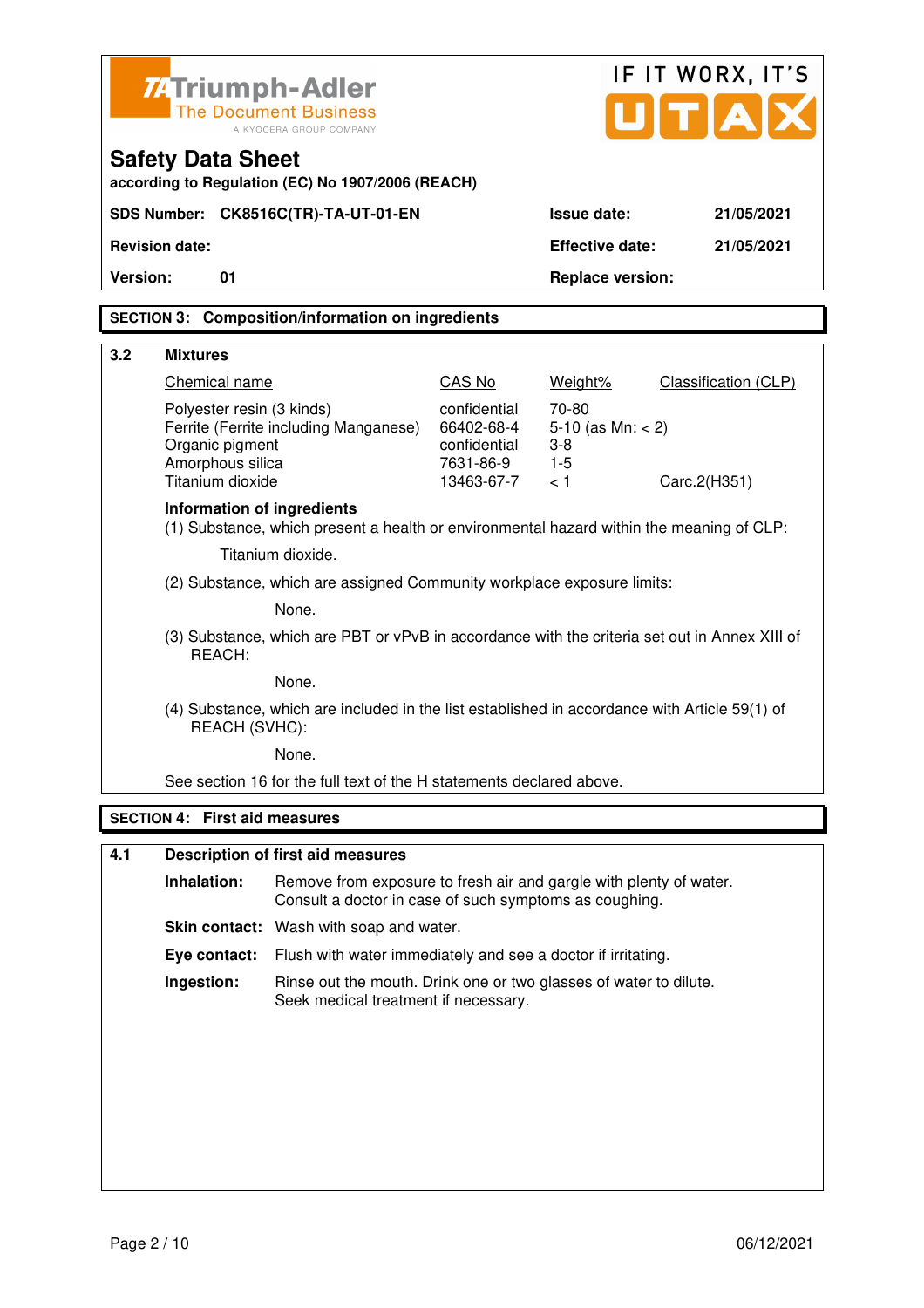



**according to Regulation (EC) No 1907/2006 (REACH)**

|                       | SDS Number: CK8516C(TR)-TA-UT-01-EN | <b>Issue date:</b>      | 21/05/2021 |
|-----------------------|-------------------------------------|-------------------------|------------|
| <b>Revision date:</b> |                                     | <b>Effective date:</b>  | 21/05/2021 |
| <b>Version:</b>       |                                     | <b>Replace version:</b> |            |

# **4.2 Most important symptoms and effects, both acute and delayed**  Potential health effects and symptoms **Inhalation:** Prolonged inhalation of excessive dusts may cause lung damage. Use of this product as intended does not result in prolonged inhalation of excessive toner dusts. **Skin contact:** Unlikely to cause skin irritation. **Eye contact:** May cause transient eye irritation. **Ingestion:** Use of this product as intended does not result in ingestion.

**4.3 Indication of any immediate medical attention and special treatment needed** 

No additional information available.

## **SECTION 5: Firefighting measures**

#### **5.1 Extinguishing media**

Suitable extinguishing media

Water spray, foam, powder,  $CO<sub>2</sub>$  or dry chemical

Unsuitable extinguishing media

None specified.

## **5.2 Special hazards arising from the substance or mixture**

Hazardous combustion products: Carbon dioxide, Carbon monoxide

#### **5.3 Advice for firefighters**

Fire-fighting procedures

 Pay attention not to blow away dust. Drain water off around and decrease the atmosphere temperature to extinguish the fire.

#### **Protection equipment for firefighters**

None specified.

## **SECTION 6: Accidental release measures**

#### **6.1 Personal precautions, protective equipment and emergency procedures**

 Avoid inhalation, ingestion, eye and skin contact in case of accidental release. Avoid formation of dust. Provide adequate ventilation.

### **6.2 Environmental precautions**

Do not allow to enter into surface water or drains.

#### **6.3 Methods and material for containment and cleaning up**

Gather the released powder not to blow away and wipe up with a wet cloth.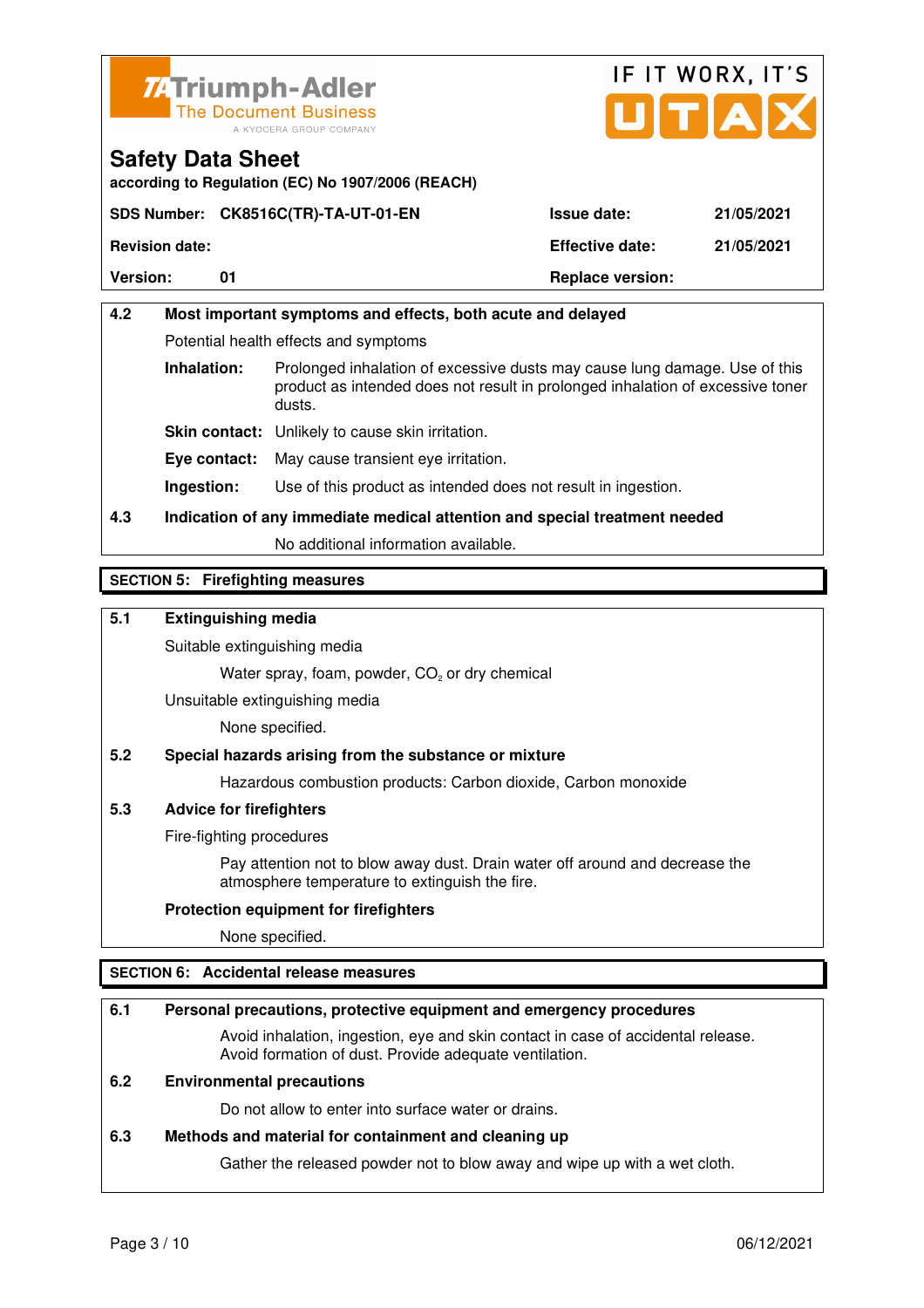



**according to Regulation (EC) No 1907/2006 (REACH)**

## **SDS Number: CK8516C(TR)-TA-UT-01-EN Issue date: 21/05/2021**

**Revision date: Effective date: 21/05/2021** 

Version: 01 01 **Replace version:** 

### **6.4 Reference to other sections**

See section 13 for disposal information.

#### **SECTION 7: Handling and storage**

#### **7.1 Precautions for safe handling**

 Do not attempt to force open or destroy the toner container or unit. See installation guide of this product.

#### **7.2 Conditions for safe storage, including any incompatibilities**

Keep the toner container or unit tightly closed and store in a cool, dry and dark place. Keep away from fire. Keep out of the reach of children.

#### **7.3 Specific end use(s)**

No additional information available.

#### **SECTION 8: Exposure controls/personal protection**

### **8.1 Control parameters**

(Reference data)

#### **US ACGIH Threshold Limit Values (TWA)**

Particles: 10 mg/m<sup>3</sup> (Inhalable particles) 3 mg/m<sup>3</sup> (Respirable particles) Manganese inorganic compounds (Ferrite component): 0.1 mg/m<sup>3</sup> (Inhalable fraction) 0.02 mg/m³ (Respirable fraction) (as Mn)

Titanium dioxide: 10 mg/m³

#### **US OSHA PEL (TWA)**

Particles: 15 mg/m<sup>3</sup> (Total dust) 5 mg/m<sup>3</sup> (Respirable fraction) Manganese compounds (Ferrite component): 5 mg/m<sup>3</sup> (Ceiling) (as Mn) Amorphous silica: 80 mg/m $3\%$ SiO<sub>2</sub> Titanium dioxide: 15 mg/m<sup>3</sup> (Total dust)

**EU Occupational exposure limits: Directive (EC) 2000/39, (EC) 2006/15 and (EU) 2009/161**

Not listed.

#### **8.2 Exposure controls**

#### **Appropriate engineering controls**

 Special ventilator is not required under normal intended use. Use in a well-ventilated area.

#### **Personal protective equipment**

 Respiratory protection, eye protection, hand protection, skin and body protection are not required under normal intended use.

#### **Environmental exposure controls**

No additional information available.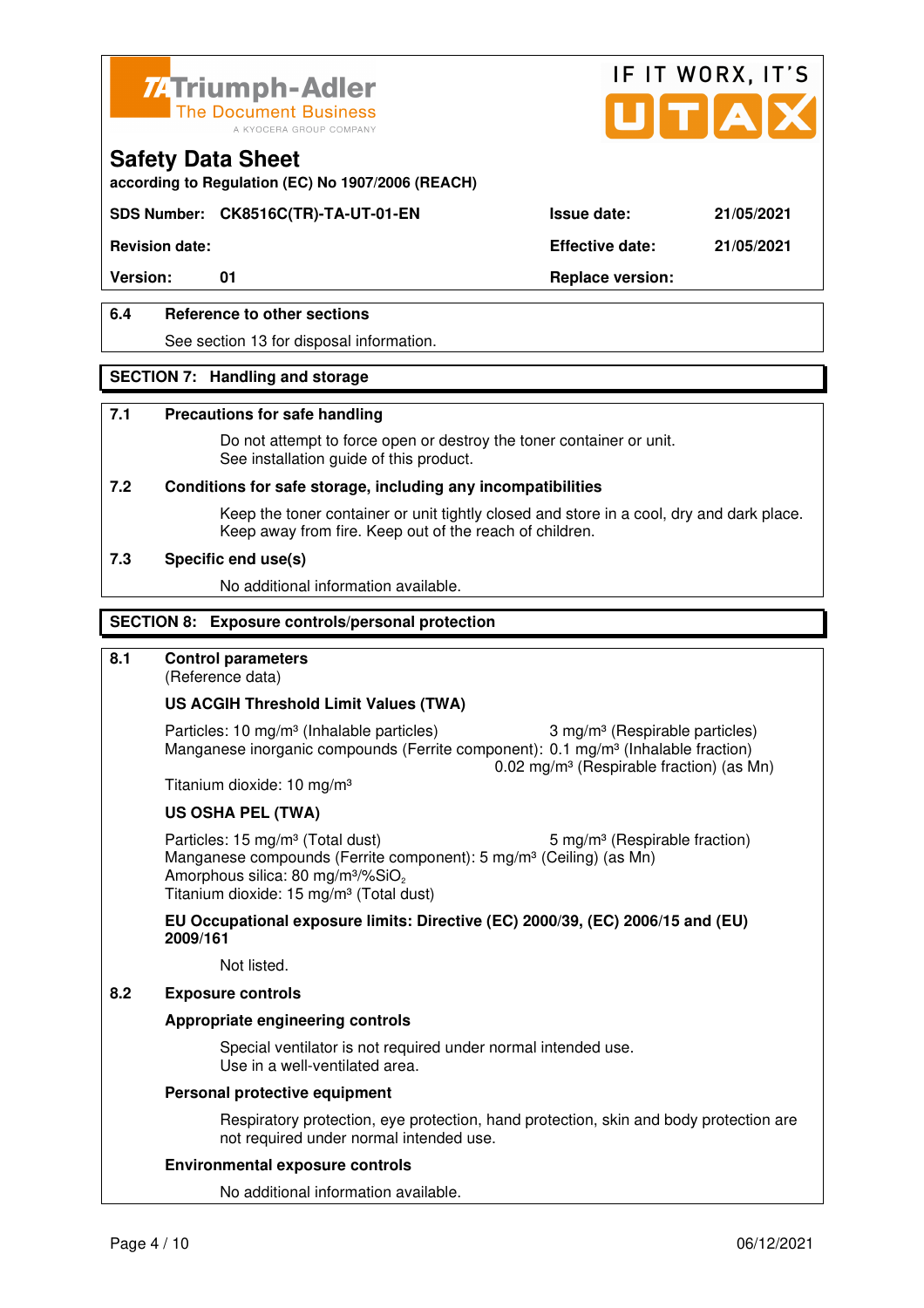



**according to Regulation (EC) No 1907/2006 (REACH)**

### **SECTION 9: Physical and chemical properties**

| 9.1                                   | Information on basic physical and chemical properties |                            |  |
|---------------------------------------|-------------------------------------------------------|----------------------------|--|
| Appearance                            |                                                       |                            |  |
|                                       | Physical state                                        | Solid (fine powder)        |  |
|                                       | Colour                                                | Cyan                       |  |
|                                       | Odour                                                 | Odourless                  |  |
|                                       | Odour threshold                                       | No data available.         |  |
| pH                                    |                                                       | No data available.         |  |
| Melting point [°C]                    |                                                       | 100-120 (Toner)            |  |
| Boiling point                         |                                                       | No data available.         |  |
| Flash point                           |                                                       | No data available.         |  |
| Evaporation rate                      |                                                       | No data available.         |  |
| Flammability (solid, gas)             |                                                       | No data available.         |  |
|                                       | Upper flammability or explosive limit                 | No data available.         |  |
|                                       | Lower flammability or explosive limit                 | No data available.         |  |
| Vapour pressure                       |                                                       | No data available.         |  |
| Vapour density                        |                                                       | No data available.         |  |
| Relative density [g/cm <sup>3</sup> ] |                                                       | 1.2-1.4 (Toner)            |  |
| Solubility (ies)                      |                                                       | Almost insoluble in water. |  |
|                                       | Partition coefficient: n-octanol/water                | No data available.         |  |
| Auto-ignition temperature             |                                                       | No data available.         |  |
|                                       | Decomposition temperature                             | No data available.         |  |
| Viscosity                             |                                                       | No data available.         |  |
| <b>Explosive properties</b>           |                                                       | No data available.         |  |
| Oxidizing properties                  |                                                       | No data available.         |  |

#### **9.2 Other information**

Dust explosion properties

 Dust explosion is improbable under normal intended use. Experimental explosiveness of toner is classified into the same rank such kind of powder as flour, dry milk and resin powder according to the pressure rising speed.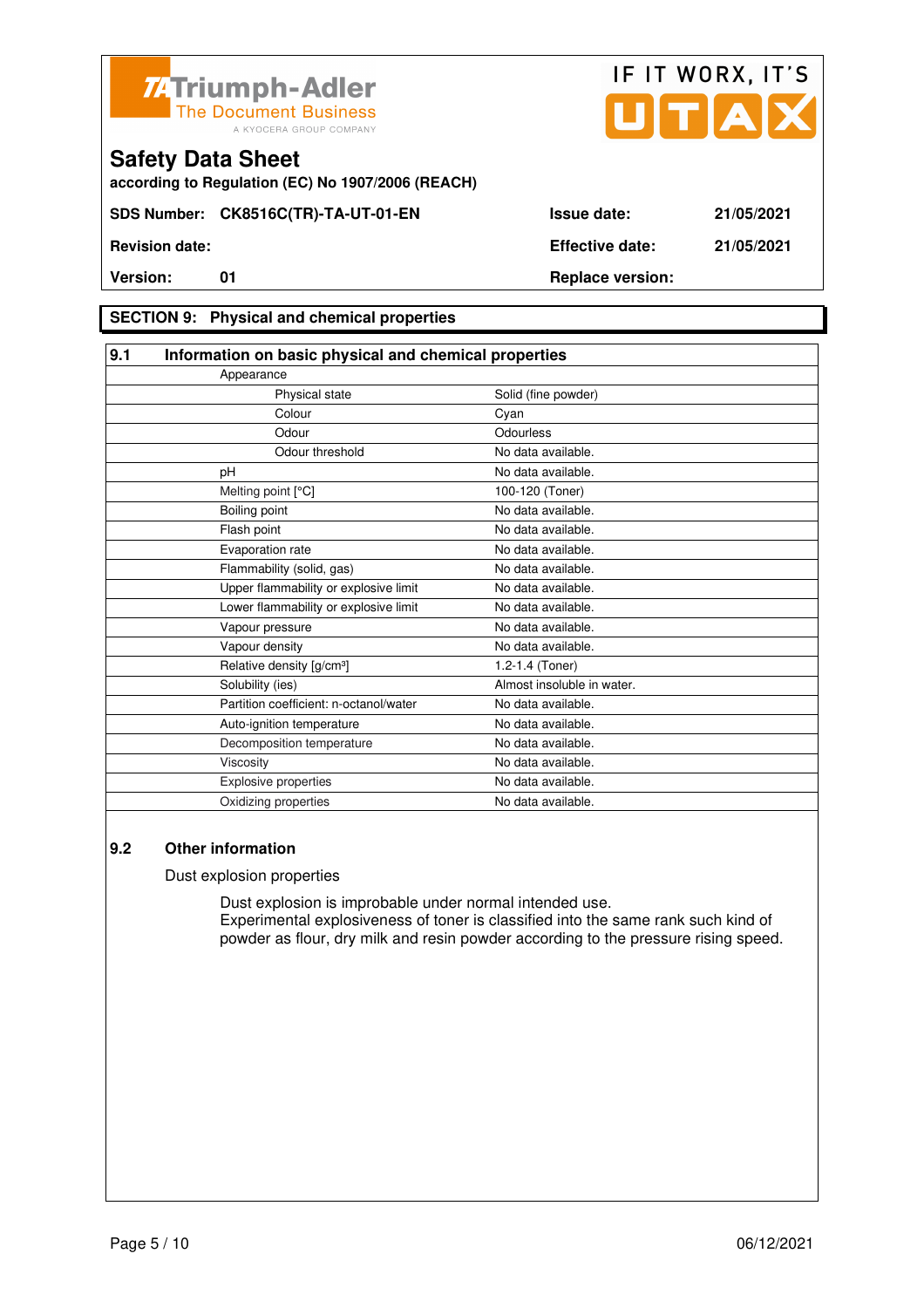



**Version:** 01 **Replace version:** 

**SECTION 10: Stability and reactivity** 

#### **10.1 Reactivity**

No data available.

**according to Regulation (EC) No 1907/2006 (REACH)**

#### **10.2 Chemical stability**

**Safety Data Sheet** 

This product is stable under normal conditions of use and storage.

### **10.3 Possibility of hazardous reactions**

Hazardous reactions will not occur.

**10.4 Conditions to avoid** 

None specified.

## **10.5 Incompatible materials**

None specified.

#### **10.6 Hazardous decomposition products**

Hazardous decomposition products are not to be produced.

### **SECTION 11: Toxicological information**

| 11.1 | Information on toxicological effects<br>Based on available data, the classification criteria listed below are not met. |                                                                                           |  |
|------|------------------------------------------------------------------------------------------------------------------------|-------------------------------------------------------------------------------------------|--|
|      |                                                                                                                        |                                                                                           |  |
|      | <b>Acute toxicity</b>                                                                                                  |                                                                                           |  |
|      | Oral $(LD_{50})$                                                                                                       | $>$ 2000 mg/kg (rat) <sup>*</sup> (Toner)<br>$>$ 2000 mg/kg (rat) <sup>**</sup> (Carrier) |  |
|      | Dermal $(LD_{50})$                                                                                                     | No data available. (Toner)<br>No data available. (Carrier)                                |  |
|      |                                                                                                                        | Inhalation $(LC_{50}(4hr))$ > 5.10 mg/l (rat) <sup>*</sup> (Toner)                        |  |
|      | <b>Skin corrosion/irritation</b>                                                                                       |                                                                                           |  |
|      | Acute skin irritation                                                                                                  | Non-irritant (rabbit)* (Toner)<br>Non-irritant (rabbit)** (Carrier)                       |  |
|      | Serious eye damage/irritation                                                                                          |                                                                                           |  |
|      | Acute eye irritation                                                                                                   | Mild irritant (rabbit)*. (Toner)                                                          |  |
|      | Respiratory or skin sensitization                                                                                      |                                                                                           |  |
|      | Skin sensitization                                                                                                     | Non-sensitising (mouse)* (Toner)<br>Non-sensitising** (Carrier)                           |  |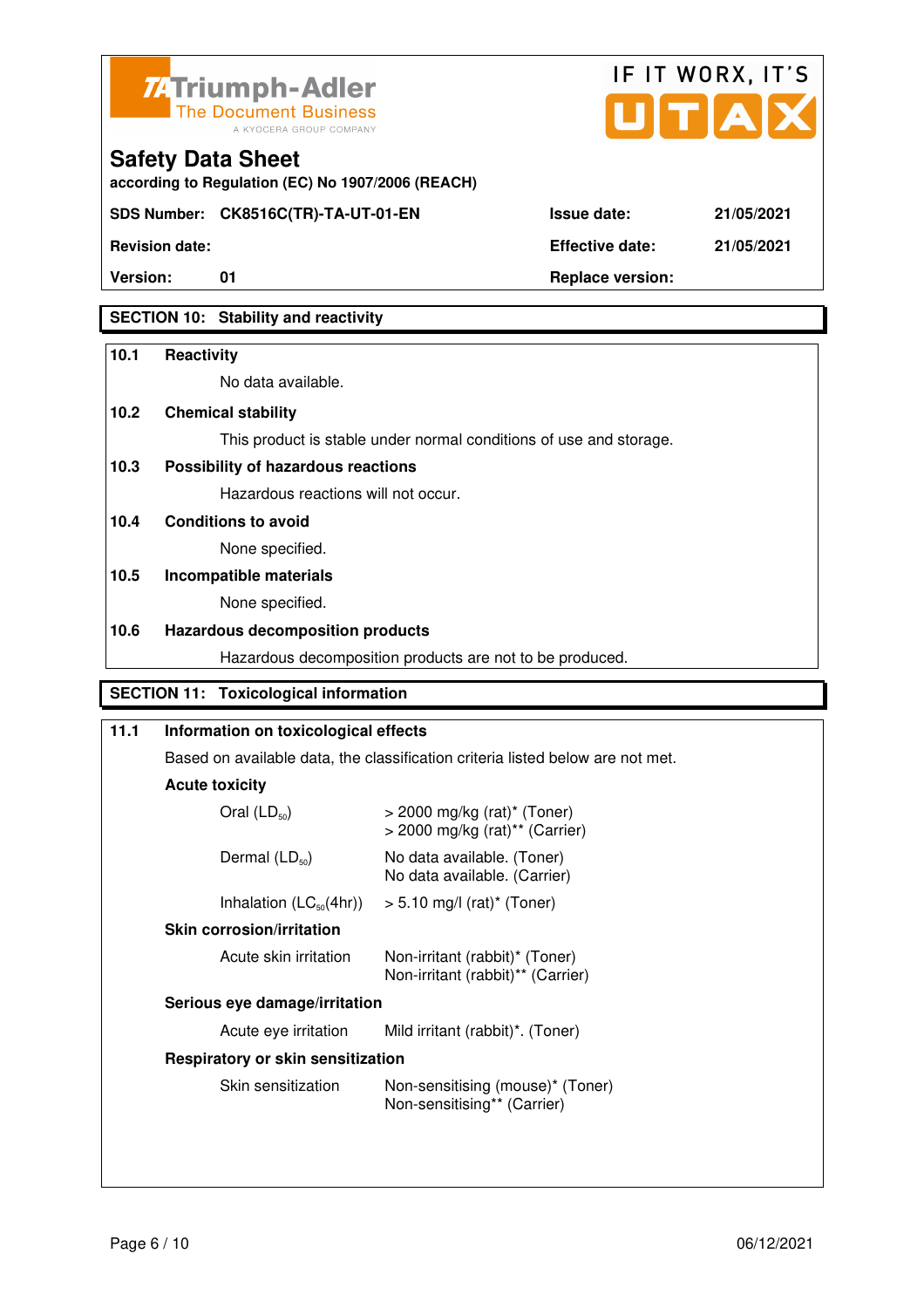

SDS Number: CK8516C(TR)-TA-UT-01-EN

**according to Regulation (EC) No 1907/2006 (REACH)**

**Safety Data Sheet** 

**Revision date: Effective date: 21/05/2021** 

| <b>Version:</b> | 01                                                                                                                                                                                                                                                                                                                                                                                                                                                                                                                                                                                                                                                                                                                                | <b>Replace version:</b>                                                                                                                                                                                                                                                                                                                                                                                                                                                                           |  |
|-----------------|-----------------------------------------------------------------------------------------------------------------------------------------------------------------------------------------------------------------------------------------------------------------------------------------------------------------------------------------------------------------------------------------------------------------------------------------------------------------------------------------------------------------------------------------------------------------------------------------------------------------------------------------------------------------------------------------------------------------------------------|---------------------------------------------------------------------------------------------------------------------------------------------------------------------------------------------------------------------------------------------------------------------------------------------------------------------------------------------------------------------------------------------------------------------------------------------------------------------------------------------------|--|
| 11.1            | <b>Germ cell mutagenicity</b>                                                                                                                                                                                                                                                                                                                                                                                                                                                                                                                                                                                                                                                                                                     | Ames test is negative** (Toner)<br>Ames test is negative** (Carrier)<br>*(based on test result of similar product)<br>** (based on test result of constituent materials)                                                                                                                                                                                                                                                                                                                          |  |
|                 | Information of ingredients:                                                                                                                                                                                                                                                                                                                                                                                                                                                                                                                                                                                                                                                                                                       |                                                                                                                                                                                                                                                                                                                                                                                                                                                                                                   |  |
|                 |                                                                                                                                                                                                                                                                                                                                                                                                                                                                                                                                                                                                                                                                                                                                   | No mutagen according to MAK, TRGS905 und (EC) No 1272/2008 Annex VI.                                                                                                                                                                                                                                                                                                                                                                                                                              |  |
|                 | Carcinogenicity                                                                                                                                                                                                                                                                                                                                                                                                                                                                                                                                                                                                                                                                                                                   |                                                                                                                                                                                                                                                                                                                                                                                                                                                                                                   |  |
|                 | Information of ingredients:                                                                                                                                                                                                                                                                                                                                                                                                                                                                                                                                                                                                                                                                                                       |                                                                                                                                                                                                                                                                                                                                                                                                                                                                                                   |  |
|                 |                                                                                                                                                                                                                                                                                                                                                                                                                                                                                                                                                                                                                                                                                                                                   | No carcinogen or potential carcinogen (except Titanium dioxide) according to IARC,<br>Japan Association on Industrial Health, ACGIH, EPA, OSHA, NTP, MAK, California<br>Proposition 65, TRGS 905 and (EC) No 1272/2008 Annex VI.                                                                                                                                                                                                                                                                  |  |
|                 | The IARC re-evaluated Titanium dioxide as a Group 2B carcinogen (possibly carcinogenic to<br>humans) as the result of inhalation exposure test in rats. But, oral/skin test does not show<br>carcinogenicity (2). In the animal chronic inhalation studies for Titanium dioxide, the lung<br>tumour was observed only in rats. It is estimated that this is attributed to the overload of rat's<br>lung clearance mechanism (overload phenomenon) (3). The inhalation of excessive<br>Titanium dioxide does not occur in normal use of this product. Also, epidemiological studies to<br>date have not revealed any evidence of the relation between occupational exposure to<br>Titanium dioxide and respiratory tract diseases. |                                                                                                                                                                                                                                                                                                                                                                                                                                                                                                   |  |
|                 | <b>Reproductive toxicity</b>                                                                                                                                                                                                                                                                                                                                                                                                                                                                                                                                                                                                                                                                                                      |                                                                                                                                                                                                                                                                                                                                                                                                                                                                                                   |  |
|                 | Information of ingredients:                                                                                                                                                                                                                                                                                                                                                                                                                                                                                                                                                                                                                                                                                                       |                                                                                                                                                                                                                                                                                                                                                                                                                                                                                                   |  |
|                 | (EC) No 1272/2008 Annex VI.                                                                                                                                                                                                                                                                                                                                                                                                                                                                                                                                                                                                                                                                                                       | No reproductive toxicant according to MAK, California Proposition 65, TRGS 905 und                                                                                                                                                                                                                                                                                                                                                                                                                |  |
|                 | <b>STOT-single exposure</b>                                                                                                                                                                                                                                                                                                                                                                                                                                                                                                                                                                                                                                                                                                       | No data available.                                                                                                                                                                                                                                                                                                                                                                                                                                                                                |  |
|                 | <b>STOT-repeated exposure</b>                                                                                                                                                                                                                                                                                                                                                                                                                                                                                                                                                                                                                                                                                                     | No data available.                                                                                                                                                                                                                                                                                                                                                                                                                                                                                |  |
|                 | <b>Aspiration hazard</b>                                                                                                                                                                                                                                                                                                                                                                                                                                                                                                                                                                                                                                                                                                          | No data available.                                                                                                                                                                                                                                                                                                                                                                                                                                                                                |  |
|                 | <b>Chronic effects</b>                                                                                                                                                                                                                                                                                                                                                                                                                                                                                                                                                                                                                                                                                                            |                                                                                                                                                                                                                                                                                                                                                                                                                                                                                                   |  |
|                 |                                                                                                                                                                                                                                                                                                                                                                                                                                                                                                                                                                                                                                                                                                                                   | In a study in rats by chronic inhalation exposure to a typical toner, a mild to moderate degree<br>of lung fibrosis was observed in 92% of the rats in the high concentration (16 mg/m <sup>3</sup> )<br>exposure group, and a minimal to mild degree of fibrosis was noted in 22% of the animal in the<br>middle $(4mg/m3)$ exposure group (1). But no pulmonary change was reported in the lowest<br>$(1\,\text{mg/m}^3)$ exposure group, the most relevant level to potential human exposures. |  |

**Other information** No data available.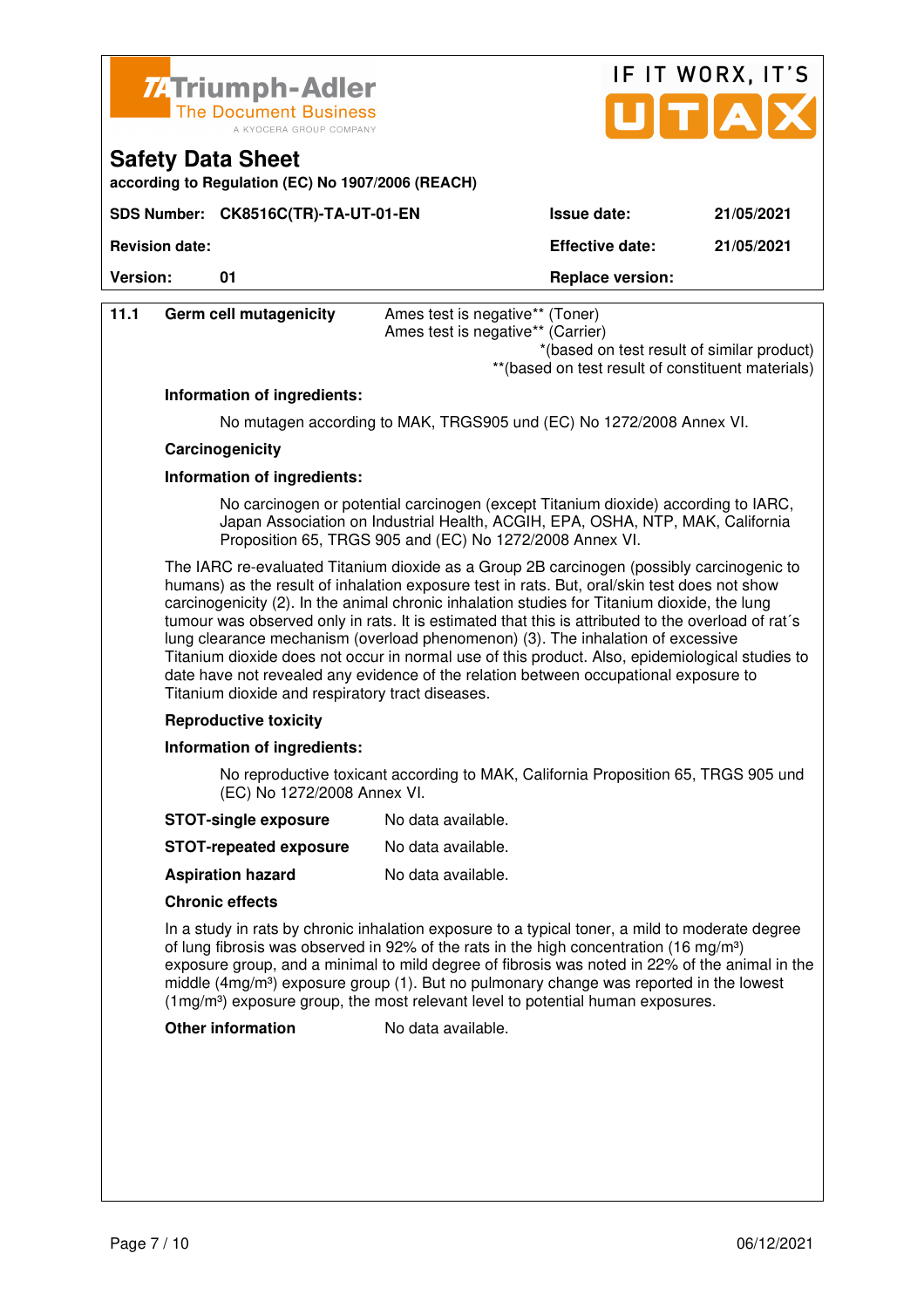

**according to Regulation (EC) No 1907/2006 (REACH)**

**SDS Number: CK8516C(TR)-TA-UT-01-EN Issue date: 21/05/2021** 

**Revision date: Effective date: 21/05/2021** 

## **SECTION 12: Ecological information**

#### **12.1 Toxicity**

No data available.

**12.2 Persistence and degradability** 

No data available.

**12.3 Bio accumulative potential** 

No data available.

#### **12.4 Mobility in soil**

No data available.

#### **12.5 Results of PBT and vPvB assessment**

No data available.

#### **12.6 Other adverse effects**

No additional information available.

## **SECTION 13: Disposal considerations**

#### **13.1 Waste treatment methods**

 Do not attempt to incinerate the toner container or unit and the waste toner yourself. Dangerous sparks may cause burn. Any disposal practice should be done under conditions which meet local, state and federal laws and regulations relating to waste (contact local or state environmental agency for specific rules).

## **SECTION 14: Transport information**

#### **14.1 UN-number**

None.

**14.2 UN Proper shipping name** 

None.

**14.3 Transport hazard class(es)** 

None.

### **14.4 Packing group**

None.

**14.5 Environmental hazards** 

None.

| ue date: | 21/05/20 |
|----------|----------|
|          |          |

IF IT WORX, IT'S

Version: 01 01 **Replace version: Properties**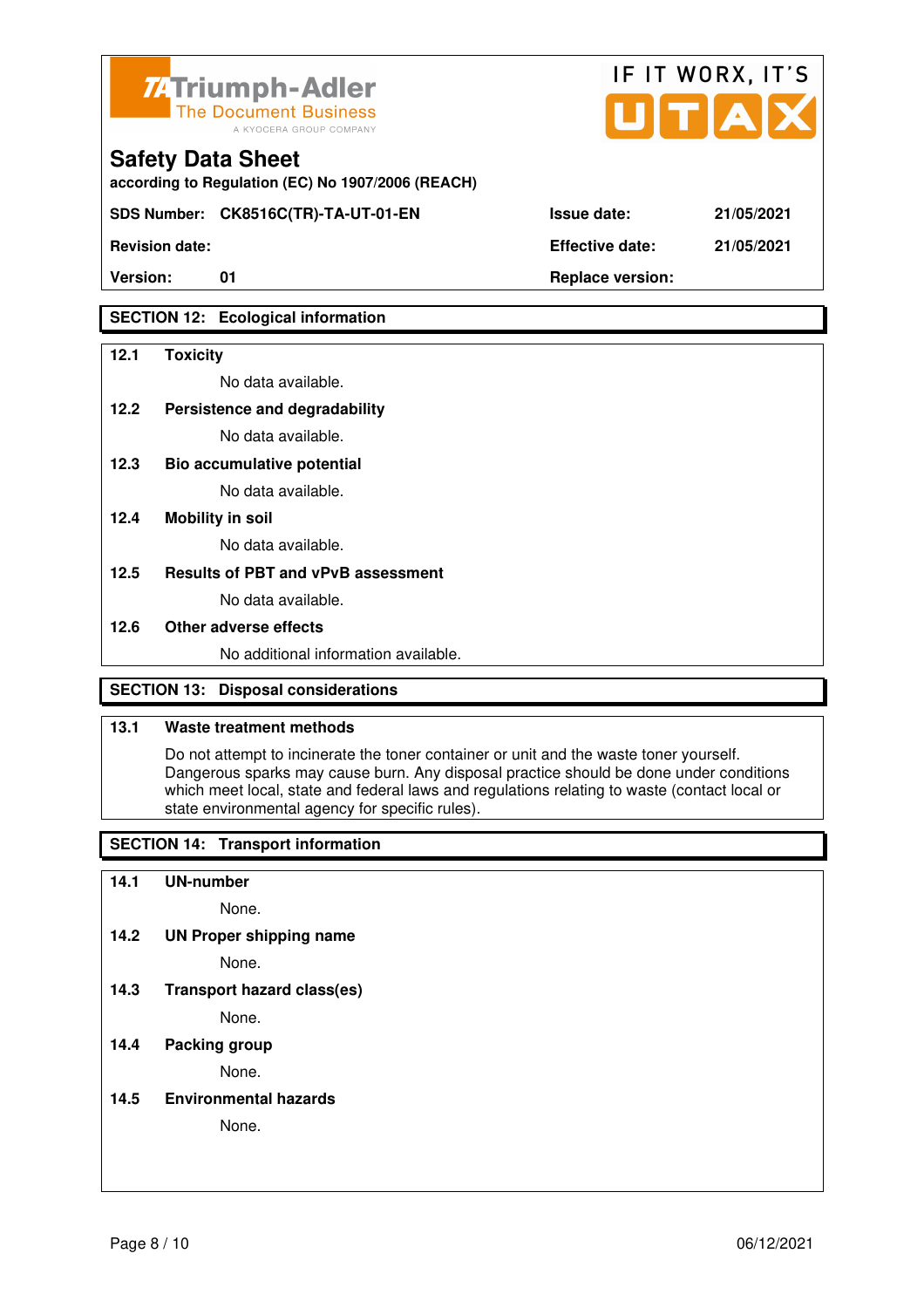



**according to Regulation (EC) No 1907/2006 (REACH)**

#### **SDS Number: CK8516C(TR)-TA-UT-01-EN Issue date: 21/05/2021**

**Revision date: Effective date: 21/05/2021** 

Version: 01 01 **Replace version: Replace version:** 

#### **14.6 Special precautions for user**

No additional information available.

# **14.7 Transport in bulk according to Annex II of MARPOL73/78 and the IBC Code**

Not applicable.

## **SECTION 15: Regulatory information**

# **15.1 Safety, health and environmental regulations/legislation specific for the substance or mixture**

#### **EU-regulations**

Regulation (EC) No 1005/2009 (on substances that deplete the ozone layer, Annex I and II): Not listed.

Regulation (EU) 2019/1021 (on persistent organic pollutants, Annex I as amended):

Not listed.

 Regulation (EU) No 649/2012 (concerning the export and import of dangerous chemicals, Annex I and V as amended):

Not listed.

 Regulation (EC) No 1907/2006 REACH Annex XVII as amended (Restrictions on use): Not listed.

Regulation (EC) No 1907/2006 REACH Annex XIV as amended (Authorizations):

Not listed.

#### **US-regulations**

All ingredients in this product comply with order under TSCA.

#### **Canada regulations**

 This product is not a WHMIS-controlled product, since we consider it as a manufactured article.

#### **15.2 Chemical Safety Assessment**

No data available.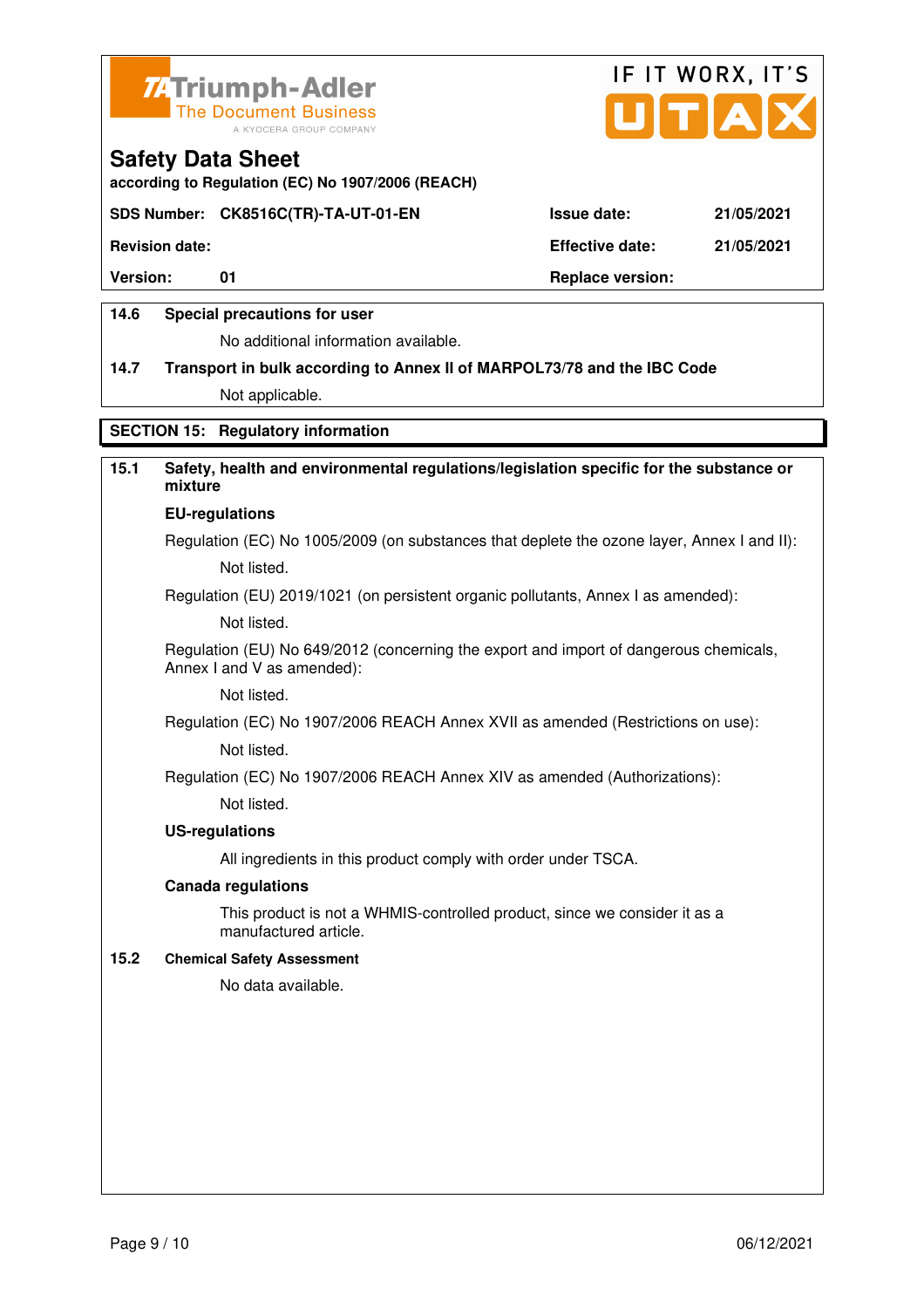|                                                                                                                                                                                                                                                                                                                                                                                                                                                                                                                                                                                                                                                                                                                                                                                                                                                                                                                                                                                                                                                                                                                                                                                                                                                                                                                                                                                                                                                                                                                                                                                                                                                                               | <b>74 Triumph-Adler</b>                                                                                                                                                                                                                                                                                                                                                      |                                                | IF IT WORX, IT'S |
|-------------------------------------------------------------------------------------------------------------------------------------------------------------------------------------------------------------------------------------------------------------------------------------------------------------------------------------------------------------------------------------------------------------------------------------------------------------------------------------------------------------------------------------------------------------------------------------------------------------------------------------------------------------------------------------------------------------------------------------------------------------------------------------------------------------------------------------------------------------------------------------------------------------------------------------------------------------------------------------------------------------------------------------------------------------------------------------------------------------------------------------------------------------------------------------------------------------------------------------------------------------------------------------------------------------------------------------------------------------------------------------------------------------------------------------------------------------------------------------------------------------------------------------------------------------------------------------------------------------------------------------------------------------------------------|------------------------------------------------------------------------------------------------------------------------------------------------------------------------------------------------------------------------------------------------------------------------------------------------------------------------------------------------------------------------------|------------------------------------------------|------------------|
|                                                                                                                                                                                                                                                                                                                                                                                                                                                                                                                                                                                                                                                                                                                                                                                                                                                                                                                                                                                                                                                                                                                                                                                                                                                                                                                                                                                                                                                                                                                                                                                                                                                                               | <b>The Document Business</b><br>A KYOCERA GROUP COMPANY                                                                                                                                                                                                                                                                                                                      |                                                | UTAD             |
|                                                                                                                                                                                                                                                                                                                                                                                                                                                                                                                                                                                                                                                                                                                                                                                                                                                                                                                                                                                                                                                                                                                                                                                                                                                                                                                                                                                                                                                                                                                                                                                                                                                                               | <b>Safety Data Sheet</b><br>according to Regulation (EC) No 1907/2006 (REACH)                                                                                                                                                                                                                                                                                                |                                                |                  |
|                                                                                                                                                                                                                                                                                                                                                                                                                                                                                                                                                                                                                                                                                                                                                                                                                                                                                                                                                                                                                                                                                                                                                                                                                                                                                                                                                                                                                                                                                                                                                                                                                                                                               | SDS Number: CK8516C(TR)-TA-UT-01-EN                                                                                                                                                                                                                                                                                                                                          | <b>Issue date:</b>                             | 21/05/2021       |
| <b>Revision date:</b>                                                                                                                                                                                                                                                                                                                                                                                                                                                                                                                                                                                                                                                                                                                                                                                                                                                                                                                                                                                                                                                                                                                                                                                                                                                                                                                                                                                                                                                                                                                                                                                                                                                         |                                                                                                                                                                                                                                                                                                                                                                              | <b>Effective date:</b>                         | 21/05/2021       |
| <b>Version:</b>                                                                                                                                                                                                                                                                                                                                                                                                                                                                                                                                                                                                                                                                                                                                                                                                                                                                                                                                                                                                                                                                                                                                                                                                                                                                                                                                                                                                                                                                                                                                                                                                                                                               | 01                                                                                                                                                                                                                                                                                                                                                                           | <b>Replace version:</b>                        |                  |
|                                                                                                                                                                                                                                                                                                                                                                                                                                                                                                                                                                                                                                                                                                                                                                                                                                                                                                                                                                                                                                                                                                                                                                                                                                                                                                                                                                                                                                                                                                                                                                                                                                                                               | <b>SECTION 16: Other information</b>                                                                                                                                                                                                                                                                                                                                         |                                                |                  |
|                                                                                                                                                                                                                                                                                                                                                                                                                                                                                                                                                                                                                                                                                                                                                                                                                                                                                                                                                                                                                                                                                                                                                                                                                                                                                                                                                                                                                                                                                                                                                                                                                                                                               |                                                                                                                                                                                                                                                                                                                                                                              |                                                |                  |
|                                                                                                                                                                                                                                                                                                                                                                                                                                                                                                                                                                                                                                                                                                                                                                                                                                                                                                                                                                                                                                                                                                                                                                                                                                                                                                                                                                                                                                                                                                                                                                                                                                                                               | To the best of our knowledge, the information contained herein is accurate. However, we<br>cannot assume any liability whatsoever for the accuracy or completeness of the information<br>contained herein. The contents and format of this SDS are in accordance with Regulation<br>(EC) No 1907/2006, Annex II as amended by Regulation (EU) 2015/830 with respect to SDSs. |                                                |                  |
| Revision information: -                                                                                                                                                                                                                                                                                                                                                                                                                                                                                                                                                                                                                                                                                                                                                                                                                                                                                                                                                                                                                                                                                                                                                                                                                                                                                                                                                                                                                                                                                                                                                                                                                                                       |                                                                                                                                                                                                                                                                                                                                                                              |                                                |                  |
|                                                                                                                                                                                                                                                                                                                                                                                                                                                                                                                                                                                                                                                                                                                                                                                                                                                                                                                                                                                                                                                                                                                                                                                                                                                                                                                                                                                                                                                                                                                                                                                                                                                                               | Full text of H statements under sections 3:                                                                                                                                                                                                                                                                                                                                  | H351: Suspected of causing cancer (inhalation) |                  |
| Abbreviations and acronyms                                                                                                                                                                                                                                                                                                                                                                                                                                                                                                                                                                                                                                                                                                                                                                                                                                                                                                                                                                                                                                                                                                                                                                                                                                                                                                                                                                                                                                                                                                                                                                                                                                                    |                                                                                                                                                                                                                                                                                                                                                                              |                                                |                  |
| <b>ACGIH</b><br>American Conference of Governmental Industrial Hygienists<br>2016 TLVs and BEIs (Threshold Limit Values for Chemical Substances and Physical Agents and Biological<br>Exposure Indices)<br>CAS<br><b>Chemical Abstracts Service</b><br><b>CLP</b><br>Regulation (EC) No 1272/2008 on classification, labelling and packaging of substances and mixtures<br><b>DFG</b><br>Deutsche Forschungsgemeinschaft<br>Environmental Protection Agency (Integrated Risk Information System) (US)<br>EPA<br><b>IARC</b><br>International Agency for Research on Cancer (IARC Monographs on the Evaluations of Carcinogenic Risks<br>to Humans)<br><b>MAK</b><br>Maximale Arbeitsplatzkonzentration der Deutschen Forschungsgesellschaft (2011)<br><b>NTP</b><br>National Toxicology Program (Report on Carcinogens) (US)<br>OSHA<br>Occupational Safety and Health Administration (29 CFR Part 1910 Subpart Z)<br>PBT<br>Persistent, Bio accumulative and Toxic<br><b>PEL</b><br>Permissible Exposure Limits<br>Proposition 65<br>California, Safe Drinking Water and Toxic Enforcement Act of 1986<br><b>REACH</b><br>Regulation (EC) No 1907/2006 concerning the Registration, Evaluation, Authorization and Restriction of<br>Chemicals<br><b>STOT</b><br>Specific target organ toxicity<br><b>SVHC</b><br>Substances of Very High Concern<br><b>TRGS 905</b><br>Technische Regeln für Gefahrstoffe (Deutschland)<br><b>TSCA</b><br>Toxic Substances Control Act (US)<br>TWA<br><b>Time Weighted Average</b><br>UN<br><b>United Nations</b><br>vPvB<br>very Persistent and very Bio accumulative<br>WHMIS<br>Workplace Hazardous Materials Information System (Canada) |                                                                                                                                                                                                                                                                                                                                                                              |                                                |                  |
|                                                                                                                                                                                                                                                                                                                                                                                                                                                                                                                                                                                                                                                                                                                                                                                                                                                                                                                                                                                                                                                                                                                                                                                                                                                                                                                                                                                                                                                                                                                                                                                                                                                                               | Key literature references and sources for data                                                                                                                                                                                                                                                                                                                               |                                                |                  |
| (1)<br>Pulmonary Response to Toner upon Chronic Inhalation Exposure in Rats, H. Muhle et al., Fundamental and Applied<br>Toxicology 17.280-299 (1991) Lung Clearance and Retention of Toner, Utilizing a Tracer Technique, during Chronic<br>Inhalation Exposure in Rats, B. Bellmann, Fundamental and Applied Toxicology 17.300-313 (1991)<br>IARC Monograph on the Evaluation of the Carcinogenic Risk of Chemicals to Humans, Vol. 93<br>(2)                                                                                                                                                                                                                                                                                                                                                                                                                                                                                                                                                                                                                                                                                                                                                                                                                                                                                                                                                                                                                                                                                                                                                                                                                               |                                                                                                                                                                                                                                                                                                                                                                              |                                                |                  |

- $(3)$  NIOSH CURRENT INTELLIGENCE BULLETIN "Evaluation of Health Hazard and Recommendation for Occupational Exposure to Titanium Dioxide DRAFT"
- (4) The contents are in accordance with Material Safety Data Sheet "CK8516C(TR)-TA-UT-01-EN"; 21/05/2021 of the KYOCERA Document Solutions Inc., 1-2-28 Tamatsukuri, Chuo-ku, Osaka 540-8585, Japan.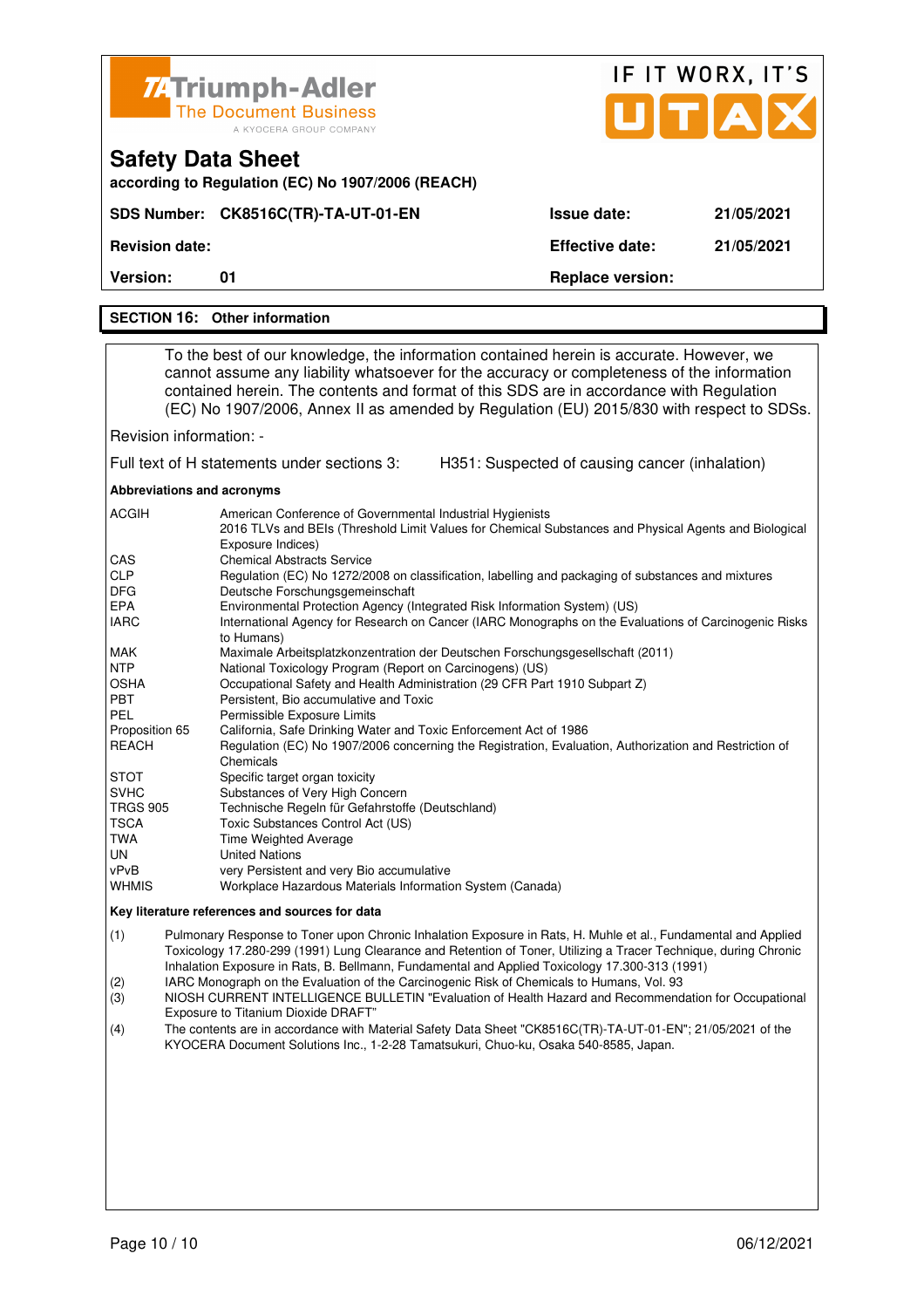



**according to Regulation (EC) No 1907/2006 (REACH)**

**Safety Data Sheet** 

## **SECTION 1: Identification of the substance/mixture and of the company/undertaking**

| $1.1$ | <b>Product identifier</b>         |                                                                                              |  |
|-------|-----------------------------------|----------------------------------------------------------------------------------------------|--|
|       | <b>Product name</b>               | <b>Black Toner for</b>                                                                       |  |
|       |                                   | 7307ci, 8307ci                                                                               |  |
|       | Consumable name                   | CK-8516K                                                                                     |  |
|       | <b>Product form</b>               | Mixture                                                                                      |  |
| 1.2   |                                   | Relevant identified uses of the substance or mixture and uses advised against                |  |
|       | <b>Identified uses</b>            | The image formation of our electrophotographic equipment.<br>Other uses are not recommended. |  |
| 1.3   |                                   | Details of the supplier of the safety data sheet                                             |  |
|       | <b>Manufacturer</b>               | <b>KYOCERA Document Solutions Inc.</b>                                                       |  |
|       | <b>Address</b>                    | 1-2-28 Tamatsukuri, Chuo-ku, Osaka 540-8585, Japan                                           |  |
|       | <b>Supplier</b>                   | TA Triumph-Adler GmbH                                                                        |  |
|       | <b>Address</b>                    | Deelbögenkamp 4c<br>22297 Hamburg<br>Germany                                                 |  |
| 1.4   | <b>Emergency telephone number</b> | $+49(0)$ 40 / 528490<br>(This number is available only during office hours)                  |  |

## **SECTION 2: Hazards identification**

| 2.1 | Classification of the substance or mixture                                                                            |  |
|-----|-----------------------------------------------------------------------------------------------------------------------|--|
|     | Classification according to Regulation (EC) No 1272/2008 (CLP)                                                        |  |
|     | Not classified as hazardous mixture.                                                                                  |  |
| 2.2 | Label elements                                                                                                        |  |
|     | Labelling according to Regulation (EC) No 1272/2008 (CLP)                                                             |  |
|     | Not applicable.                                                                                                       |  |
| 2.3 | Other hazards                                                                                                         |  |
|     | Assessment of PBT/vPvB                                                                                                |  |
|     | No data available.                                                                                                    |  |
|     | See section 4 and 11 for information on health effects and symptoms.<br>See section 9 for dust explosion information. |  |
|     |                                                                                                                       |  |
|     |                                                                                                                       |  |
|     |                                                                                                                       |  |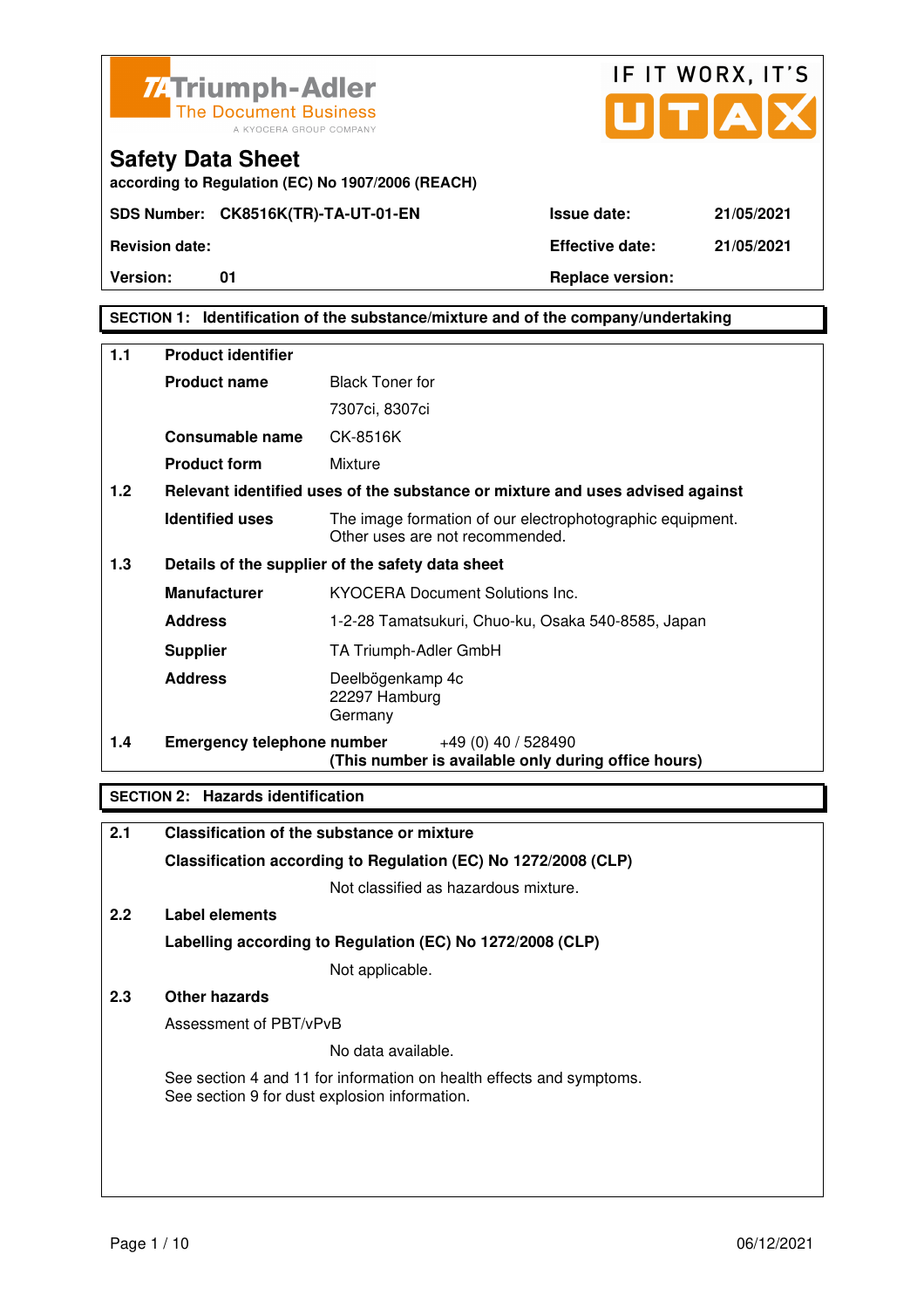|                                                                                                                                   | IF IT WORX, IT'S<br><b>74 Triumph-Adler</b><br>U[T[A])<br><b>The Document Business</b><br>A KYOCERA GROUP COMPANY<br><b>Safety Data Sheet</b><br>according to Regulation (EC) No 1907/2006 (REACH) |                                                                                                           |                                                                    |                                                        |                      |  |  |  |  |
|-----------------------------------------------------------------------------------------------------------------------------------|----------------------------------------------------------------------------------------------------------------------------------------------------------------------------------------------------|-----------------------------------------------------------------------------------------------------------|--------------------------------------------------------------------|--------------------------------------------------------|----------------------|--|--|--|--|
|                                                                                                                                   |                                                                                                                                                                                                    | SDS Number: CK8516K(TR)-TA-UT-01-EN                                                                       |                                                                    | <b>Issue date:</b>                                     | 21/05/2021           |  |  |  |  |
|                                                                                                                                   | <b>Revision date:</b>                                                                                                                                                                              |                                                                                                           |                                                                    | <b>Effective date:</b>                                 | 21/05/2021           |  |  |  |  |
| Version:                                                                                                                          | 01                                                                                                                                                                                                 |                                                                                                           |                                                                    | <b>Replace version:</b>                                |                      |  |  |  |  |
|                                                                                                                                   |                                                                                                                                                                                                    | <b>SECTION 3: Composition/information on ingredients</b>                                                  |                                                                    |                                                        |                      |  |  |  |  |
|                                                                                                                                   |                                                                                                                                                                                                    |                                                                                                           |                                                                    |                                                        |                      |  |  |  |  |
| 3.2                                                                                                                               | <b>Mixtures</b>                                                                                                                                                                                    |                                                                                                           |                                                                    |                                                        |                      |  |  |  |  |
|                                                                                                                                   | <b>Chemical name</b>                                                                                                                                                                               |                                                                                                           | CAS No                                                             | Weight%                                                | Classification (CLP) |  |  |  |  |
| Polyester resin (3 kinds)<br>Ferrite (Ferrite including Manganese)<br><b>Carbon Black</b><br>Amorphous silica<br>Titanium dioxide |                                                                                                                                                                                                    |                                                                                                           | confidential<br>66402-68-4<br>1333-86-4<br>7631-86-9<br>13463-67-7 | 70-80<br>5-10 (as $Mn: < 2$ )<br>$3-8$<br>$1-5$<br>< 1 | Carc.2(H351)         |  |  |  |  |
|                                                                                                                                   | Information of ingredients                                                                                                                                                                         | (1) Substance, which present a health or environmental hazard within the meaning of CLP:                  |                                                                    |                                                        |                      |  |  |  |  |
|                                                                                                                                   |                                                                                                                                                                                                    | Titanium dioxide.                                                                                         |                                                                    |                                                        |                      |  |  |  |  |
|                                                                                                                                   |                                                                                                                                                                                                    | (2) Substance, which are assigned Community workplace exposure limits:                                    |                                                                    |                                                        |                      |  |  |  |  |
|                                                                                                                                   |                                                                                                                                                                                                    | None.                                                                                                     |                                                                    |                                                        |                      |  |  |  |  |
|                                                                                                                                   | REACH:                                                                                                                                                                                             | (3) Substance, which are PBT or vPvB in accordance with the criteria set out in Annex XIII of             |                                                                    |                                                        |                      |  |  |  |  |
|                                                                                                                                   |                                                                                                                                                                                                    | None.                                                                                                     |                                                                    |                                                        |                      |  |  |  |  |
|                                                                                                                                   | REACH (SVHC):                                                                                                                                                                                      | (4) Substance, which are included in the list established in accordance with Article 59(1) of             |                                                                    |                                                        |                      |  |  |  |  |
|                                                                                                                                   |                                                                                                                                                                                                    | None.                                                                                                     |                                                                    |                                                        |                      |  |  |  |  |
|                                                                                                                                   |                                                                                                                                                                                                    | See section 16 for the full text of the H statements declared above.                                      |                                                                    |                                                        |                      |  |  |  |  |
|                                                                                                                                   | <b>SECTION 4: First aid measures</b>                                                                                                                                                               |                                                                                                           |                                                                    |                                                        |                      |  |  |  |  |
| 4.1                                                                                                                               |                                                                                                                                                                                                    | <b>Description of first aid measures</b>                                                                  |                                                                    |                                                        |                      |  |  |  |  |
|                                                                                                                                   | Inhalation:                                                                                                                                                                                        | Remove from exposure to fresh air and gargle with plenty of water.                                        |                                                                    |                                                        |                      |  |  |  |  |
|                                                                                                                                   |                                                                                                                                                                                                    | Consult a doctor in case of such symptoms as coughing.                                                    |                                                                    |                                                        |                      |  |  |  |  |
|                                                                                                                                   |                                                                                                                                                                                                    | <b>Skin contact:</b> Wash with soap and water.                                                            |                                                                    |                                                        |                      |  |  |  |  |
|                                                                                                                                   | Eye contact:                                                                                                                                                                                       | Flush with water immediately and see a doctor if irritating.                                              |                                                                    |                                                        |                      |  |  |  |  |
|                                                                                                                                   | Ingestion:                                                                                                                                                                                         | Rinse out the mouth. Drink one or two glasses of water to dilute.<br>Seek medical treatment if necessary. |                                                                    |                                                        |                      |  |  |  |  |
|                                                                                                                                   |                                                                                                                                                                                                    |                                                                                                           |                                                                    |                                                        |                      |  |  |  |  |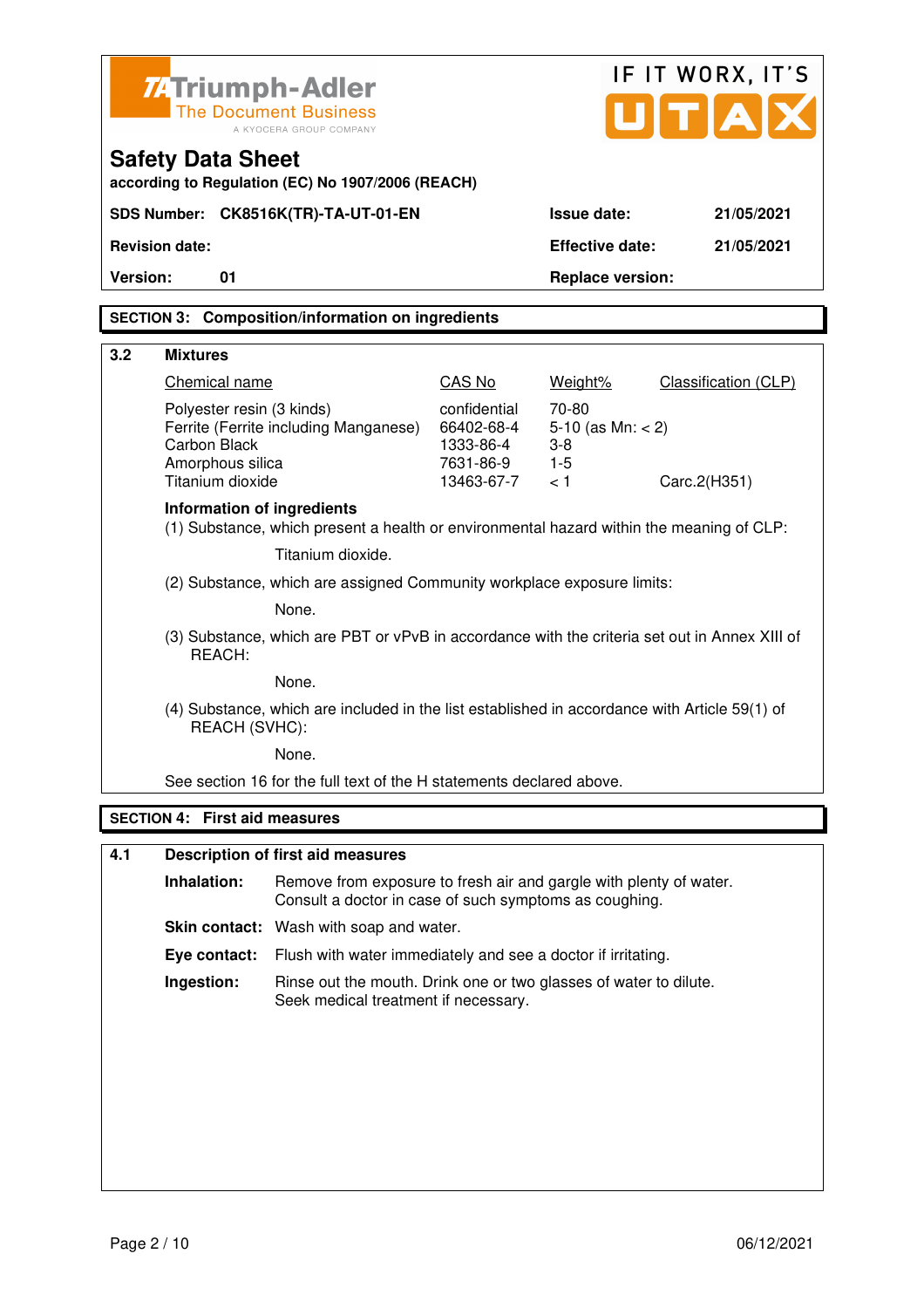



**according to Regulation (EC) No 1907/2006 (REACH)**

|                       | SDS Number: CK8516K(TR)-TA-UT-01-EN | <b>Issue date:</b>      | 21/05/2021 |
|-----------------------|-------------------------------------|-------------------------|------------|
| <b>Revision date:</b> |                                     | <b>Effective date:</b>  | 21/05/2021 |
| <b>Version:</b>       |                                     | <b>Replace version:</b> |            |

# **4.2 Most important symptoms and effects, both acute and delayed**  Potential health effects and symptoms **Inhalation:** Prolonged inhalation of excessive dusts may cause lung damage. Use of this product as intended does not result in prolonged inhalation of excessive toner dusts. **Skin contact:** Unlikely to cause skin irritation. **Eye contact:** May cause transient eye irritation.

**Ingestion:** Use of this product as intended does not result in ingestion.

# **4.3 Indication of any immediate medical attention and special treatment needed**

No additional information available.

## **SECTION 5: Firefighting measures**

## **5.1 Extinguishing media**

Suitable extinguishing media

Water spray, foam, powder,  $CO<sub>2</sub>$  or dry chemical

Unsuitable extinguishing media

None specified.

## **5.2 Special hazards arising from the substance or mixture**

Hazardous combustion products: Carbon dioxide, Carbon monoxide

## **5.3 Advice for firefighters**

Fire-fighting procedures

 Pay attention not to blow away dust. Drain water off around and decrease the atmosphere temperature to extinguish the fire.

#### **Protection equipment for firefighters**

None specified.

## **SECTION 6: Accidental release measures**

#### **6.1 Personal precautions, protective equipment and emergency procedures**

 Avoid inhalation, ingestion, eye and skin contact in case of accidental release. Avoid formation of dust. Provide adequate ventilation.

#### **6.2 Environmental precautions**

Do not allow to enter into surface water or drains.

#### **6.3 Methods and material for containment and cleaning up**

Gather the released powder not to blow away and wipe up with a wet cloth.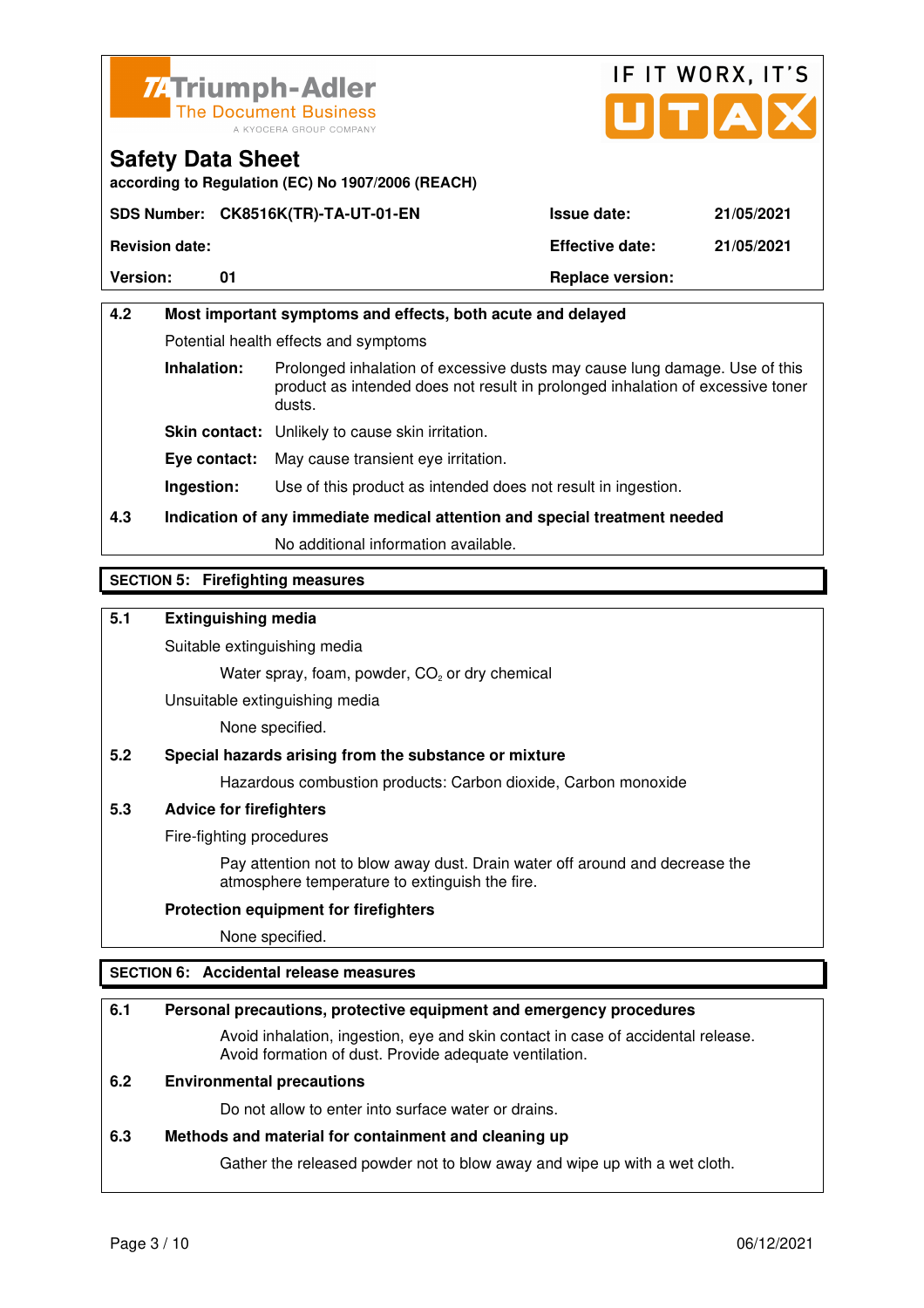



**according to Regulation (EC) No 1907/2006 (REACH)**

## **SDS Number: CK8516K(TR)-TA-UT-01-EN Issue date: 21/05/2021**

**Revision date: Effective date: 21/05/2021** 

### **6.4 Reference to other sections**

See section 13 for disposal information.

#### **SECTION 7: Handling and storage**

#### **7.1 Precautions for safe handling**

 Do not attempt to force open or destroy the toner container or unit. See installation guide of this product.

#### **7.2 Conditions for safe storage, including any incompatibilities**

Keep the toner container or unit tightly closed and store in a cool, dry and dark place. Keep away from fire. Keep out of the reach of children.

#### **7.3 Specific end use(s)**

No additional information available.

#### **SECTION 8: Exposure controls/personal protection**

#### **8.1 Control parameters**

(Reference data)

#### **US ACGIH Threshold Limit Values (TWA)**

Particles: 10 mg/m<sup>3</sup> (Inhalable particles) 3 mg/m<sup>3</sup> (Respirable particles) Manganese inorganic compounds (Ferrite component): 0.1 mg/m<sup>3</sup> (Inhalable fraction) 0.02 mg/m³ (Respirable fraction) (as Mn)

 Carbon Black: 3 mg/m³ (Inhalable fraction) Titanium dioxide: 10 mg/m³

#### **US OSHA PEL (TWA)**

Particles: 15 mg/m<sup>3</sup> (Total dust) 5 mg/m<sup>3</sup> (Respirable fraction) Manganese compounds (Ferrite component): 5 mg/m<sup>3</sup> (Ceiling) (as Mn) Carbon Black: 3.5 mg/m³ Amorphous silica: 80 mg/m<sup>3</sup>/%SiO<sub>2</sub> Titanium dioxide: 15 mg/m³ (Total dust)

**EU Occupational exposure limits: Directive (EC) 2000/39, (EC) 2006/15 and (EU) 2009/161**

Not listed.

## **8.2 Exposure controls**

#### **Appropriate engineering controls**

 Special ventilator is not required under normal intended use. Use in a well-ventilated area.

#### **Personal protective equipment**

 Respiratory protection, eye protection, hand protection, skin and body protection are not required under normal intended use.

Version: 01 01 **Replace version:**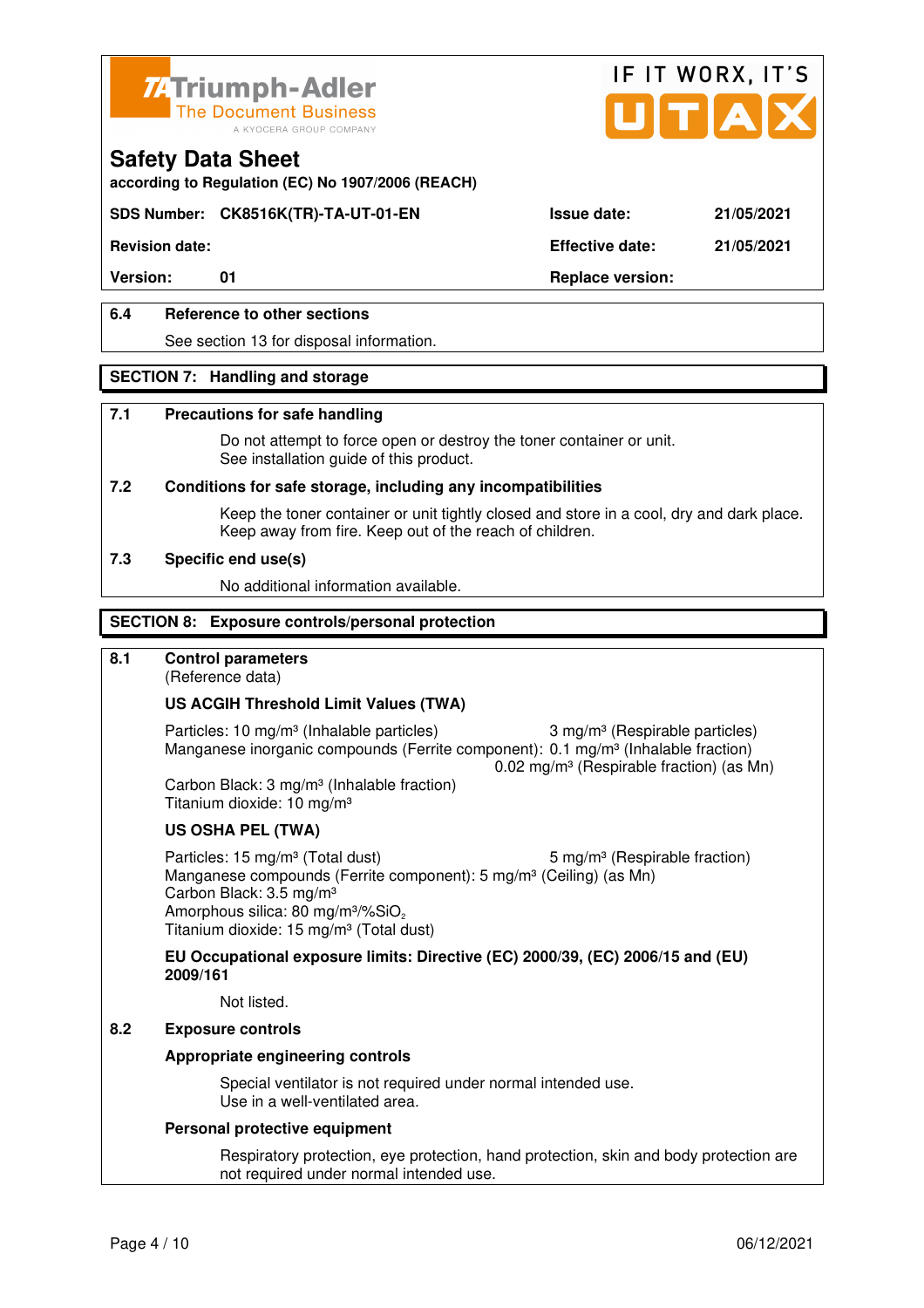



**according to Regulation (EC) No 1907/2006 (REACH)**

**SDS Number: CK8516K(TR)-TA-UT-01-EN Issue date: 21/05/2021** 

**Revision date: Effective date: 21/05/2021** 

## **8.2 Environmental exposure controls**

No additional information available.

#### **SECTION 9: Physical and chemical properties**

| 9.1 | Information on basic physical and chemical properties |                            |  |  |  |
|-----|-------------------------------------------------------|----------------------------|--|--|--|
|     | Appearance                                            |                            |  |  |  |
|     | Physical state                                        | Solid (fine powder)        |  |  |  |
|     | Colour                                                | <b>Black</b>               |  |  |  |
|     | Odour                                                 | Odourless                  |  |  |  |
|     | Odour threshold                                       | No data available.         |  |  |  |
|     | pH                                                    | No data available.         |  |  |  |
|     | Melting point [°C]                                    | 100-120 (Toner)            |  |  |  |
|     | Boiling point                                         | No data available.         |  |  |  |
|     | Flash point                                           | No data available.         |  |  |  |
|     | Evaporation rate                                      | No data available.         |  |  |  |
|     | Flammability (solid, gas)                             | No data available.         |  |  |  |
|     | Upper flammability or explosive limit                 | No data available.         |  |  |  |
|     | Lower flammability or explosive limit                 | No data available.         |  |  |  |
|     | Vapour pressure                                       | No data available.         |  |  |  |
|     | Vapour density                                        | No data available.         |  |  |  |
|     | Relative density [g/cm <sup>3</sup> ]                 | 1.2-1.4 (Toner)            |  |  |  |
|     | Solubility (ies)                                      | Almost insoluble in water. |  |  |  |
|     | Partition coefficient: n-octanol/water                | No data available.         |  |  |  |
|     | Auto-ignition temperature                             | No data available.         |  |  |  |
|     | Decomposition temperature                             | No data available.         |  |  |  |
|     | Viscosity                                             | No data available.         |  |  |  |
|     | Explosive properties                                  | No data available.         |  |  |  |
|     | Oxidizing properties                                  | No data available.         |  |  |  |
|     |                                                       |                            |  |  |  |

# **9.2 Other information**

Dust explosion properties

 Dust explosion is improbable under normal intended use. Experimental explosiveness of toner is classified into the same rank such kind of powder as flour, dry milk and resin powder according to the pressure rising speed.

IF IT WORX, IT'S

**Version:** 01 01 Replace version: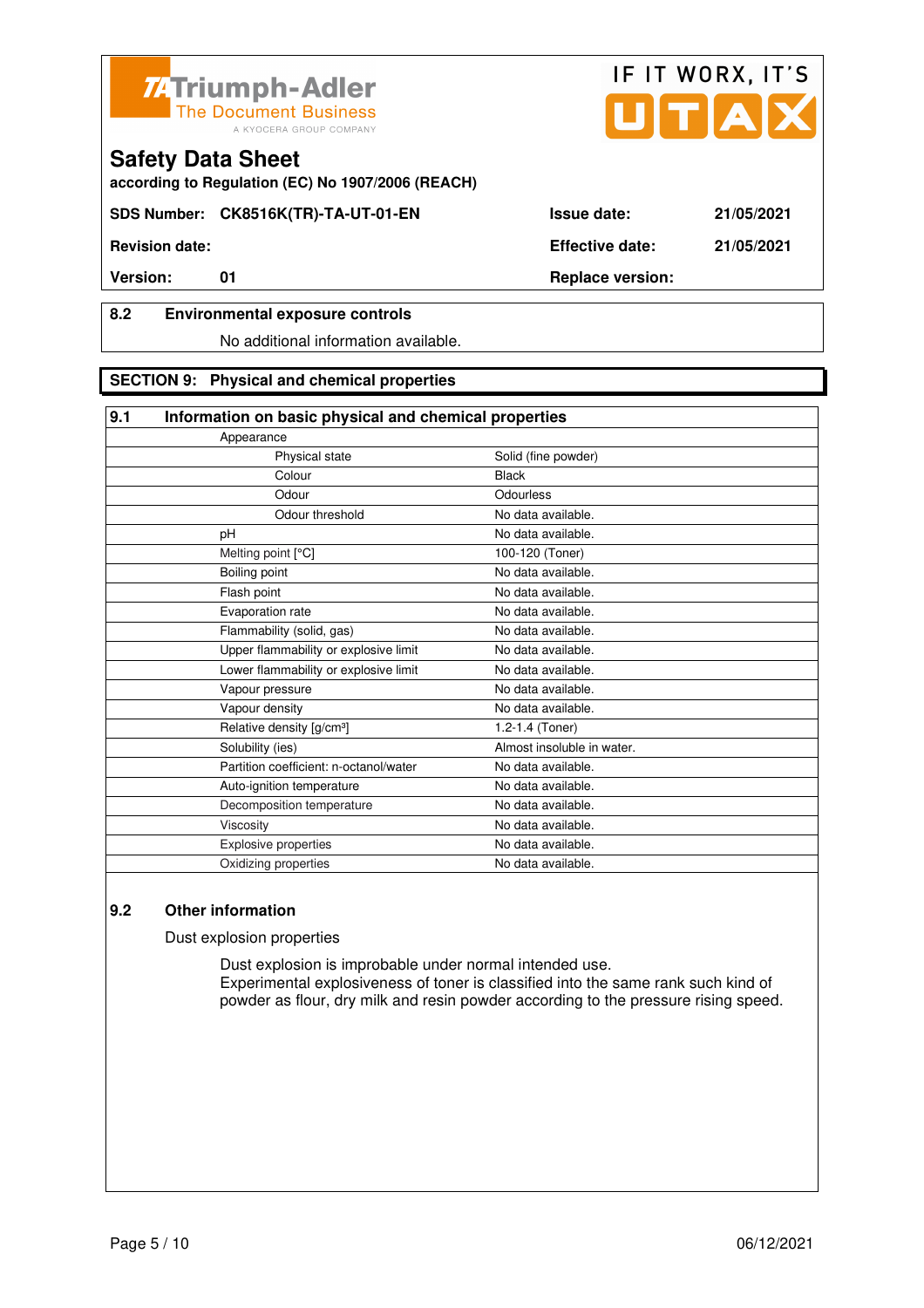



**Version:** 01 **Replace version:** 

**SECTION 10: Stability and reactivity** 

#### **10.1 Reactivity**

No data available.

**according to Regulation (EC) No 1907/2006 (REACH)**

#### **10.2 Chemical stability**

**Safety Data Sheet** 

This product is stable under normal conditions of use and storage.

### **10.3 Possibility of hazardous reactions**

Hazardous reactions will not occur.

**10.4 Conditions to avoid** 

None specified.

## **10.5 Incompatible materials**

None specified.

#### **10.6 Hazardous decomposition products**

Hazardous decomposition products are not to be produced.

### **SECTION 11: Toxicological information**

| 11.1 | Information on toxicological effects                                           |                                                                                           |  |  |  |
|------|--------------------------------------------------------------------------------|-------------------------------------------------------------------------------------------|--|--|--|
|      | Based on available data, the classification criteria listed below are not met. |                                                                                           |  |  |  |
|      | <b>Acute toxicity</b>                                                          |                                                                                           |  |  |  |
|      | Oral $(LD_{50})$                                                               | $>$ 2000 mg/kg (rat) <sup>*</sup> (Toner)<br>$>$ 2000 mg/kg (rat) <sup>**</sup> (Carrier) |  |  |  |
|      | Dermal $(LD_{50})$                                                             | No data available. (Toner)<br>No data available. (Carrier)                                |  |  |  |
|      | Inhalation $(LC_{50}(4hr))$                                                    | $> 5.09$ mg/l (rat)* (Toner)                                                              |  |  |  |
|      | <b>Skin corrosion/irritation</b>                                               |                                                                                           |  |  |  |
|      | Acute skin irritation                                                          | Non-irritant (rabbit)* (Toner)<br>Non-irritant (rabbit)** (Carrier)                       |  |  |  |
|      | Serious eye damage/irritation                                                  |                                                                                           |  |  |  |
|      | Mild irritant (rabbit)*. (Toner)<br>Acute eye irritation                       |                                                                                           |  |  |  |
|      | Respiratory or skin sensitization                                              |                                                                                           |  |  |  |
|      | Skin sensitization                                                             | Non-sensitising (mouse)* (Toner)<br>Non-sensitising** (Carrier)                           |  |  |  |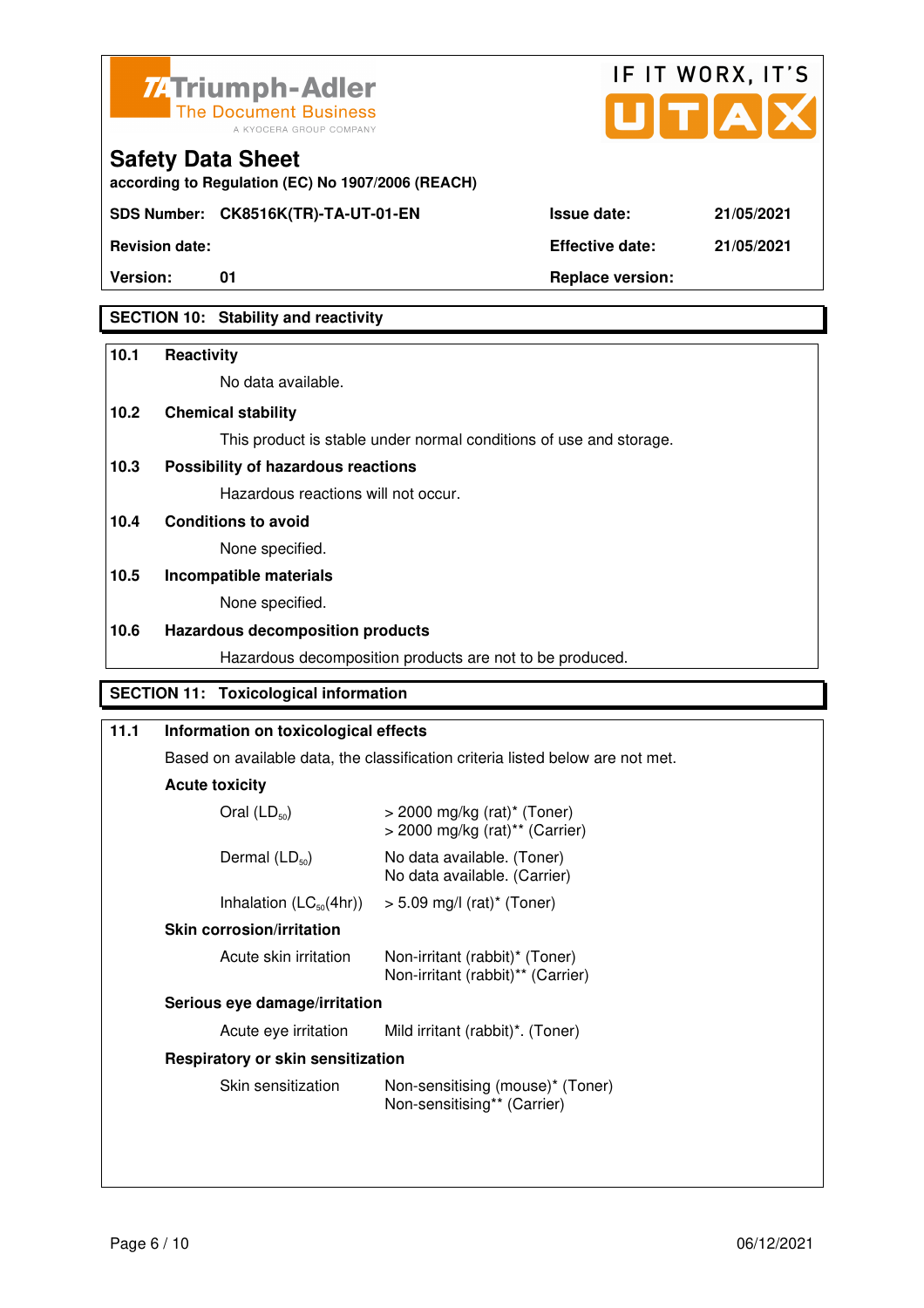

| 74 Triumph-Adler<br>The Document Business<br>A KYOCERA GROUP COMPANY          |                        | IF IT WORX, IT'S<br>UTAX |
|-------------------------------------------------------------------------------|------------------------|--------------------------|
| <b>Safety Data Sheet</b><br>according to Regulation (EC) No 1907/2006 (REACH) |                        |                          |
| SDS Number: CK8516K(TR)-TA-UT-01-EN                                           | <b>Issue date:</b>     | 21/05/2021               |
| <b>Revision date:</b>                                                         | <b>Effective date:</b> | 21/05/2021               |

**Version:** 01 **Replace version: 01 Replace version:** 

| 11.1                   |  | Ames test is negative** (Toner)                                                                 |
|------------------------|--|-------------------------------------------------------------------------------------------------|
| Germ cell mutagenicity |  | Ames test is negative** (Carrier)                                                               |
|                        |  | *(based on test result of similar product)<br>**(based on test result of constituent materials) |

#### **Information of ingredients:**

No mutagen according to MAK, TRGS905 und (EC) No 1272/2008 Annex VI.

#### **Carcinogenicity**

#### **Information of ingredients:**

 No carcinogen or potential carcinogen (except Titanium dioxide and Carbon Black) according to IARC, Japan Association on Industrial Health, ACGIH, EPA, OSHA, NTP, MAK, California Proposition 65, TRGS 905 and (EC) No 1272/2008 Annex VI.

 The IARC re-evaluated Titanium dioxide and Carbon Black as a Group 2B carcinogen (possibly carcinogenic to humans) as the result of inhalation exposure test in rats. But, oral/skin test does not show carcinogenicity (2). The evaluation of Carbon Black is based upon the development of lung tumours in rat receiving chronic inhalation exposures to free Carbon Black at level that induce particle overload of the lung. The studies performed in animal models other than rats have not demonstrated an association between Carbon Black and lung tumours. Moreover, a two years cancer bioassay using a typical toner preparation containing Carbon Black demonstrated no association between toner exposure and tumour development in rats (1). In the animal chronic inhalation studies for Titanium dioxide, the lung tumour was observed only in rats. It is estimated that this is attributed to the overload of rat´s lung clearance mechanism (overload phenomenon) (3). The inhalation of excessive Titanium dioxide does not occur in normal use of this product. Also, epidemiological studies to date have not revealed any evidence of the relation between occupational exposure to Titanium dioxide and respiratory tract diseases.

#### **Reproductive toxicity**

#### **Information of ingredients:**

 No reproductive toxicant according to MAK, California Proposition 65, TRGS 905 und (EC) No 1272/2008 Annex VI.

**STOT-single exposure** No data available.

| <b>STOT-repeated exposure</b> | No data available. |
|-------------------------------|--------------------|
|-------------------------------|--------------------|

**Aspiration hazard** No data available.

#### **Chronic effects**

 In a study in rats by chronic inhalation exposure to a typical toner, a mild to moderate degree of lung fibrosis was observed in 92% of the rats in the high concentration (16 mg/m<sup>3</sup>) exposure group, and a minimal to mild degree of fibrosis was noted in 22% of the animal in the middle  $(4mg/m<sup>3</sup>)$  exposure group (1). But no pulmonary change was reported in the lowest (1mg/m<sup>3</sup>) exposure group, the most relevant level to potential human exposures.

#### **Other information** No data available.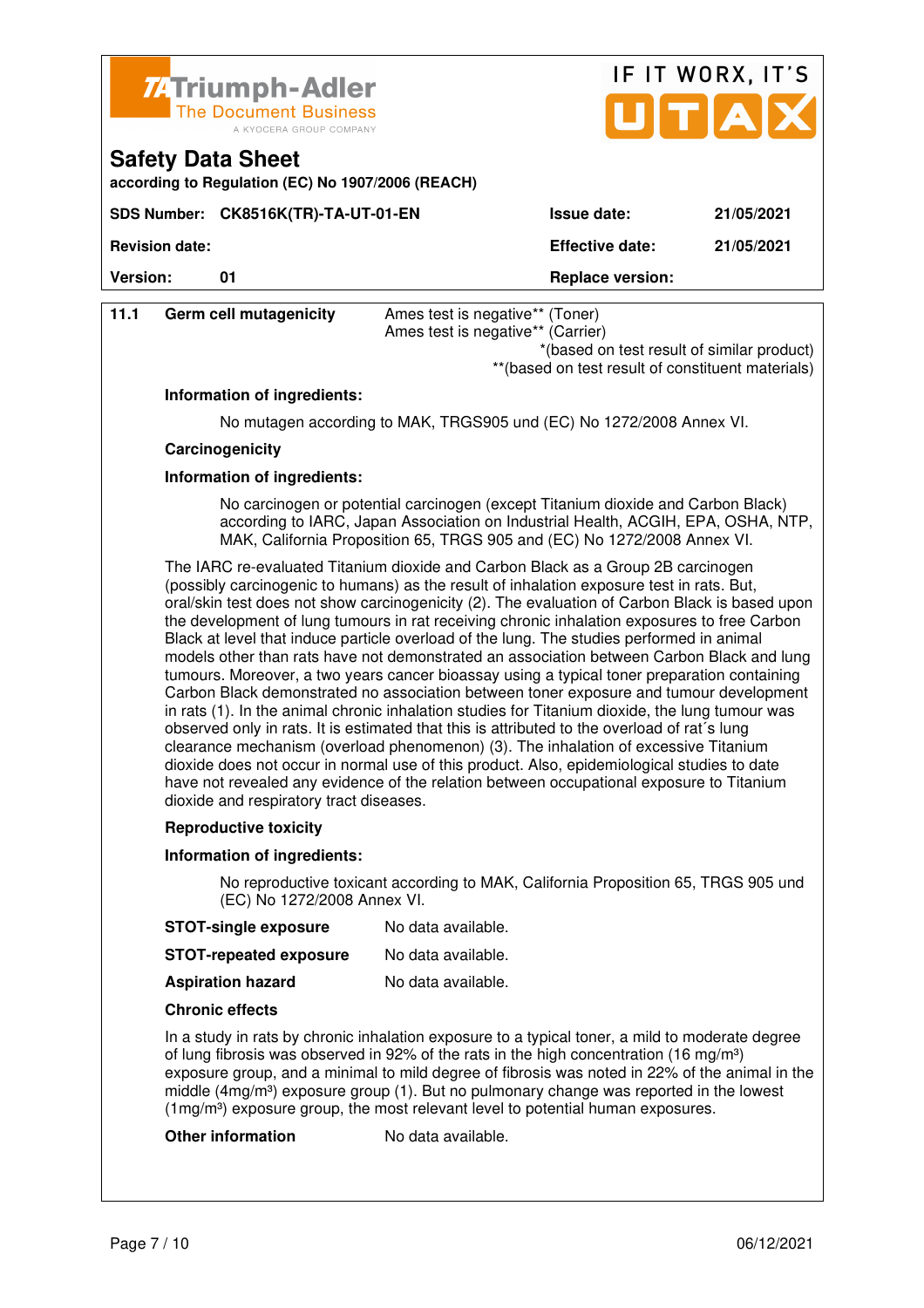

**according to Regulation (EC) No 1907/2006 (REACH)**

**SDS Number: CK8516K(TR)-TA-UT-01-EN Issue date: 21/05/2021** 

**Revision date: Effective date: 21/05/2021** 

## **SECTION 12: Ecological information**

#### **12.1 Toxicity**

No data available.

**12.2 Persistence and degradability** 

No data available.

**12.3 Bio accumulative potential** 

No data available.

#### **12.4 Mobility in soil**

No data available.

#### **12.5 Results of PBT and vPvB assessment**

No data available.

#### **12.6 Other adverse effects**

No additional information available.

## **SECTION 13: Disposal considerations**

#### **13.1 Waste treatment methods**

 Do not attempt to incinerate the toner container or unit and the waste toner yourself. Dangerous sparks may cause burn. Any disposal practice should be done under conditions which meet local, state and federal laws and regulations relating to waste (contact local or state environmental agency for specific rules).

## **SECTION 14: Transport information**

#### **14.1 UN-number**

None.

**14.2 UN Proper shipping name** 

None.

**14.3 Transport hazard class(es)** 

None.

## **14.4 Packing group**

None.

**14.5 Environmental hazards** 

None.

| ue date: |  |  |  | 21/05/20 |  |
|----------|--|--|--|----------|--|
|          |  |  |  |          |  |

IF IT WORX, IT'S

Version: 01 01 **Replace version: Properties**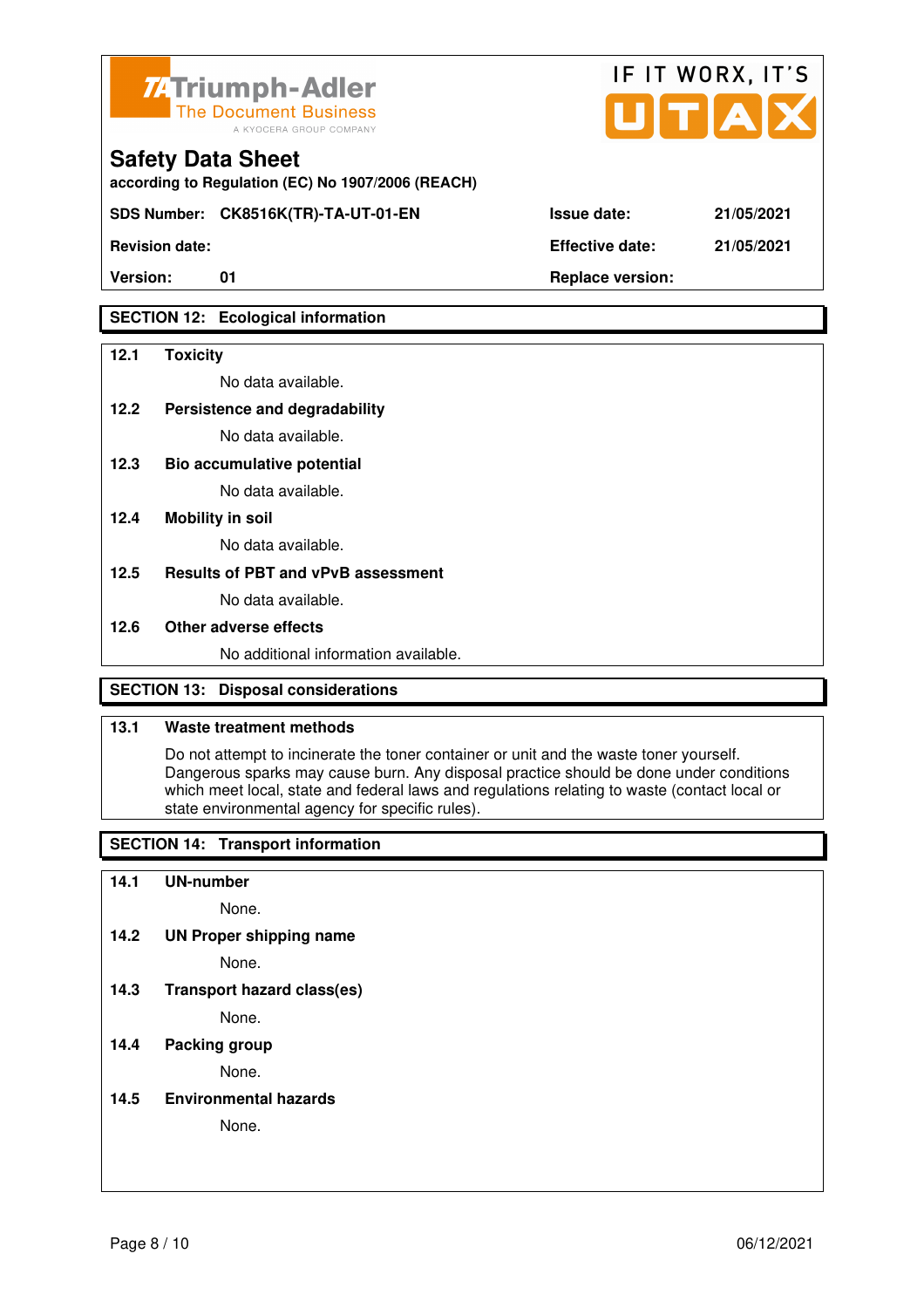



**according to Regulation (EC) No 1907/2006 (REACH)**

#### **SDS Number: CK8516K(TR)-TA-UT-01-EN Issue date: 21/05/2021**

**Revision date: Effective date: 21/05/2021** 

Version: 01 01 **Replace version: Replace version:** 

#### **14.6 Special precautions for user**

No additional information available.

# **14.7 Transport in bulk according to Annex II of MARPOL73/78 and the IBC Code**

Not applicable.

### **SECTION 15: Regulatory information**

# **15.1 Safety, health and environmental regulations/legislation specific for the substance or mixture**

# **EU-regulations**

Regulation (EC) No 1005/2009 (on substances that deplete the ozone layer, Annex I and II): Not listed.

Regulation (EU) 2019/1021 (on persistent organic pollutants, Annex I as amended):

Not listed.

 Regulation (EU) No 649/2012 (concerning the export and import of dangerous chemicals, Annex I and V as amended):

Not listed.

 Regulation (EC) No 1907/2006 REACH Annex XVII as amended (Restrictions on use): Not listed.

Regulation (EC) No 1907/2006 REACH Annex XIV as amended (Authorizations):

Not listed.

#### **US-regulations**

All ingredients in this product comply with order under TSCA.

#### **Canada regulations**

 This product is not a WHMIS-controlled product, since we consider it as a manufactured article.

#### **15.2 Chemical Safety Assessment**

No data available.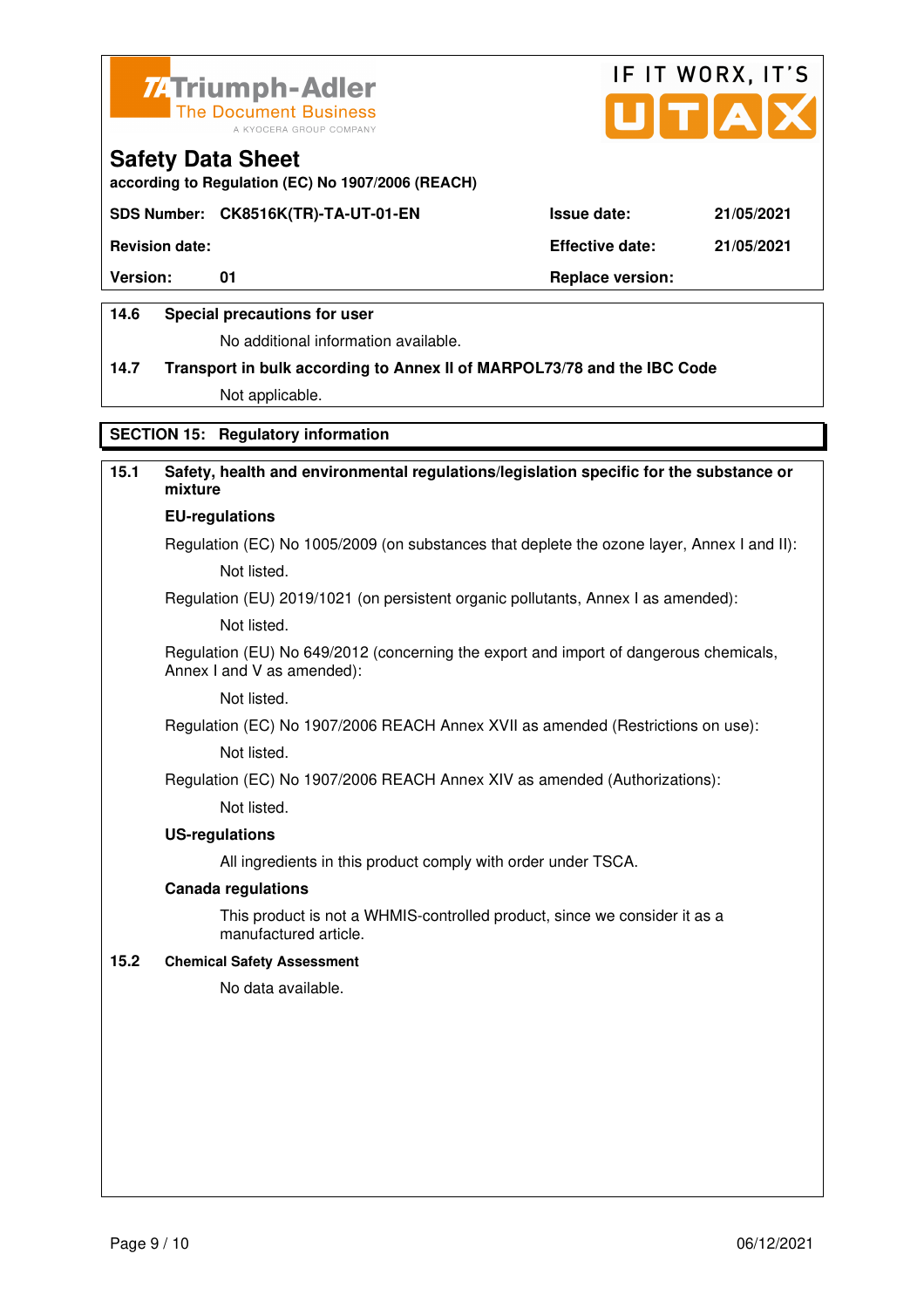|                                                                                                                                                                                                                                                  | <b>74 Triumph-Adler</b>                                                                                                                                                                                                                                                                                                                                                                                                                                                                                                                                                                                                                                                                                                                                                                                                                                                                                                                                                                                                                                                                                                                                                                                                                                                                                                                                                                              |                                                | IF IT WORX, IT'S |
|--------------------------------------------------------------------------------------------------------------------------------------------------------------------------------------------------------------------------------------------------|------------------------------------------------------------------------------------------------------------------------------------------------------------------------------------------------------------------------------------------------------------------------------------------------------------------------------------------------------------------------------------------------------------------------------------------------------------------------------------------------------------------------------------------------------------------------------------------------------------------------------------------------------------------------------------------------------------------------------------------------------------------------------------------------------------------------------------------------------------------------------------------------------------------------------------------------------------------------------------------------------------------------------------------------------------------------------------------------------------------------------------------------------------------------------------------------------------------------------------------------------------------------------------------------------------------------------------------------------------------------------------------------------|------------------------------------------------|------------------|
|                                                                                                                                                                                                                                                  | <b>The Document Business</b><br>A KYOCERA GROUP COMPANY                                                                                                                                                                                                                                                                                                                                                                                                                                                                                                                                                                                                                                                                                                                                                                                                                                                                                                                                                                                                                                                                                                                                                                                                                                                                                                                                              |                                                | UTAD             |
|                                                                                                                                                                                                                                                  | <b>Safety Data Sheet</b><br>according to Regulation (EC) No 1907/2006 (REACH)                                                                                                                                                                                                                                                                                                                                                                                                                                                                                                                                                                                                                                                                                                                                                                                                                                                                                                                                                                                                                                                                                                                                                                                                                                                                                                                        |                                                |                  |
|                                                                                                                                                                                                                                                  | SDS Number: CK8516K(TR)-TA-UT-01-EN                                                                                                                                                                                                                                                                                                                                                                                                                                                                                                                                                                                                                                                                                                                                                                                                                                                                                                                                                                                                                                                                                                                                                                                                                                                                                                                                                                  | <b>Issue date:</b>                             | 21/05/2021       |
| <b>Revision date:</b>                                                                                                                                                                                                                            |                                                                                                                                                                                                                                                                                                                                                                                                                                                                                                                                                                                                                                                                                                                                                                                                                                                                                                                                                                                                                                                                                                                                                                                                                                                                                                                                                                                                      | <b>Effective date:</b>                         | 21/05/2021       |
| Version:                                                                                                                                                                                                                                         | 01                                                                                                                                                                                                                                                                                                                                                                                                                                                                                                                                                                                                                                                                                                                                                                                                                                                                                                                                                                                                                                                                                                                                                                                                                                                                                                                                                                                                   | <b>Replace version:</b>                        |                  |
|                                                                                                                                                                                                                                                  | <b>SECTION 16: Other information</b>                                                                                                                                                                                                                                                                                                                                                                                                                                                                                                                                                                                                                                                                                                                                                                                                                                                                                                                                                                                                                                                                                                                                                                                                                                                                                                                                                                 |                                                |                  |
|                                                                                                                                                                                                                                                  |                                                                                                                                                                                                                                                                                                                                                                                                                                                                                                                                                                                                                                                                                                                                                                                                                                                                                                                                                                                                                                                                                                                                                                                                                                                                                                                                                                                                      |                                                |                  |
|                                                                                                                                                                                                                                                  | To the best of our knowledge, the information contained herein is accurate. However, we<br>cannot assume any liability whatsoever for the accuracy or completeness of the information<br>contained herein. The contents and format of this SDS are in accordance with Regulation<br>(EC) No 1907/2006, Annex II as amended by Regulation (EU) 2015/830 with respect to SDSs.                                                                                                                                                                                                                                                                                                                                                                                                                                                                                                                                                                                                                                                                                                                                                                                                                                                                                                                                                                                                                         |                                                |                  |
| Revision information: -                                                                                                                                                                                                                          |                                                                                                                                                                                                                                                                                                                                                                                                                                                                                                                                                                                                                                                                                                                                                                                                                                                                                                                                                                                                                                                                                                                                                                                                                                                                                                                                                                                                      |                                                |                  |
|                                                                                                                                                                                                                                                  | Full text of H statements under sections 3:                                                                                                                                                                                                                                                                                                                                                                                                                                                                                                                                                                                                                                                                                                                                                                                                                                                                                                                                                                                                                                                                                                                                                                                                                                                                                                                                                          | H351: Suspected of causing cancer (inhalation) |                  |
| Abbreviations and acronyms                                                                                                                                                                                                                       |                                                                                                                                                                                                                                                                                                                                                                                                                                                                                                                                                                                                                                                                                                                                                                                                                                                                                                                                                                                                                                                                                                                                                                                                                                                                                                                                                                                                      |                                                |                  |
| ACGIH<br>CAS<br><b>CLP</b><br><b>DFG</b><br>EPA<br><b>IARC</b><br>MAK<br><b>NTP</b><br>OSHA<br>PBT<br><b>PEL</b><br>Proposition 65<br>REACH<br><b>STOT</b><br><b>SVHC</b><br><b>TRGS 905</b><br><b>TSCA</b><br><b>TWA</b><br>UN<br>vPvB<br>WHMIS | American Conference of Governmental Industrial Hygienists<br>2016 TLVs and BEIs (Threshold Limit Values for Chemical Substances and Physical Agents and Biological<br>Exposure Indices)<br><b>Chemical Abstracts Service</b><br>Regulation (EC) No 1272/2008 on classification, labelling and packaging of substances and mixtures<br>Deutsche Forschungsgemeinschaft<br>Environmental Protection Agency (Integrated Risk Information System) (US)<br>International Agency for Research on Cancer (IARC Monographs on the Evaluations of Carcinogenic Risks<br>to Humans)<br>Maximale Arbeitsplatzkonzentration der Deutschen Forschungsgesellschaft (2011)<br>National Toxicology Program (Report on Carcinogens) (US)<br>Occupational Safety and Health Administration (29 CFR Part 1910 Subpart Z)<br>Persistent, Bio accumulative and Toxic<br>Permissible Exposure Limits<br>California, Safe Drinking Water and Toxic Enforcement Act of 1986<br>Regulation (EC) No 1907/2006 concerning the Registration, Evaluation, Authorization and Restriction of<br>Chemicals<br>Specific target organ toxicity<br>Substances of Very High Concern<br>Technische Regeln für Gefahrstoffe (Deutschland)<br>Toxic Substances Control Act (US)<br>Time Weighted Average<br><b>United Nations</b><br>very Persistent and very Bio accumulative<br>Workplace Hazardous Materials Information System (Canada) |                                                |                  |
|                                                                                                                                                                                                                                                  | Key literature references and sources for data                                                                                                                                                                                                                                                                                                                                                                                                                                                                                                                                                                                                                                                                                                                                                                                                                                                                                                                                                                                                                                                                                                                                                                                                                                                                                                                                                       |                                                |                  |
| (1)<br>(2)                                                                                                                                                                                                                                       | Pulmonary Response to Toner upon Chronic Inhalation Exposure in Rats, H. Muhle et al., Fundamental and Applied<br>Toxicology 17.280-299 (1991) Lung Clearance and Retention of Toner, Utilizing a Tracer Technique, during Chronic<br>Inhalation Exposure in Rats, B. Bellmann, Fundamental and Applied Toxicology 17.300-313 (1991)<br>IARC Monograph on the Evaluation of the Carcinogenic Risk of Chemicals to Humans, Vol. 93                                                                                                                                                                                                                                                                                                                                                                                                                                                                                                                                                                                                                                                                                                                                                                                                                                                                                                                                                                    |                                                |                  |

- (3) NIOSH CURRENT INTELLIGENCE BULLETIN "Evaluation of Health Hazard and Recommendation for Occupational
- Exposure to Titanium Dioxide DRAFT"<br>(4) The contents are in accordance with M (4) The contents are in accordance with Material Safety Data Sheet "CK8516K(TR)-TA-UT-01-EN"; 21/05/2021 of the KYOCERA Document Solutions Inc., 1-2-28 Tamatsukuri, Chuo-ku, Osaka 540-8585, Japan.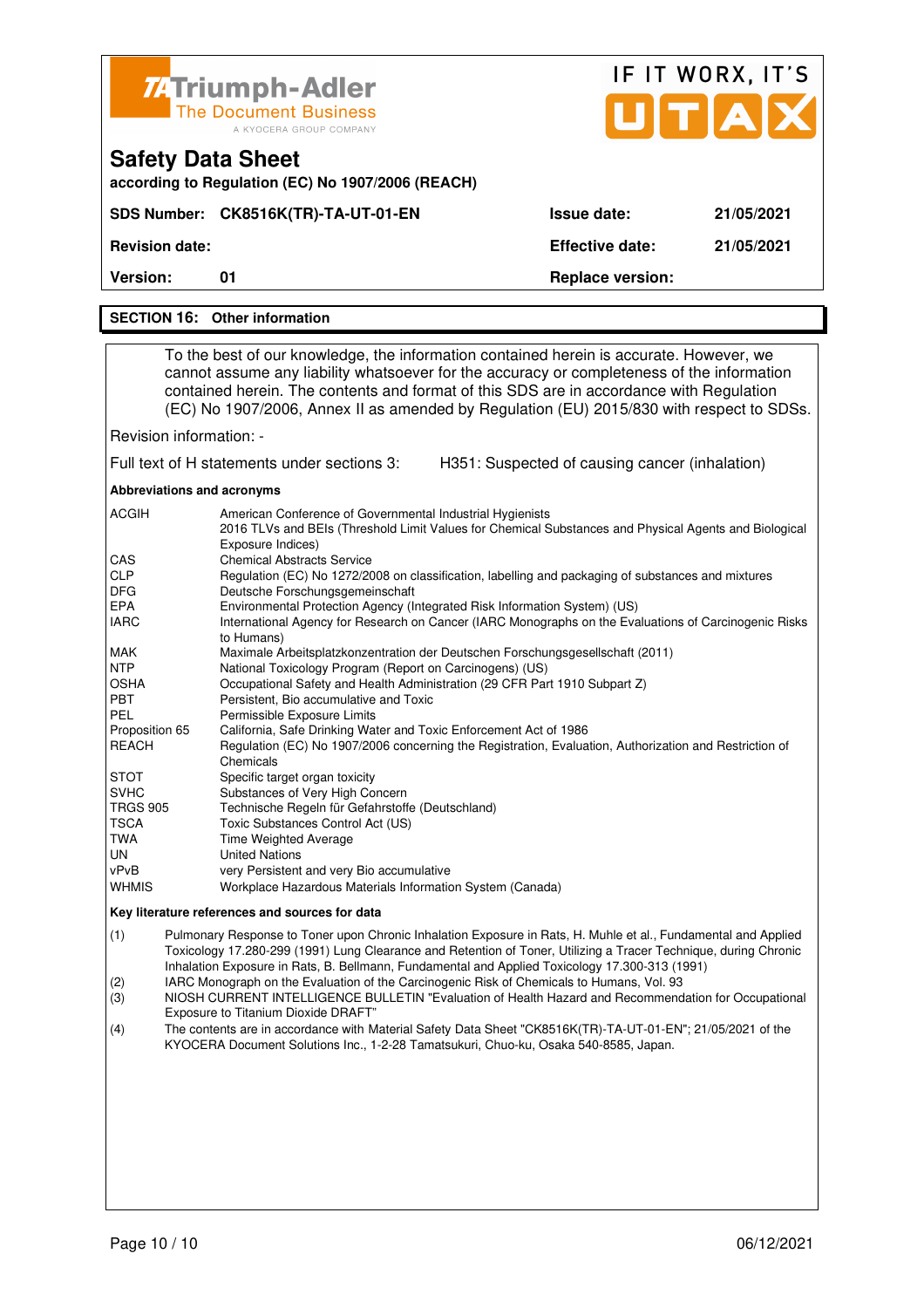



#### **SECTION 1: Identification of the substance/mixture and of the company/undertaking**

| 1.1 | <b>Product identifier</b>         |                                                                                              |
|-----|-----------------------------------|----------------------------------------------------------------------------------------------|
|     | <b>Product name</b>               | Magenta Toner for                                                                            |
|     |                                   | 7307ci, 8307ci                                                                               |
|     | <b>Consumable name</b>            | CK-8516M                                                                                     |
|     | <b>Product form</b>               | Mixture                                                                                      |
| 1.2 |                                   | Relevant identified uses of the substance or mixture and uses advised against                |
|     | <b>Identified uses</b>            | The image formation of our electrophotographic equipment.<br>Other uses are not recommended. |
| 1.3 |                                   | Details of the supplier of the safety data sheet                                             |
|     | <b>Manufacturer</b>               | <b>KYOCERA Document Solutions Inc.</b>                                                       |
|     | <b>Address</b>                    | 1-2-28 Tamatsukuri, Chuo-ku, Osaka 540-8585, Japan                                           |
|     | <b>Supplier</b>                   | TA Triumph-Adler GmbH                                                                        |
|     | <b>Address</b>                    | Deelbögenkamp 4c<br>22297 Hamburg<br>Germany                                                 |
| 1.4 | <b>Emergency telephone number</b> | $+49(0)$ 40 / 528490<br>(This number is available only during office hours)                  |

#### **SECTION 2: Hazards identification**

| 2.1 | Classification of the substance or mixture                                                                            |
|-----|-----------------------------------------------------------------------------------------------------------------------|
|     | Classification according to Regulation (EC) No 1272/2008 (CLP)                                                        |
|     | Not classified as hazardous mixture.                                                                                  |
| 2.2 | Label elements                                                                                                        |
|     | Labelling according to Regulation (EC) No 1272/2008 (CLP)                                                             |
|     | Not applicable.                                                                                                       |
| 2.3 | Other hazards                                                                                                         |
|     | Assessment of PBT/vPvB                                                                                                |
|     | No data available.                                                                                                    |
|     | See section 4 and 11 for information on health effects and symptoms.<br>See section 9 for dust explosion information. |
|     |                                                                                                                       |
|     |                                                                                                                       |
|     |                                                                                                                       |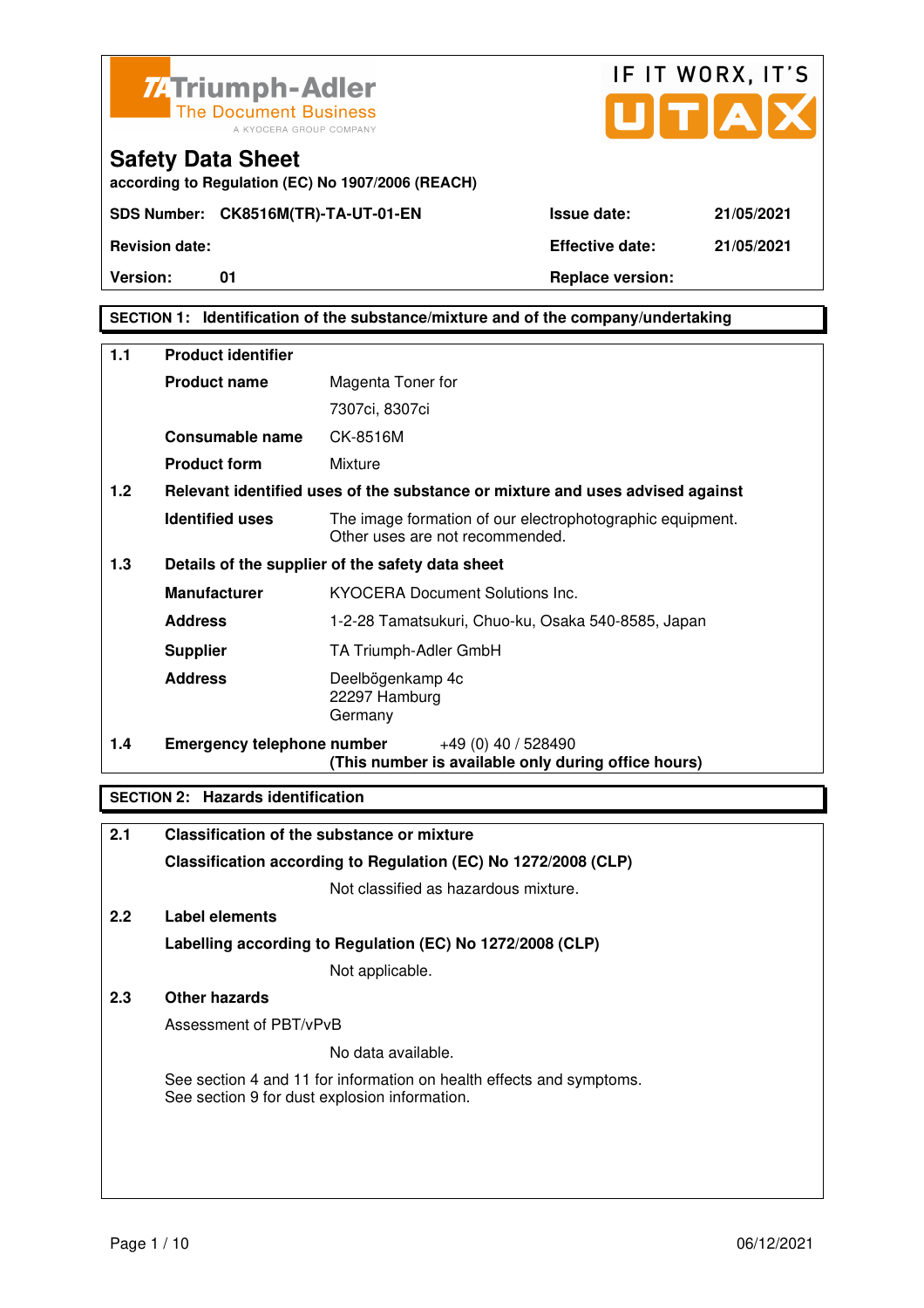|                                                                  | <b>74 Triumph-Adler</b>                                                              | <b>The Document Business</b><br>A KYOCERA GROUP COMPANY                                                                      | IF IT WORX, IT'S<br>UTA                                               |                                                          |                      |  |
|------------------------------------------------------------------|--------------------------------------------------------------------------------------|------------------------------------------------------------------------------------------------------------------------------|-----------------------------------------------------------------------|----------------------------------------------------------|----------------------|--|
|                                                                  | <b>Safety Data Sheet</b>                                                             | according to Regulation (EC) No 1907/2006 (REACH)                                                                            |                                                                       |                                                          |                      |  |
| SDS Number: CK8516M(TR)-TA-UT-01-EN<br>Issue date:<br>21/05/2021 |                                                                                      |                                                                                                                              |                                                                       |                                                          |                      |  |
|                                                                  | <b>Revision date:</b>                                                                |                                                                                                                              |                                                                       | <b>Effective date:</b>                                   | 21/05/2021           |  |
| Version:                                                         | 01                                                                                   |                                                                                                                              |                                                                       | <b>Replace version:</b>                                  |                      |  |
|                                                                  |                                                                                      | <b>SECTION 3: Composition/information on ingredients</b>                                                                     |                                                                       |                                                          |                      |  |
| 3.2                                                              | <b>Mixtures</b>                                                                      |                                                                                                                              |                                                                       |                                                          |                      |  |
|                                                                  | Chemical name                                                                        |                                                                                                                              | CAS No                                                                | Weight%                                                  | Classification (CLP) |  |
|                                                                  | Polyester resin (3 kinds)<br>Organic pigment<br>Amorphous silica<br>Titanium dioxide | Ferrite (Ferrite including Manganese)                                                                                        | confidential<br>66402-68-4<br>confidential<br>7631-86-9<br>13463-67-7 | 70-80<br>5-10 (as $Mn: < 2$ )<br>$3-8$<br>$1 - 5$<br>< 1 | Carc.2(H351)         |  |
|                                                                  | <b>Information of ingredients</b>                                                    | (1) Substance, which present a health or environmental hazard within the meaning of CLP:                                     |                                                                       |                                                          |                      |  |
|                                                                  |                                                                                      | Titanium dioxide.                                                                                                            |                                                                       |                                                          |                      |  |
|                                                                  |                                                                                      | (2) Substance, which are assigned Community workplace exposure limits:                                                       |                                                                       |                                                          |                      |  |
|                                                                  |                                                                                      | None.                                                                                                                        |                                                                       |                                                          |                      |  |
|                                                                  | REACH:                                                                               | (3) Substance, which are PBT or vPvB in accordance with the criteria set out in Annex XIII of                                |                                                                       |                                                          |                      |  |
|                                                                  |                                                                                      | None.                                                                                                                        |                                                                       |                                                          |                      |  |
|                                                                  | REACH (SVHC):                                                                        | (4) Substance, which are included in the list established in accordance with Article 59(1) of                                |                                                                       |                                                          |                      |  |
|                                                                  |                                                                                      | None.                                                                                                                        |                                                                       |                                                          |                      |  |
|                                                                  |                                                                                      | See section 16 for the full text of the H statements declared above.                                                         |                                                                       |                                                          |                      |  |
|                                                                  | <b>SECTION 4: First aid measures</b>                                                 |                                                                                                                              |                                                                       |                                                          |                      |  |
| 4.1                                                              |                                                                                      | <b>Description of first aid measures</b>                                                                                     |                                                                       |                                                          |                      |  |
|                                                                  | Inhalation:                                                                          | Remove from exposure to fresh air and gargle with plenty of water.<br>Consult a doctor in case of such symptoms as coughing. |                                                                       |                                                          |                      |  |
|                                                                  |                                                                                      | Skin contact: Wash with soap and water.                                                                                      |                                                                       |                                                          |                      |  |
|                                                                  | Eye contact:                                                                         | Flush with water immediately and see a doctor if irritating.                                                                 |                                                                       |                                                          |                      |  |
|                                                                  | Ingestion:                                                                           | Rinse out the mouth. Drink one or two glasses of water to dilute.<br>Seek medical treatment if necessary.                    |                                                                       |                                                          |                      |  |
|                                                                  |                                                                                      |                                                                                                                              |                                                                       |                                                          |                      |  |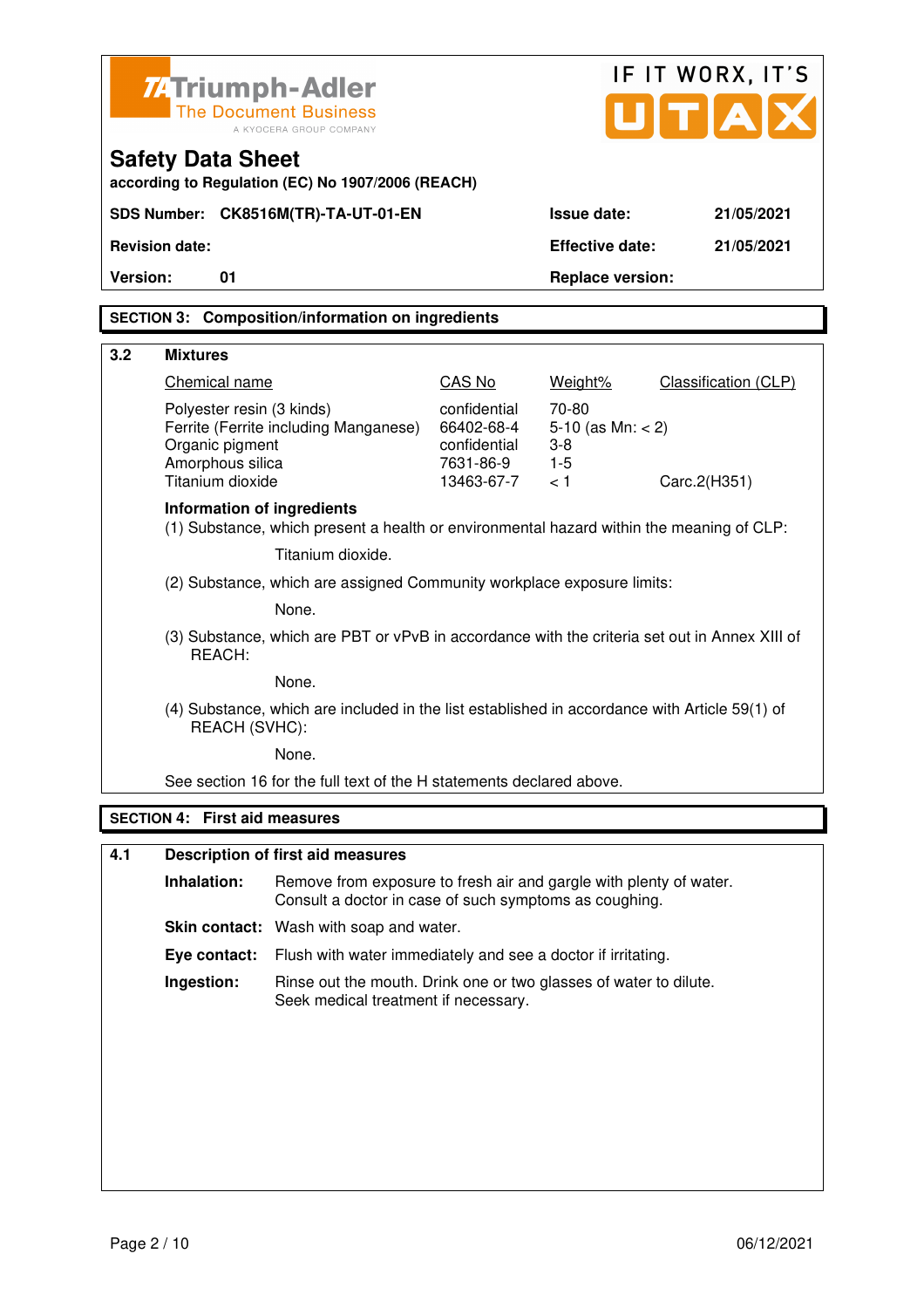



#### **Safety Data Sheet according to Regulation (EC) No 1907/2006 (REACH)**

**SDS Number: CK8516M(TR)-TA-UT-01-EN Issue date: 21/05/2021 Revision date: Effective date: 21/05/2021**  Version: 01 01 **Replace version: Replace version:** 

# **4.2 Most important symptoms and effects, both acute and delayed**  Potential health effects and symptoms **Inhalation:** Prolonged inhalation of excessive dusts may cause lung damage. Use of this product as intended does not result in prolonged inhalation of excessive toner dusts. **Skin contact:** Unlikely to cause skin irritation. **Eye contact:** May cause transient eye irritation. **Ingestion:** Use of this product as intended does not result in ingestion.

**4.3 Indication of any immediate medical attention and special treatment needed** 

No additional information available.

## **SECTION 5: Firefighting measures**

## **5.1 Extinguishing media**

Suitable extinguishing media

Water spray, foam, powder,  $CO<sub>2</sub>$  or dry chemical

Unsuitable extinguishing media

None specified.

## **5.2 Special hazards arising from the substance or mixture**

Hazardous combustion products: Carbon dioxide, Carbon monoxide

## **5.3 Advice for firefighters**

Fire-fighting procedures

 Pay attention not to blow away dust. Drain water off around and decrease the atmosphere temperature to extinguish the fire.

#### **Protection equipment for firefighters**

None specified.

## **SECTION 6: Accidental release measures**

#### **6.1 Personal precautions, protective equipment and emergency procedures**

 Avoid inhalation, ingestion, eye and skin contact in case of accidental release. Avoid formation of dust. Provide adequate ventilation.

### **6.2 Environmental precautions**

Do not allow to enter into surface water or drains.

#### **6.3 Methods and material for containment and cleaning up**

Gather the released powder not to blow away and wipe up with a wet cloth.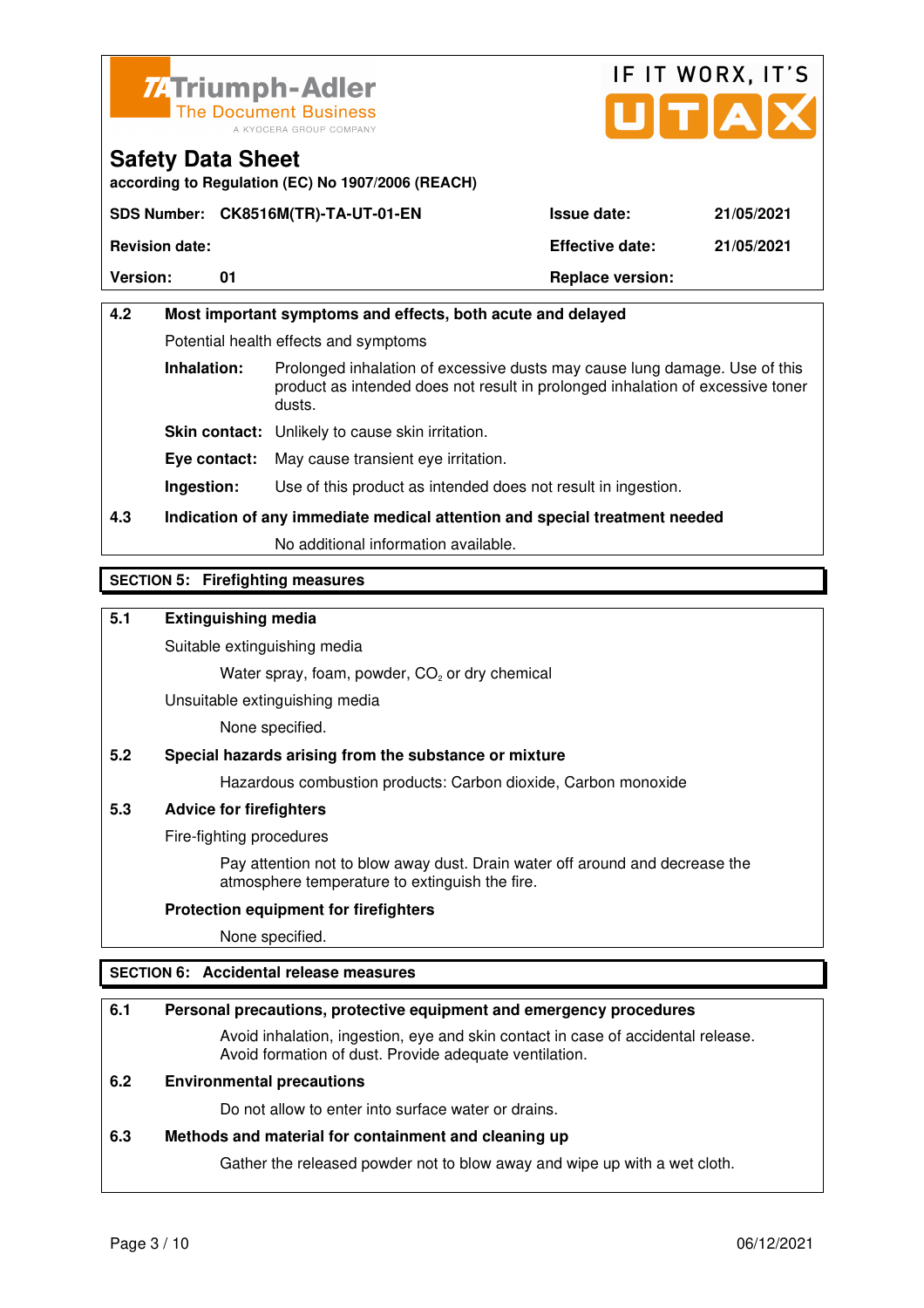



**according to Regulation (EC) No 1907/2006 (REACH)**

## **SDS Number: CK8516M(TR)-TA-UT-01-EN Issue date: 21/05/2021**

**Revision date: Effective date: 21/05/2021** 

Version: 01 01 **Replace version:** 

### **6.4 Reference to other sections**

See section 13 for disposal information.

#### **SECTION 7: Handling and storage**

#### **7.1 Precautions for safe handling**

 Do not attempt to force open or destroy the toner container or unit. See installation guide of this product.

#### **7.2 Conditions for safe storage, including any incompatibilities**

Keep the toner container or unit tightly closed and store in a cool, dry and dark place. Keep away from fire. Keep out of the reach of children.

#### **7.3 Specific end use(s)**

No additional information available.

#### **SECTION 8: Exposure controls/personal protection**

### **8.1 Control parameters**

(Reference data)

#### **US ACGIH Threshold Limit Values (TWA)**

Particles: 10 mg/m<sup>3</sup> (Inhalable particles) 3 mg/m<sup>3</sup> (Respirable particles) Manganese inorganic compounds (Ferrite component): 0.1 mg/m<sup>3</sup> (Inhalable fraction) 0.02 mg/m³ (Respirable fraction) (as Mn)

Titanium dioxide: 10 mg/m³

#### **US OSHA PEL (TWA)**

Particles: 15 mg/m<sup>3</sup> (Total dust) 5 mg/m<sup>3</sup> (Respirable fraction) Manganese compounds (Ferrite component): 5 mg/m<sup>3</sup> (Ceiling) (as Mn) Amorphous silica: 80 mg/m $3\%$ SiO<sub>2</sub> Titanium dioxide: 15 mg/m<sup>3</sup> (Total dust)

**EU Occupational exposure limits: Directive (EC) 2000/39, (EC) 2006/15 and (EU) 2009/161**

Not listed.

#### **8.2 Exposure controls**

#### **Appropriate engineering controls**

 Special ventilator is not required under normal intended use. Use in a well-ventilated area.

#### **Personal protective equipment**

 Respiratory protection, eye protection, hand protection, skin and body protection are not required under normal intended use.

#### **Environmental exposure controls**

No additional information available.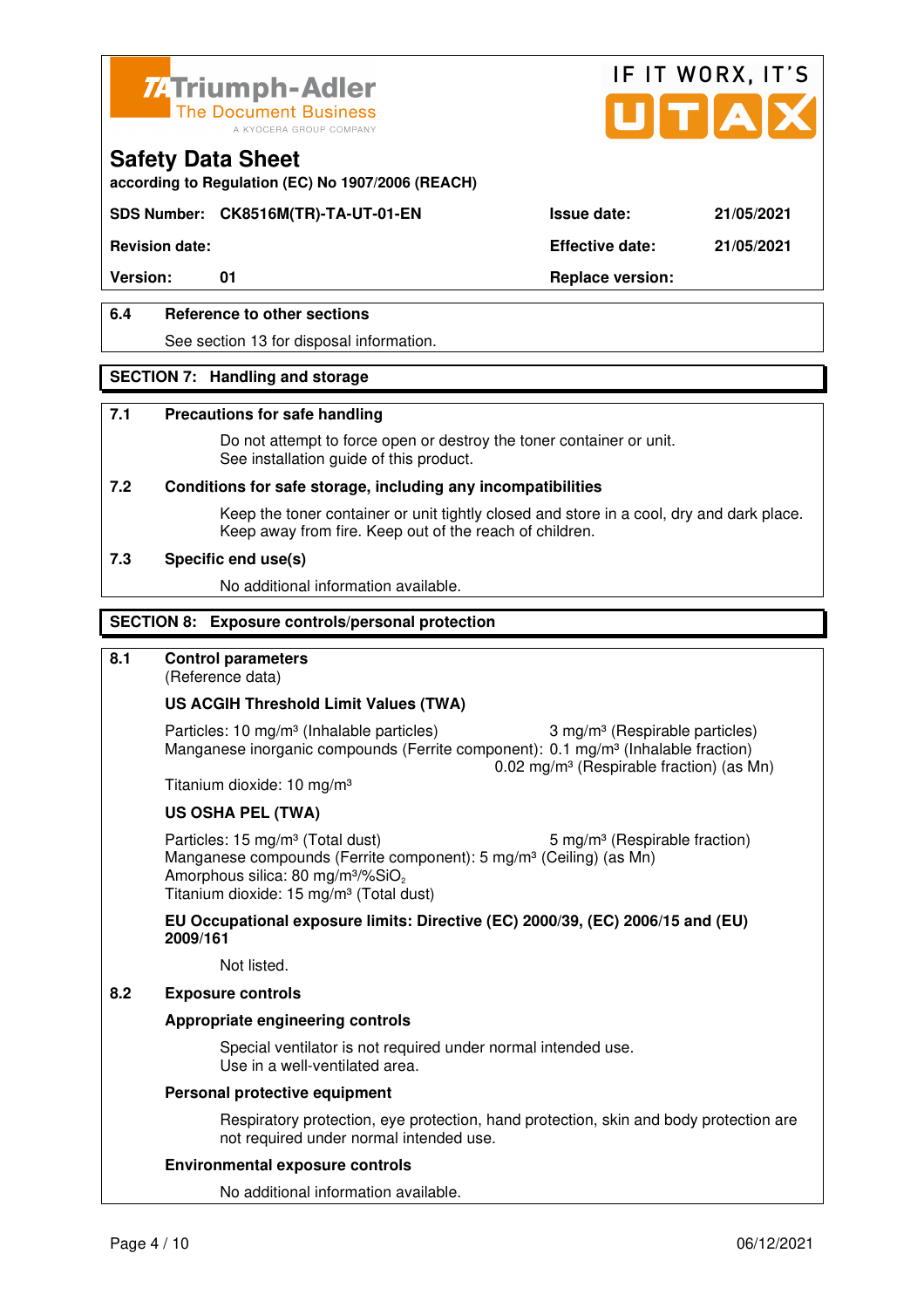



**according to Regulation (EC) No 1907/2006 (REACH)**

### **SECTION 9: Physical and chemical properties**

| 9.1 | Information on basic physical and chemical properties |                            |
|-----|-------------------------------------------------------|----------------------------|
|     | Appearance                                            |                            |
|     | Physical state                                        | Solid (fine powder)        |
|     | Colour                                                | Magenta                    |
|     | Odour                                                 | Odourless                  |
|     | Odour threshold                                       | No data available.         |
|     | рH                                                    | No data available.         |
|     | Melting point [°C]                                    | 100-120 (Toner)            |
|     | Boiling point                                         | No data available.         |
|     | Flash point                                           | No data available.         |
|     | Evaporation rate                                      | No data available.         |
|     | Flammability (solid, gas)                             | No data available.         |
|     | Upper flammability or explosive limit                 | No data available.         |
|     | Lower flammability or explosive limit                 | No data available.         |
|     | Vapour pressure                                       | No data available.         |
|     | Vapour density                                        | No data available.         |
|     | Relative density [g/cm <sup>3</sup> ]                 | 1.2-1.4 (Toner)            |
|     | Solubility (ies)                                      | Almost insoluble in water. |
|     | Partition coefficient: n-octanol/water                | No data available.         |
|     | Auto-ignition temperature                             | No data available.         |
|     | Decomposition temperature                             | No data available.         |
|     | Viscosity                                             | No data available.         |
|     | <b>Explosive properties</b>                           | No data available.         |
|     | Oxidizing properties                                  | No data available.         |

#### **9.2 Other information**

Dust explosion properties

 Dust explosion is improbable under normal intended use. Experimental explosiveness of toner is classified into the same rank such kind of powder as flour, dry milk and resin powder according to the pressure rising speed.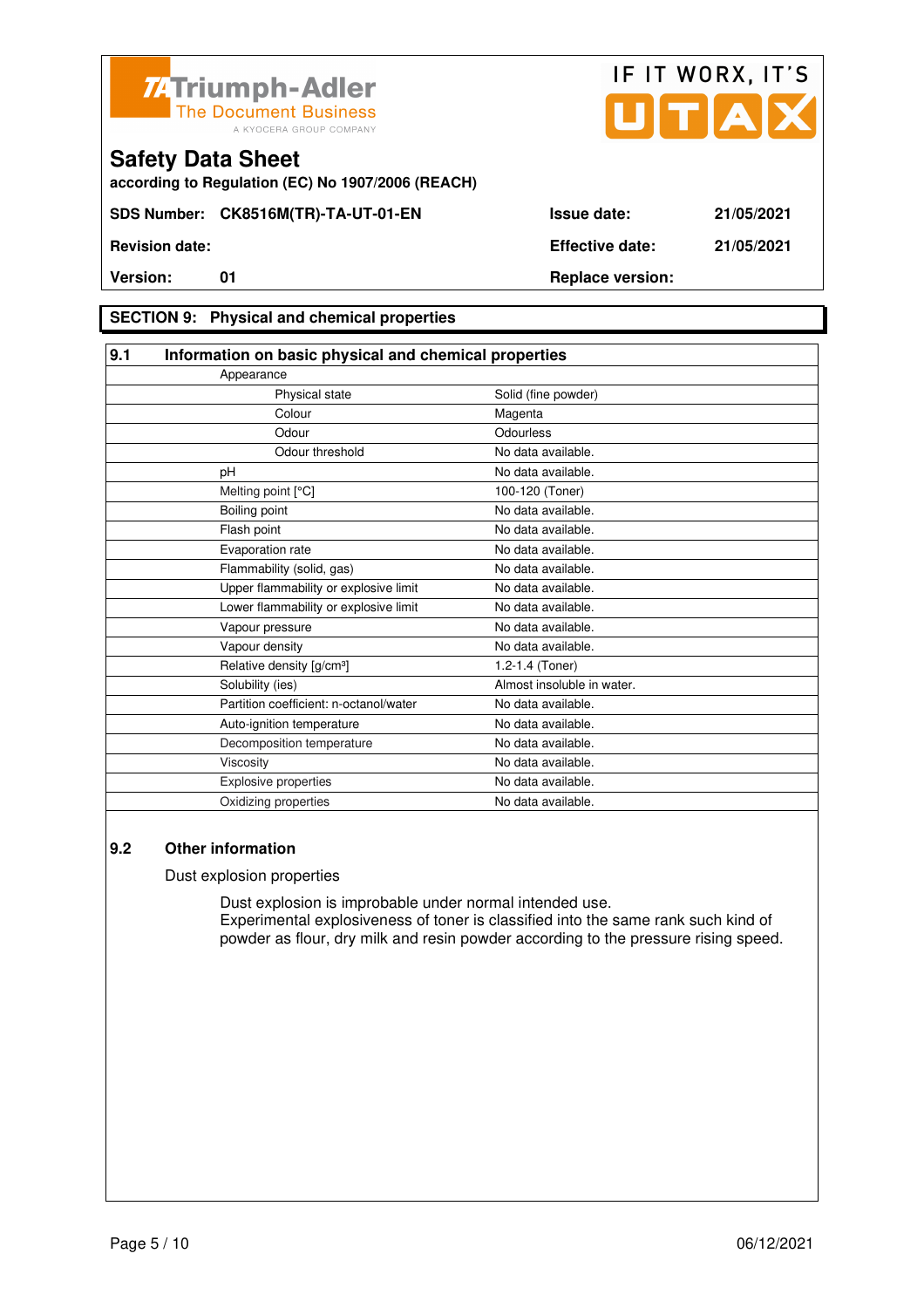



**Revision date: Effective date: 21/05/2021** 

**Safety Data Sheet** 

**Version:** 01 **Replace version:** 

**SECTION 10: Stability and reactivity** 

#### **10.1 Reactivity**

No data available.

**according to Regulation (EC) No 1907/2006 (REACH)**

## **10.2 Chemical stability**

This product is stable under normal conditions of use and storage.

## **10.3 Possibility of hazardous reactions**

Hazardous reactions will not occur.

**10.4 Conditions to avoid** 

None specified.

# **10.5 Incompatible materials**

None specified.

#### **10.6 Hazardous decomposition products**

Hazardous decomposition products are not to be produced.

## **SECTION 11: Toxicological information**

| 11.1                                                                    | Information on toxicological effects                                                                                                                                                                                       |  |
|-------------------------------------------------------------------------|----------------------------------------------------------------------------------------------------------------------------------------------------------------------------------------------------------------------------|--|
|                                                                         | Based on available data, the classification criteria listed below are not met.                                                                                                                                             |  |
|                                                                         | <b>Acute toxicity</b><br>Oral $(LD_{50})$<br>$>$ 2000 mg/kg (rat) <sup>*</sup> (Toner)<br>$>$ 2000 mg/kg (rat) <sup>**</sup> (Carrier)<br>Dermal $(LD_{50})$<br>No data available. (Toner)<br>No data available. (Carrier) |  |
|                                                                         |                                                                                                                                                                                                                            |  |
|                                                                         |                                                                                                                                                                                                                            |  |
| Inhalation $(LC_{50}(4hr))$<br>$> 5.08$ mg/l (rat) <sup>*</sup> (Toner) |                                                                                                                                                                                                                            |  |
|                                                                         | <b>Skin corrosion/irritation</b><br>Acute skin irritation<br>Non-irritant (rabbit)* (Toner)<br>Non-irritant (rabbit)** (Carrier)                                                                                           |  |
|                                                                         |                                                                                                                                                                                                                            |  |
|                                                                         | Serious eye damage/irritation                                                                                                                                                                                              |  |
|                                                                         | Mild irritant (rabbit)*. (Toner)<br>Acute eye irritation<br>Respiratory or skin sensitization<br>Skin sensitization<br>Non-sensitising (mouse)* (Toner)<br>Non-sensitising** (Carrier)                                     |  |
|                                                                         |                                                                                                                                                                                                                            |  |
|                                                                         |                                                                                                                                                                                                                            |  |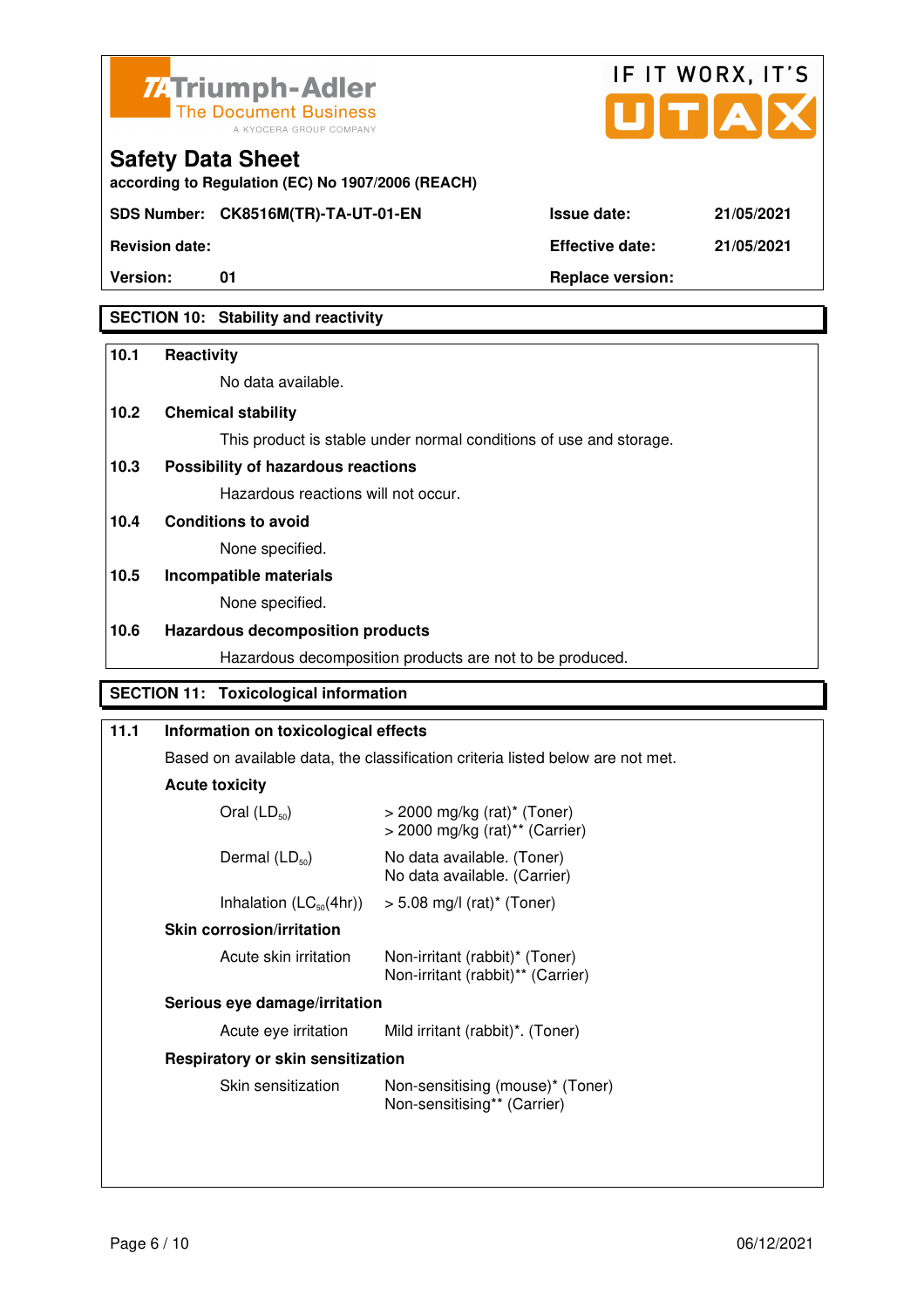

**SDS Number: CK8516M(TR)-TA-UT-01-EN** 

**according to Regulation (EC) No 1907/2006 (REACH)**

**Safety Data Sheet** 

|                    | IF IT WORX, IT'S<br>JITIAI |
|--------------------|----------------------------|
| <b>Issue date:</b> | 21/05/2021                 |

**Revision date: Effective date: 21/05/2021** 

**Version:** 01 **Depending to 201 Replace version:** 

| 11.1                                                                                                                                                                                                                             | Germ cell mutagenicity                                               | Ames test is negative** (Toner)<br>Ames test is negative** (Carrier)<br>*(based on test result of similar product)<br>** (based on test result of constituent materials)                  |  |
|----------------------------------------------------------------------------------------------------------------------------------------------------------------------------------------------------------------------------------|----------------------------------------------------------------------|-------------------------------------------------------------------------------------------------------------------------------------------------------------------------------------------|--|
|                                                                                                                                                                                                                                  | Information of ingredients:                                          |                                                                                                                                                                                           |  |
|                                                                                                                                                                                                                                  | No mutagen according to MAK, TRGS905 und (EC) No 1272/2008 Annex VI. |                                                                                                                                                                                           |  |
|                                                                                                                                                                                                                                  | Carcinogenicity                                                      |                                                                                                                                                                                           |  |
|                                                                                                                                                                                                                                  | Information of ingredients:                                          |                                                                                                                                                                                           |  |
| No carcinogen or potential carcinogen (except Titanium dioxide) according to IARC,<br>Japan Association on Industrial Health, ACGIH, EPA, OSHA, NTP, MAK, California<br>Proposition 65, TRGS 905 and (EC) No 1272/2008 Annex VI. |                                                                      |                                                                                                                                                                                           |  |
|                                                                                                                                                                                                                                  |                                                                      | The IARC re-evaluated Titanium dioxide as a Group 2B carcinogen (possibly carcinogenic to<br>humans) as the result of inhalation exposure test in rats. But, oral/skin test does not show |  |

 carcinogenicity (2). In the animal chronic inhalation studies for Titanium dioxide, the lung tumour was observed only in rats. It is estimated that this is attributed to the overload of rat´s lung clearance mechanism (overload phenomenon) (3). The inhalation of excessive Titanium dioxide does not occur in normal use of this product. Also, epidemiological studies to date have not revealed any evidence of the relation between occupational exposure to Titanium dioxide and respiratory tract diseases.

#### **Reproductive toxicity**

#### **Information of ingredients:**

 No reproductive toxicant according to MAK, California Proposition 65, TRGS 905 und (EC) No 1272/2008 Annex VI.

- **STOT-single exposure** No data available.
- **STOT-repeated exposure** No data available.
- **Aspiration hazard** No data available.

#### **Chronic effects**

 In a study in rats by chronic inhalation exposure to a typical toner, a mild to moderate degree of lung fibrosis was observed in 92% of the rats in the high concentration (16 mg/m<sup>3</sup>) exposure group, and a minimal to mild degree of fibrosis was noted in 22% of the animal in the middle  $(4mg/m<sup>3</sup>)$  exposure group (1). But no pulmonary change was reported in the lowest (1mg/m³) exposure group, the most relevant level to potential human exposures.

**Other information** No data available.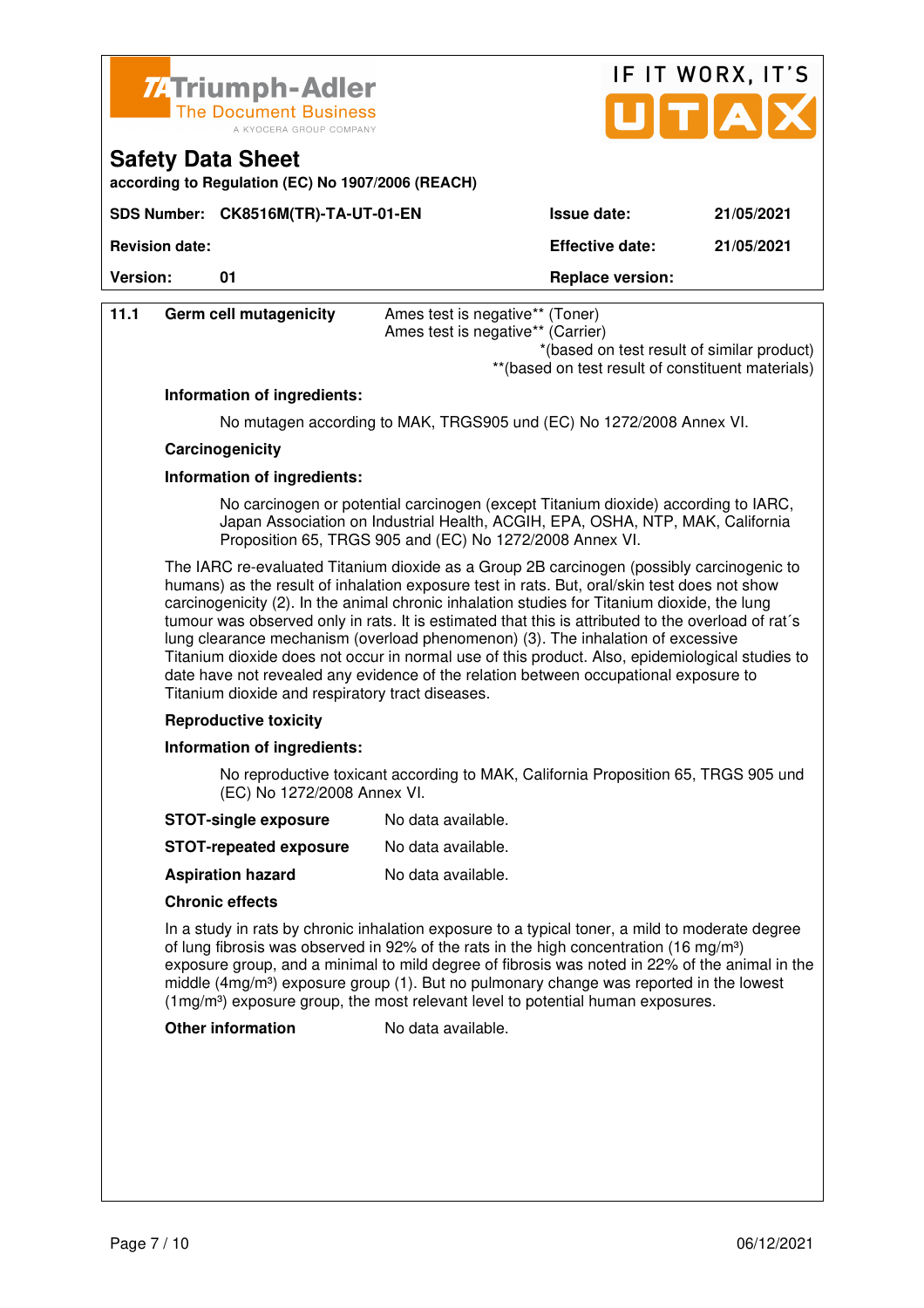

**according to Regulation (EC) No 1907/2006 (REACH)**

**SDS Number: CK8516M(TR)-TA-UT-01-EN Issue date: 21/05/2021** 

**Revision date: Effective date: 21/05/2021** 

## **SECTION 12: Ecological information**

#### **12.1 Toxicity**

No data available.

**12.2 Persistence and degradability** 

No data available.

**12.3 Bio accumulative potential** 

No data available.

#### **12.4 Mobility in soil**

No data available.

#### **12.5 Results of PBT and vPvB assessment**

No data available.

#### **12.6 Other adverse effects**

No additional information available.

## **SECTION 13: Disposal considerations**

#### **13.1 Waste treatment methods**

 Do not attempt to incinerate the toner container or unit and the waste toner yourself. Dangerous sparks may cause burn. Any disposal practice should be done under conditions which meet local, state and federal laws and regulations relating to waste (contact local or state environmental agency for specific rules).

## **SECTION 14: Transport information**

#### **14.1 UN-number**

None.

**14.2 UN Proper shipping name** 

None.

**14.3 Transport hazard class(es)** 

None.

### **14.4 Packing group**

None.

**14.5 Environmental hazards** 

None.

| <b>ue date:</b> | 21/05/20 |
|-----------------|----------|
|                 |          |

IF IT WORX, IT'S

Version: 01 01 **Replace version: Replace version:**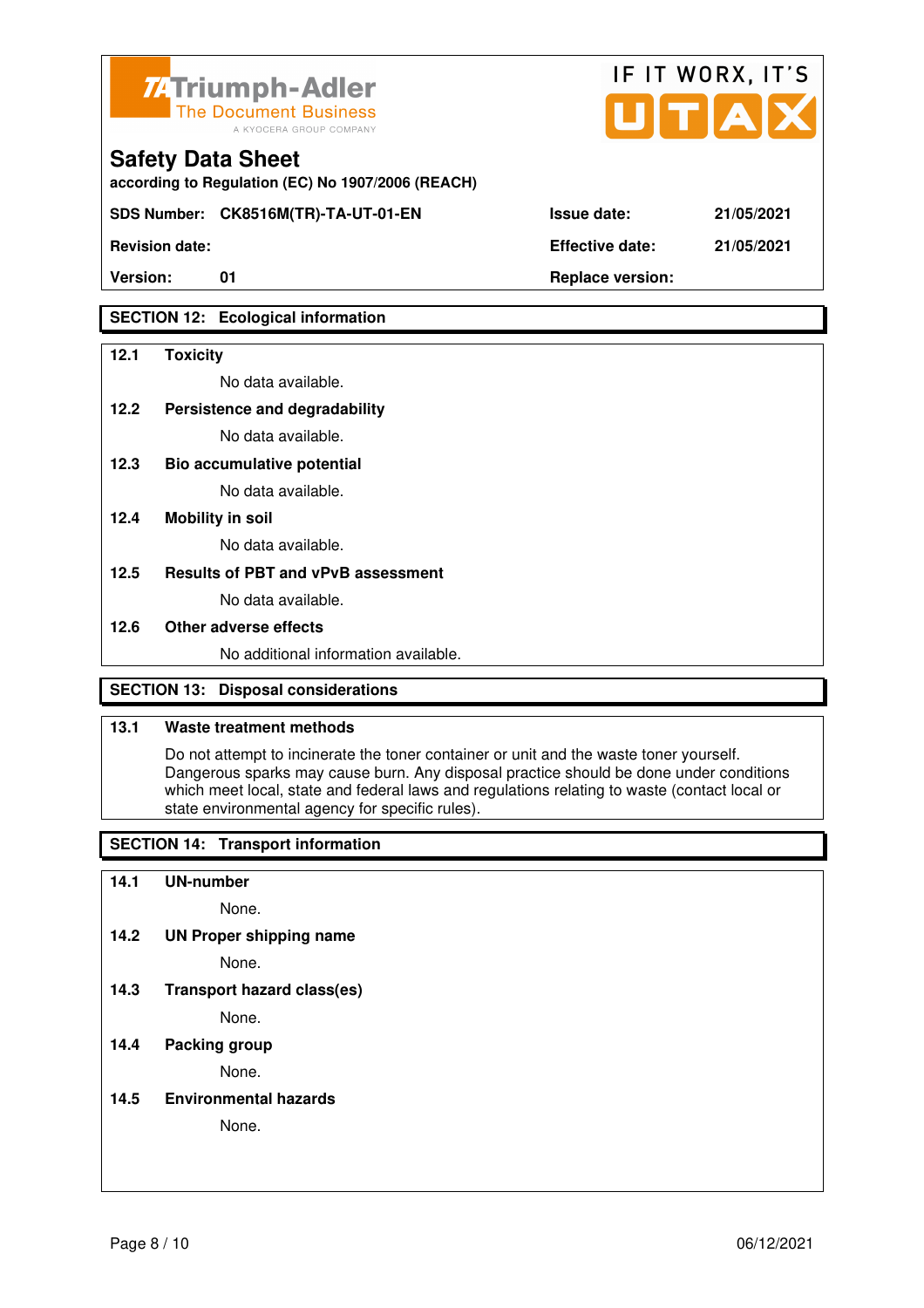



**according to Regulation (EC) No 1907/2006 (REACH)**

#### **SDS Number: CK8516M(TR)-TA-UT-01-EN Issue date: 21/05/2021**

**Revision date: Effective date: 21/05/2021** 

Version: 01 01 **Replace version: Replace version:** 

#### **14.6 Special precautions for user**

No additional information available.

# **14.7 Transport in bulk according to Annex II of MARPOL73/78 and the IBC Code**

Not applicable.

## **SECTION 15: Regulatory information**

# **15.1 Safety, health and environmental regulations/legislation specific for the substance or mixture**

#### **EU-regulations**

Regulation (EC) No 1005/2009 (on substances that deplete the ozone layer, Annex I and II): Not listed.

Regulation (EU) 2019/1021 (on persistent organic pollutants, Annex I as amended):

Not listed.

 Regulation (EU) No 649/2012 (concerning the export and import of dangerous chemicals, Annex I and V as amended):

Not listed.

 Regulation (EC) No 1907/2006 REACH Annex XVII as amended (Restrictions on use): Not listed.

Regulation (EC) No 1907/2006 REACH Annex XIV as amended (Authorizations):

Not listed.

#### **US-regulations**

All ingredients in this product comply with order under TSCA.

#### **Canada regulations**

 This product is not a WHMIS-controlled product, since we consider it as a manufactured article.

#### **15.2 Chemical Safety Assessment**

No data available.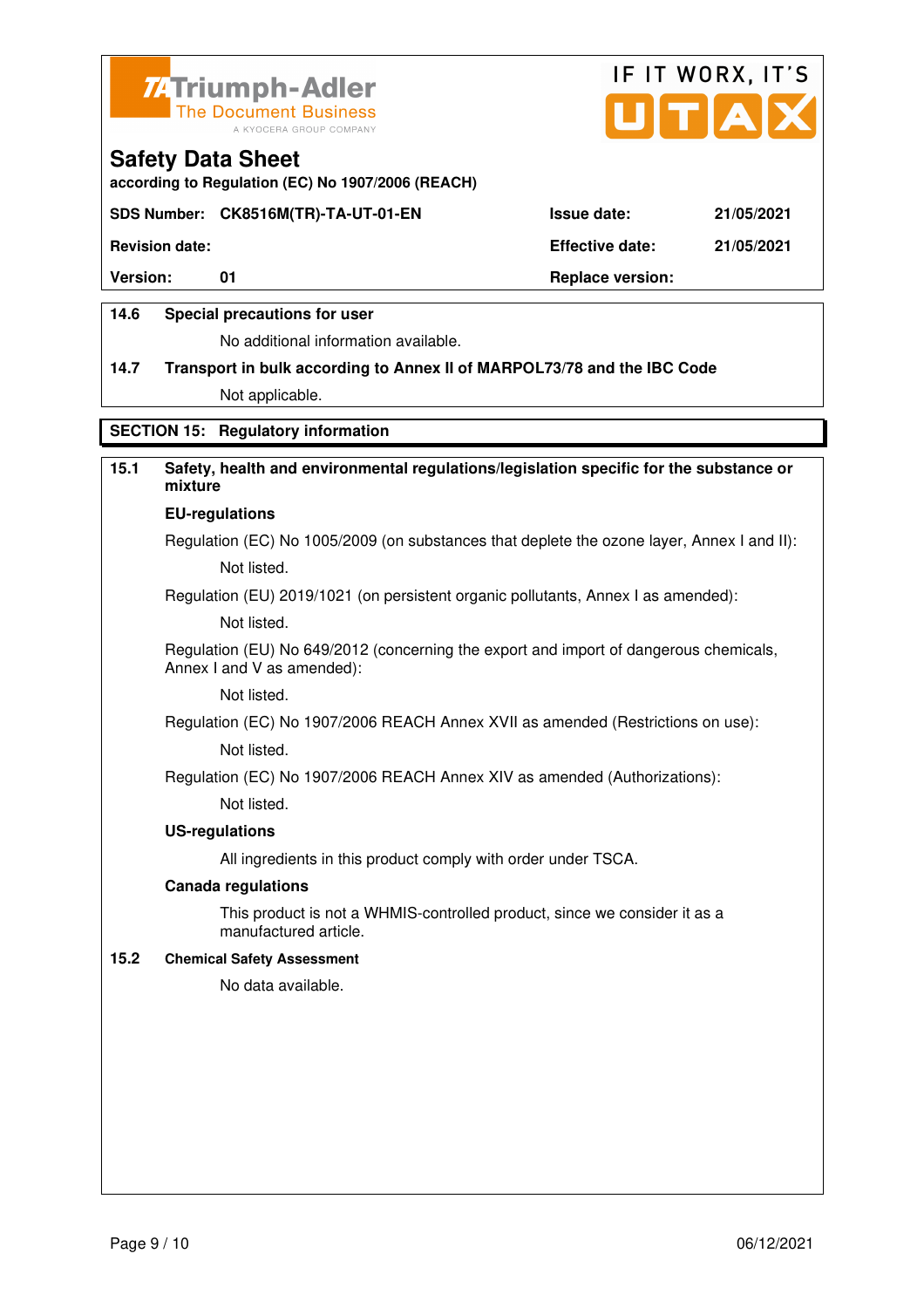|                                                                                                                                                                                                                                                                                                                                                                                                                                                                                                                                                                                                                                                                                                                                                                                                                                                                                                                                                                                                                                                                                            | <b>74 Triumph-Adler</b>                                                                                                                                                                                                                                                                                                                                                      |                                                | IF IT WORX, IT'S |
|--------------------------------------------------------------------------------------------------------------------------------------------------------------------------------------------------------------------------------------------------------------------------------------------------------------------------------------------------------------------------------------------------------------------------------------------------------------------------------------------------------------------------------------------------------------------------------------------------------------------------------------------------------------------------------------------------------------------------------------------------------------------------------------------------------------------------------------------------------------------------------------------------------------------------------------------------------------------------------------------------------------------------------------------------------------------------------------------|------------------------------------------------------------------------------------------------------------------------------------------------------------------------------------------------------------------------------------------------------------------------------------------------------------------------------------------------------------------------------|------------------------------------------------|------------------|
|                                                                                                                                                                                                                                                                                                                                                                                                                                                                                                                                                                                                                                                                                                                                                                                                                                                                                                                                                                                                                                                                                            | <b>The Document Business</b><br>A KYOCERA GROUP COMPANY                                                                                                                                                                                                                                                                                                                      |                                                | UTAD             |
|                                                                                                                                                                                                                                                                                                                                                                                                                                                                                                                                                                                                                                                                                                                                                                                                                                                                                                                                                                                                                                                                                            | <b>Safety Data Sheet</b><br>according to Regulation (EC) No 1907/2006 (REACH)                                                                                                                                                                                                                                                                                                |                                                |                  |
|                                                                                                                                                                                                                                                                                                                                                                                                                                                                                                                                                                                                                                                                                                                                                                                                                                                                                                                                                                                                                                                                                            | SDS Number: CK8516M(TR)-TA-UT-01-EN                                                                                                                                                                                                                                                                                                                                          | <b>Issue date:</b>                             | 21/05/2021       |
| <b>Revision date:</b>                                                                                                                                                                                                                                                                                                                                                                                                                                                                                                                                                                                                                                                                                                                                                                                                                                                                                                                                                                                                                                                                      |                                                                                                                                                                                                                                                                                                                                                                              | <b>Effective date:</b>                         | 21/05/2021       |
| <b>Version:</b>                                                                                                                                                                                                                                                                                                                                                                                                                                                                                                                                                                                                                                                                                                                                                                                                                                                                                                                                                                                                                                                                            | 01                                                                                                                                                                                                                                                                                                                                                                           | <b>Replace version:</b>                        |                  |
|                                                                                                                                                                                                                                                                                                                                                                                                                                                                                                                                                                                                                                                                                                                                                                                                                                                                                                                                                                                                                                                                                            | <b>SECTION 16: Other information</b>                                                                                                                                                                                                                                                                                                                                         |                                                |                  |
|                                                                                                                                                                                                                                                                                                                                                                                                                                                                                                                                                                                                                                                                                                                                                                                                                                                                                                                                                                                                                                                                                            |                                                                                                                                                                                                                                                                                                                                                                              |                                                |                  |
|                                                                                                                                                                                                                                                                                                                                                                                                                                                                                                                                                                                                                                                                                                                                                                                                                                                                                                                                                                                                                                                                                            | To the best of our knowledge, the information contained herein is accurate. However, we<br>cannot assume any liability whatsoever for the accuracy or completeness of the information<br>contained herein. The contents and format of this SDS are in accordance with Regulation<br>(EC) No 1907/2006, Annex II as amended by Regulation (EU) 2015/830 with respect to SDSs. |                                                |                  |
| Revision information: -                                                                                                                                                                                                                                                                                                                                                                                                                                                                                                                                                                                                                                                                                                                                                                                                                                                                                                                                                                                                                                                                    |                                                                                                                                                                                                                                                                                                                                                                              |                                                |                  |
|                                                                                                                                                                                                                                                                                                                                                                                                                                                                                                                                                                                                                                                                                                                                                                                                                                                                                                                                                                                                                                                                                            | Full text of H statements under sections 3:                                                                                                                                                                                                                                                                                                                                  | H351: Suspected of causing cancer (inhalation) |                  |
| Abbreviations and acronyms                                                                                                                                                                                                                                                                                                                                                                                                                                                                                                                                                                                                                                                                                                                                                                                                                                                                                                                                                                                                                                                                 |                                                                                                                                                                                                                                                                                                                                                                              |                                                |                  |
| ACGIH<br>American Conference of Governmental Industrial Hygienists<br>2016 TLVs and BEIs (Threshold Limit Values for Chemical Substances and Physical Agents and Biological<br>Exposure Indices)<br>CAS<br><b>Chemical Abstracts Service</b><br><b>CLP</b><br>Regulation (EC) No 1272/2008 on classification, labelling and packaging of substances and mixtures<br>DFG.<br>Deutsche Forschungsgemeinschaft<br><b>EPA</b><br>Environmental Protection Agency (Integrated Risk Information System) (US)<br><b>IARC</b><br>International Agency for Research on Cancer (IARC Monographs on the Evaluations of Carcinogenic Risks<br>to Humans)<br><b>MAK</b><br>Maximale Arbeitsplatzkonzentration der Deutschen Forschungsgesellschaft (2011)<br><b>NTP</b><br>National Toxicology Program (Report on Carcinogens) (US)<br>OSHA<br>Occupational Safety and Health Administration (29 CFR Part 1910 Subpart Z)<br>PBT<br>Persistent, Bio accumulative and Toxic<br>PEL<br>Permissible Exposure Limits<br>Proposition 65<br>California, Safe Drinking Water and Toxic Enforcement Act of 1986 |                                                                                                                                                                                                                                                                                                                                                                              |                                                |                  |
| <b>REACH</b><br>Regulation (EC) No 1907/2006 concerning the Registration, Evaluation, Authorization and Restriction of<br>Chemicals<br>Specific target organ toxicity<br>STOT<br><b>SVHC</b><br>Substances of Very High Concern<br><b>TRGS 905</b><br>Technische Regeln für Gefahrstoffe (Deutschland)<br>TSCA<br>Toxic Substances Control Act (US)<br>TWA<br>Time Weighted Average<br>UN<br><b>United Nations</b><br>vPvB<br>very Persistent and very Bio accumulative<br>WHMIS<br>Workplace Hazardous Materials Information System (Canada)                                                                                                                                                                                                                                                                                                                                                                                                                                                                                                                                              |                                                                                                                                                                                                                                                                                                                                                                              |                                                |                  |
| Key literature references and sources for data                                                                                                                                                                                                                                                                                                                                                                                                                                                                                                                                                                                                                                                                                                                                                                                                                                                                                                                                                                                                                                             |                                                                                                                                                                                                                                                                                                                                                                              |                                                |                  |
| Pulmonary Response to Toner upon Chronic Inhalation Exposure in Rats, H. Muhle et al., Fundamental and Applied<br>(1)<br>Toxicology 17.280-299 (1991) Lung Clearance and Retention of Toner, Utilizing a Tracer Technique, during Chronic<br>Inhalation Exposure in Rats, B. Bellmann, Fundamental and Applied Toxicology 17.300-313 (1991)                                                                                                                                                                                                                                                                                                                                                                                                                                                                                                                                                                                                                                                                                                                                                |                                                                                                                                                                                                                                                                                                                                                                              |                                                |                  |

- (2) IARC Monograph on the Evaluation of the Carcinogenic Risk of Chemicals to Humans, Vol. 93
- (3) NIOSH CURRENT INTELLIGENCE BULLETIN "Evaluation of Health Hazard and Recommendation for Occupational Exposure to Titanium Dioxide DRAFT"<br>(4) The contents are in accordance with M
- (4) The contents are in accordance with Material Safety Data Sheet "CK8516M(TR)-TA-UT-01-EN"; 21/05/2021 of the KYOCERA Document Solutions Inc., 1-2-28 Tamatsukuri, Chuo-ku, Osaka 540-8585, Japan.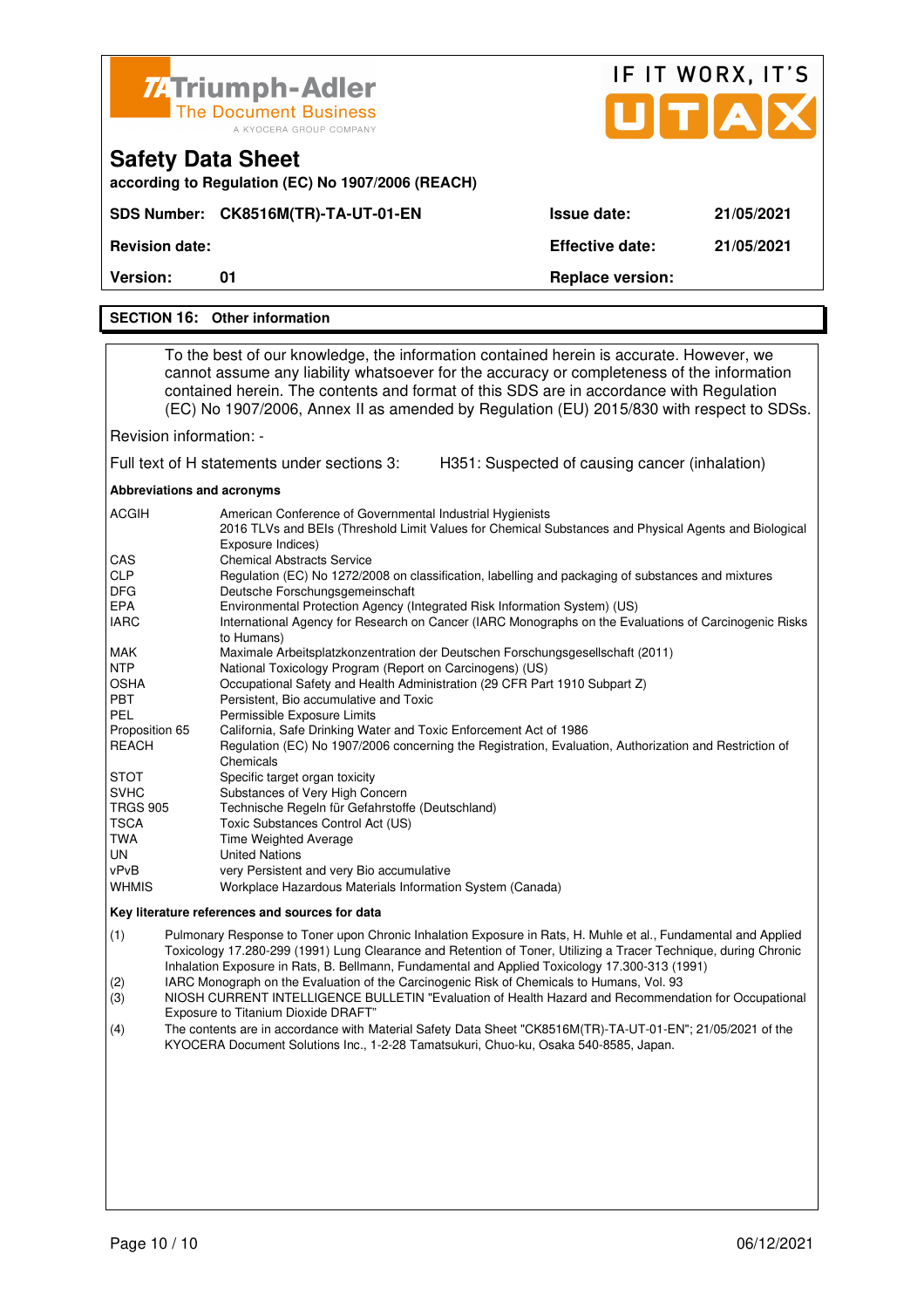



#### **SECTION 1: Identification of the substance/mixture and of the company/undertaking**

| 1.1 | <b>Product identifier</b>         |                                                                                              |  |
|-----|-----------------------------------|----------------------------------------------------------------------------------------------|--|
|     | <b>Product name</b>               | <b>Yellow Toner for</b>                                                                      |  |
|     |                                   | 7307ci, 8307ci                                                                               |  |
|     | Consumable name                   | CK-8516Y                                                                                     |  |
|     | <b>Product form</b>               | Mixture                                                                                      |  |
| 1.2 |                                   | Relevant identified uses of the substance or mixture and uses advised against                |  |
|     | <b>Identified uses</b>            | The image formation of our electrophotographic equipment.<br>Other uses are not recommended. |  |
| 1.3 |                                   | Details of the supplier of the safety data sheet                                             |  |
|     | <b>Manufacturer</b>               | <b>KYOCERA Document Solutions Inc.</b>                                                       |  |
|     | <b>Address</b>                    | 1-2-28 Tamatsukuri, Chuo-ku, Osaka 540-8585, Japan                                           |  |
|     | <b>Supplier</b>                   | TA Triumph-Adler GmbH                                                                        |  |
|     | <b>Address</b>                    | Deelbögenkamp 4c<br>22297 Hamburg<br>Germany                                                 |  |
| 1.4 | <b>Emergency telephone number</b> | $+49(0)$ 40 / 528490<br>(This number is available only during office hours)                  |  |

#### **SECTION 2: Hazards identification**

| 2.1           | Classification of the substance or mixture                                                                            |
|---------------|-----------------------------------------------------------------------------------------------------------------------|
|               | Classification according to Regulation (EC) No 1272/2008 (CLP)                                                        |
|               | Not classified as hazardous mixture.                                                                                  |
| $2.2^{\circ}$ | Label elements                                                                                                        |
|               | Labelling according to Regulation (EC) No 1272/2008 (CLP)                                                             |
|               | Not applicable.                                                                                                       |
| 2.3           | Other hazards                                                                                                         |
|               | Assessment of PBT/vPvB                                                                                                |
|               | No data available.                                                                                                    |
|               | See section 4 and 11 for information on health effects and symptoms.<br>See section 9 for dust explosion information. |
|               |                                                                                                                       |
|               |                                                                                                                       |
|               |                                                                                                                       |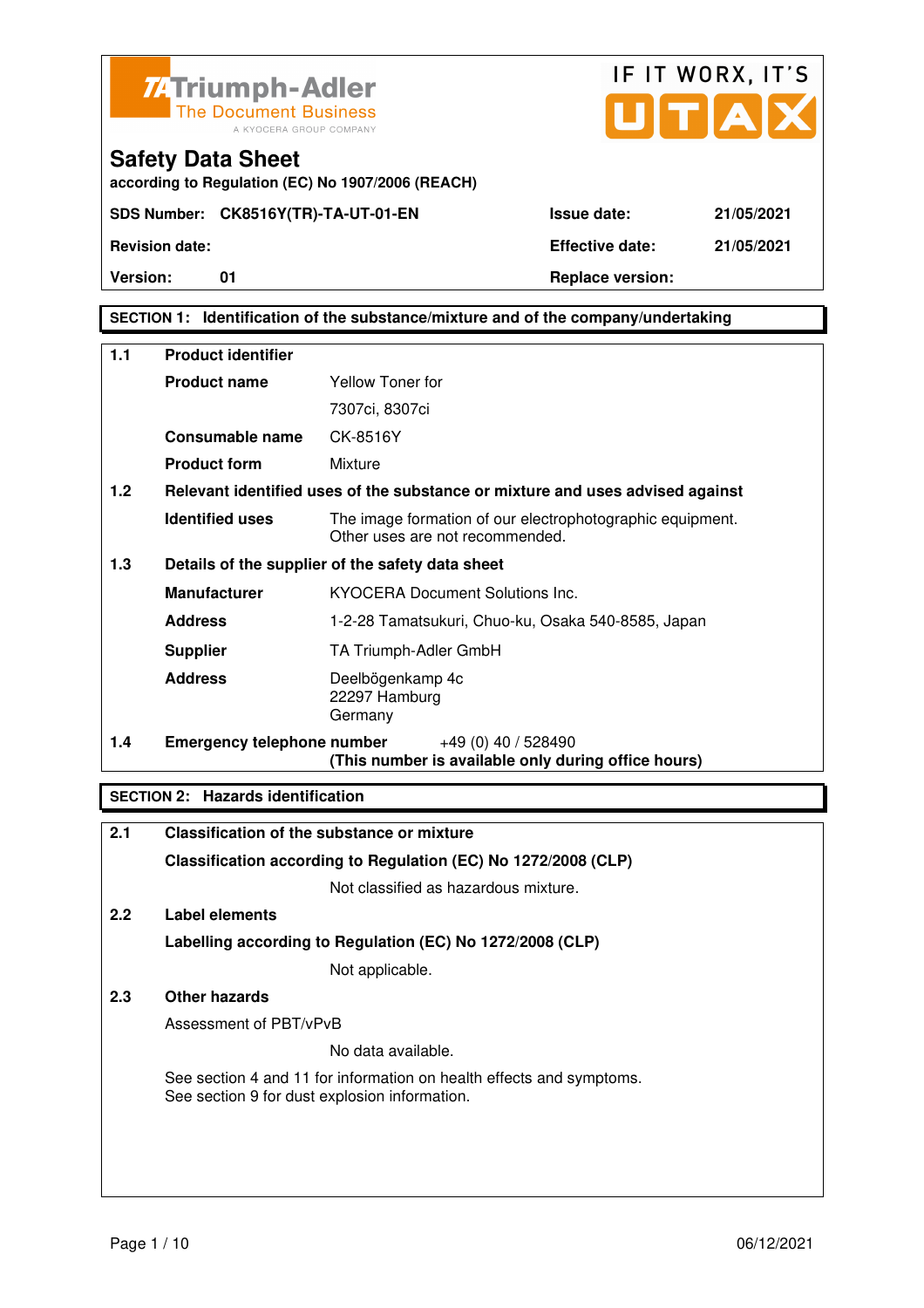| <b>74 Triumph-Adler</b>                                          |                                                                                                           |                                                         |                                                 | IF IT WORX, IT'S            |
|------------------------------------------------------------------|-----------------------------------------------------------------------------------------------------------|---------------------------------------------------------|-------------------------------------------------|-----------------------------|
|                                                                  | <b>The Document Business</b><br>A KYOCERA GROUP COMPANY                                                   |                                                         |                                                 | ITIA                        |
| <b>Safety Data Sheet</b>                                         | according to Regulation (EC) No 1907/2006 (REACH)                                                         |                                                         |                                                 |                             |
| SDS Number: CK8516Y(TR)-TA-UT-01-EN                              |                                                                                                           |                                                         | <b>Issue date:</b>                              | 21/05/2021                  |
| <b>Revision date:</b>                                            |                                                                                                           |                                                         | <b>Effective date:</b>                          | 21/05/2021                  |
| Version:<br>01                                                   |                                                                                                           |                                                         | <b>Replace version:</b>                         |                             |
|                                                                  | <b>SECTION 3: Composition/information on ingredients</b>                                                  |                                                         |                                                 |                             |
|                                                                  |                                                                                                           |                                                         |                                                 |                             |
| 3.2<br><b>Mixtures</b>                                           |                                                                                                           |                                                         |                                                 |                             |
| Chemical name                                                    |                                                                                                           | CAS No                                                  | Weight%                                         | <b>Classification (CLP)</b> |
| Polyester resin (3 kinds)<br>Organic pigment<br>Amorphous silica | Ferrite (Ferrite including Manganese)                                                                     | confidential<br>66402-68-4<br>confidential<br>7631-86-9 | 70-80<br>5-10 (as $Mn: < 2$ )<br>$3-8$<br>$1-5$ |                             |
| Titanium dioxide                                                 |                                                                                                           | 13463-67-7                                              | < 1                                             | Carc.2(H351)                |
| Information of ingredients                                       | (1) Substance, which present a health or environmental hazard within the meaning of CLP:                  |                                                         |                                                 |                             |
|                                                                  | Titanium dioxide.                                                                                         |                                                         |                                                 |                             |
|                                                                  | (2) Substance, which are assigned Community workplace exposure limits:                                    |                                                         |                                                 |                             |
|                                                                  | None.                                                                                                     |                                                         |                                                 |                             |
| REACH:                                                           | (3) Substance, which are PBT or vPvB in accordance with the criteria set out in Annex XIII of             |                                                         |                                                 |                             |
|                                                                  | None.                                                                                                     |                                                         |                                                 |                             |
| REACH (SVHC):                                                    | (4) Substance, which are included in the list established in accordance with Article 59(1) of             |                                                         |                                                 |                             |
|                                                                  | None.                                                                                                     |                                                         |                                                 |                             |
|                                                                  | See section 16 for the full text of the H statements declared above.                                      |                                                         |                                                 |                             |
| <b>SECTION 4: First aid measures</b>                             |                                                                                                           |                                                         |                                                 |                             |
| 4.1                                                              | <b>Description of first aid measures</b>                                                                  |                                                         |                                                 |                             |
| Inhalation:                                                      | Remove from exposure to fresh air and gargle with plenty of water.                                        |                                                         |                                                 |                             |
|                                                                  | Consult a doctor in case of such symptoms as coughing.                                                    |                                                         |                                                 |                             |
|                                                                  | Skin contact: Wash with soap and water.                                                                   |                                                         |                                                 |                             |
| Eye contact:                                                     | Flush with water immediately and see a doctor if irritating.                                              |                                                         |                                                 |                             |
| Ingestion:                                                       | Rinse out the mouth. Drink one or two glasses of water to dilute.<br>Seek medical treatment if necessary. |                                                         |                                                 |                             |
|                                                                  |                                                                                                           |                                                         |                                                 |                             |
|                                                                  |                                                                                                           |                                                         |                                                 |                             |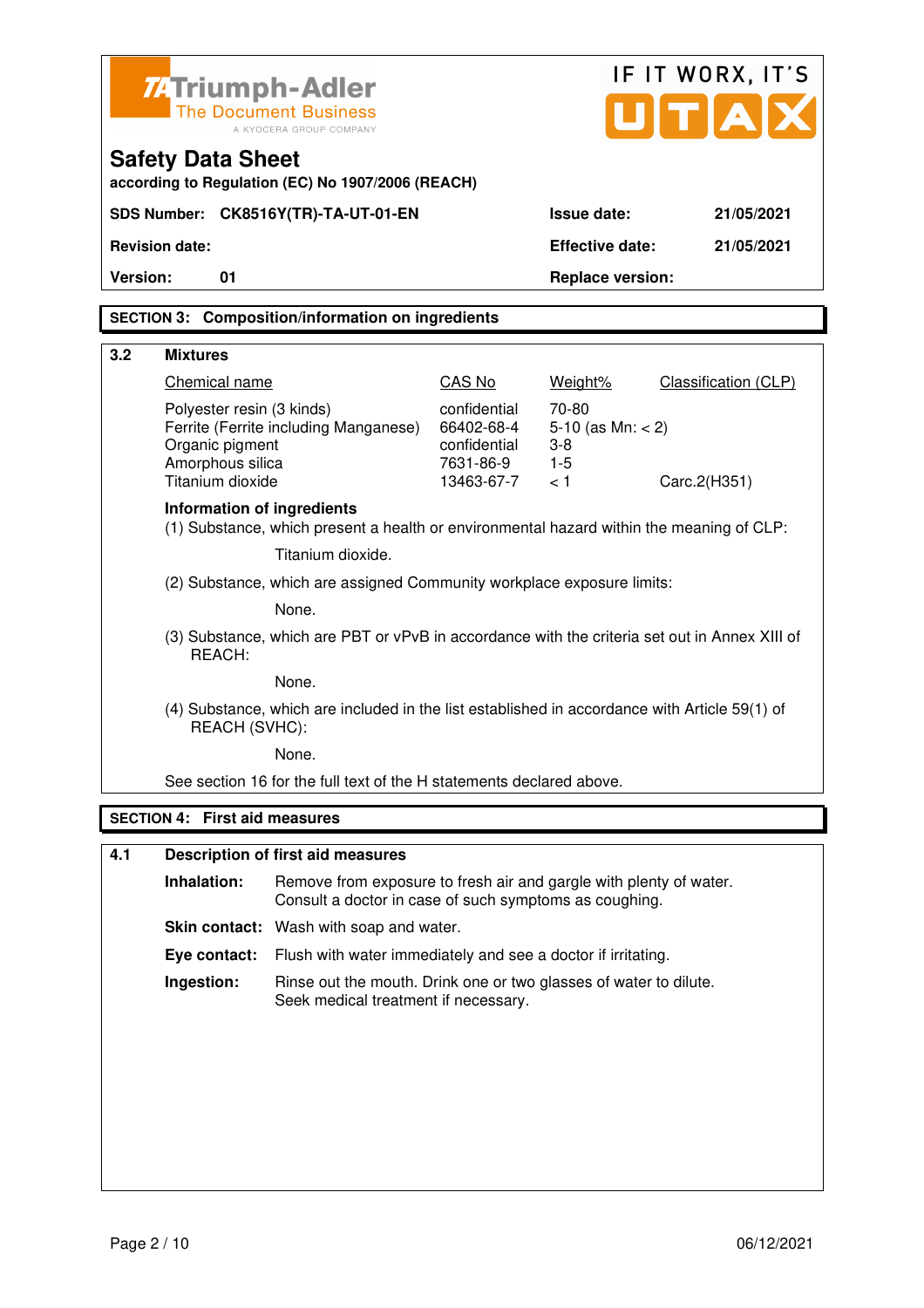



**according to Regulation (EC) No 1907/2006 (REACH)**

|                       | SDS Number: CK8516Y(TR)-TA-UT-01-EN | <b>Issue date:</b>      | 21/05/2021 |
|-----------------------|-------------------------------------|-------------------------|------------|
| <b>Revision date:</b> |                                     | <b>Effective date:</b>  | 21/05/2021 |
| <b>Version:</b>       |                                     | <b>Replace version:</b> |            |

# **4.2 Most important symptoms and effects, both acute and delayed**  Potential health effects and symptoms **Inhalation:** Prolonged inhalation of excessive dusts may cause lung damage. Use of this product as intended does not result in prolonged inhalation of excessive toner dusts. **Skin contact:** Unlikely to cause skin irritation. **Eye contact:** May cause transient eye irritation.

**Ingestion:** Use of this product as intended does not result in ingestion.

# **4.3 Indication of any immediate medical attention and special treatment needed**

No additional information available.

## **SECTION 5: Firefighting measures**

## **5.1 Extinguishing media**

Suitable extinguishing media

Water spray, foam, powder,  $CO<sub>2</sub>$  or dry chemical

Unsuitable extinguishing media

None specified.

## **5.2 Special hazards arising from the substance or mixture**

Hazardous combustion products: Carbon dioxide, Carbon monoxide

#### **5.3 Advice for firefighters**

Fire-fighting procedures

 Pay attention not to blow away dust. Drain water off around and decrease the atmosphere temperature to extinguish the fire.

#### **Protection equipment for firefighters**

None specified.

## **SECTION 6: Accidental release measures**

#### **6.1 Personal precautions, protective equipment and emergency procedures**

 Avoid inhalation, ingestion, eye and skin contact in case of accidental release. Avoid formation of dust. Provide adequate ventilation.

### **6.2 Environmental precautions**

Do not allow to enter into surface water or drains.

#### **6.3 Methods and material for containment and cleaning up**

Gather the released powder not to blow away and wipe up with a wet cloth.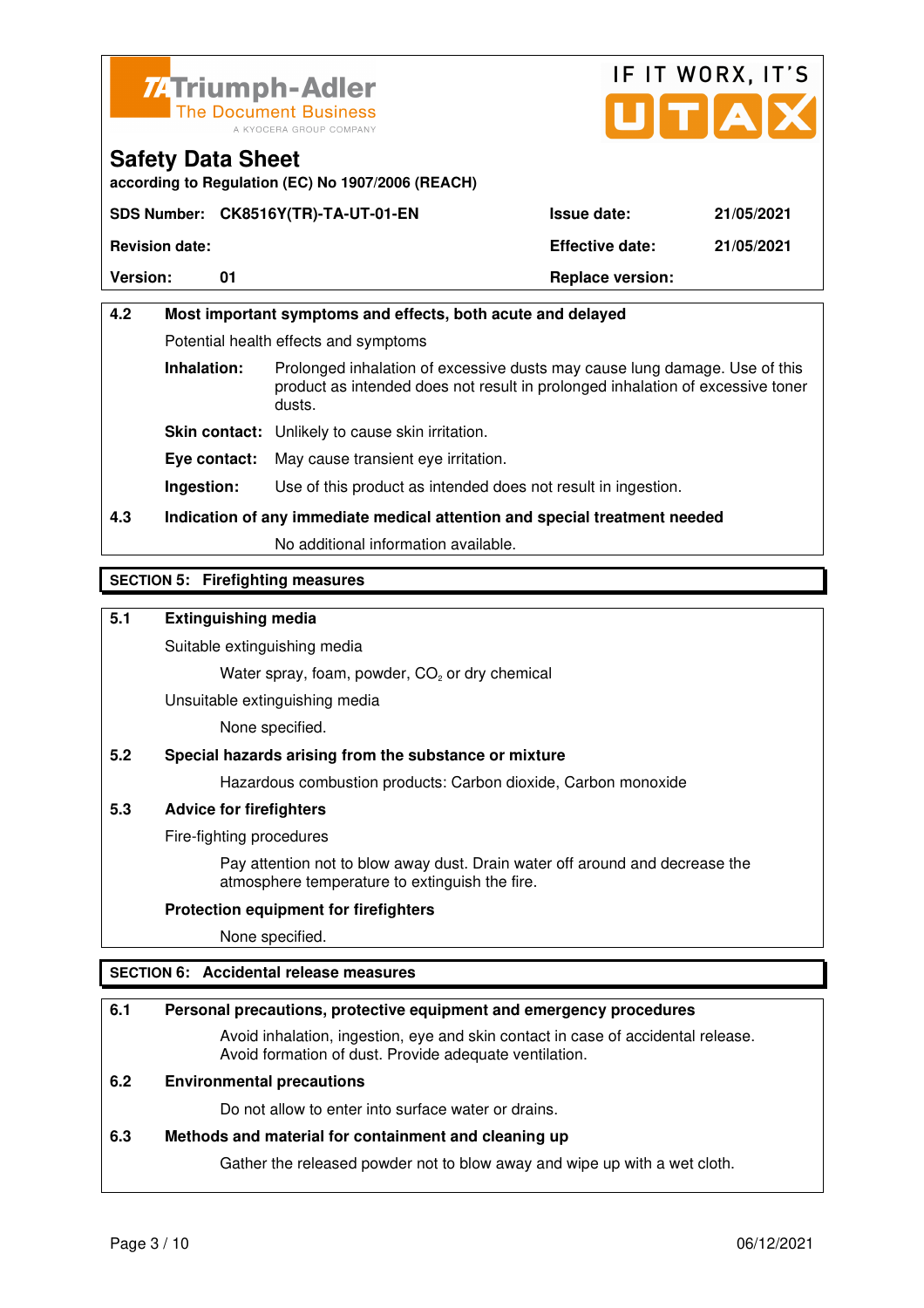



**according to Regulation (EC) No 1907/2006 (REACH)**

## **SDS Number: CK8516Y(TR)-TA-UT-01-EN Issue date: 21/05/2021**

**Revision date: Effective date: 21/05/2021** 

Version: 01 01 **Replace version:** 

## **6.4 Reference to other sections**

See section 13 for disposal information.

#### **SECTION 7: Handling and storage**

#### **7.1 Precautions for safe handling**

 Do not attempt to force open or destroy the toner container or unit. See installation guide of this product.

#### **7.2 Conditions for safe storage, including any incompatibilities**

Keep the toner container or unit tightly closed and store in a cool, dry and dark place. Keep away from fire. Keep out of the reach of children.

#### **7.3 Specific end use(s)**

No additional information available.

#### **SECTION 8: Exposure controls/personal protection**

## **8.1 Control parameters**

(Reference data)

#### **US ACGIH Threshold Limit Values (TWA)**

Particles: 10 mg/m<sup>3</sup> (Inhalable particles) 3 mg/m<sup>3</sup> (Respirable particles) Manganese inorganic compounds (Ferrite component): 0.1 mg/m<sup>3</sup> (Inhalable fraction) 0.02 mg/m³ (Respirable fraction) (as Mn)

Titanium dioxide: 10 mg/m³

#### **US OSHA PEL (TWA)**

Particles: 15 mg/m<sup>3</sup> (Total dust) 5 mg/m<sup>3</sup> (Respirable fraction) Manganese compounds (Ferrite component): 5 mg/m<sup>3</sup> (Ceiling) (as Mn) Amorphous silica: 80 mg/m $3\%$ SiO<sub>2</sub> Titanium dioxide: 15 mg/m<sup>3</sup> (Total dust)

**EU Occupational exposure limits: Directive (EC) 2000/39, (EC) 2006/15 and (EU) 2009/161**

Not listed.

#### **8.2 Exposure controls**

#### **Appropriate engineering controls**

 Special ventilator is not required under normal intended use. Use in a well-ventilated area.

#### **Personal protective equipment**

 Respiratory protection, eye protection, hand protection, skin and body protection are not required under normal intended use.

#### **Environmental exposure controls**

No additional information available.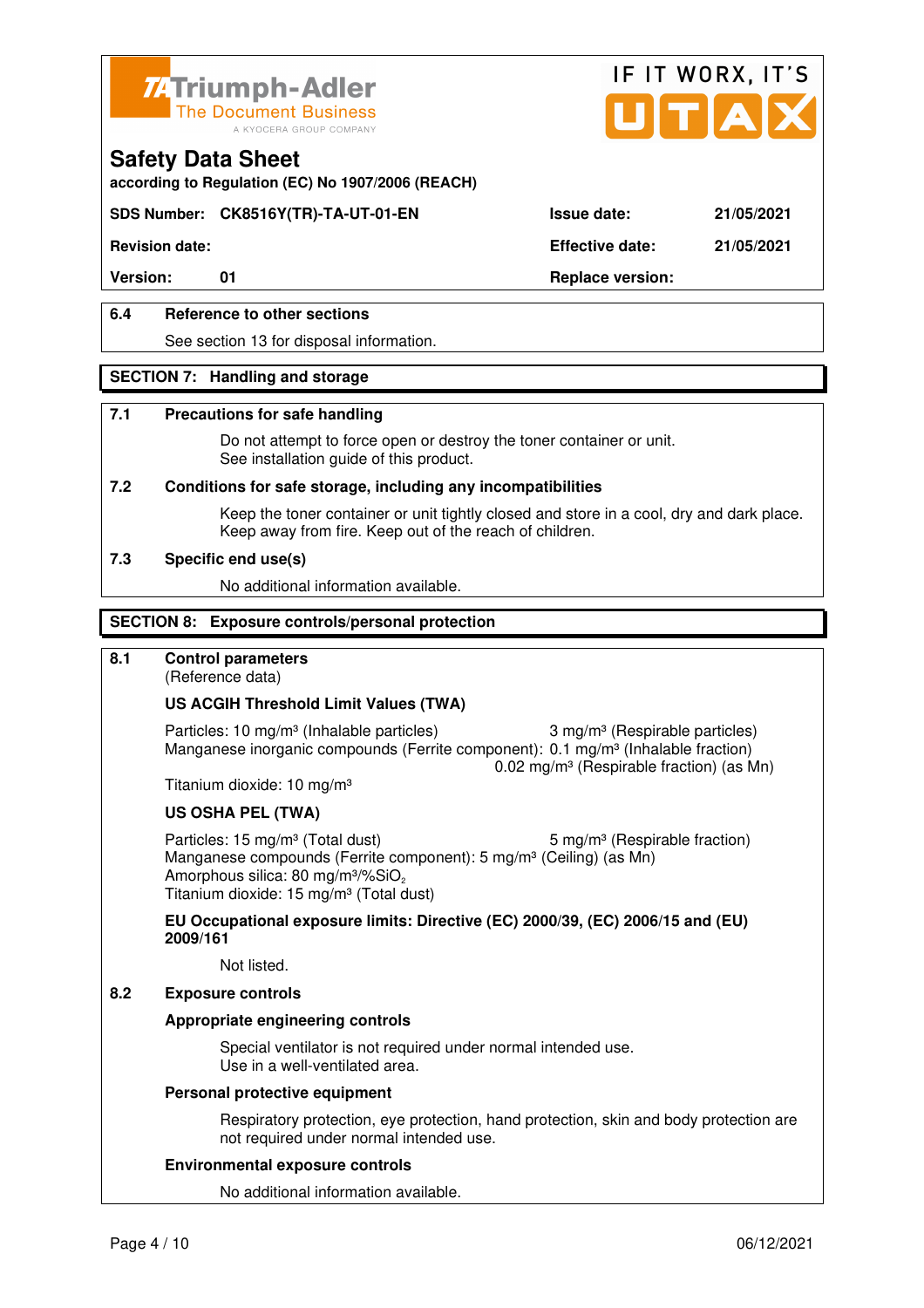



**according to Regulation (EC) No 1907/2006 (REACH)**

### **SECTION 9: Physical and chemical properties**

| 9.1 | Information on basic physical and chemical properties |                            |  |
|-----|-------------------------------------------------------|----------------------------|--|
|     | Appearance                                            |                            |  |
|     | Physical state                                        | Solid (fine powder)        |  |
|     | Colour                                                | Yellow                     |  |
|     | Odour                                                 | Odourless                  |  |
|     | Odour threshold                                       | No data available.         |  |
|     | рH                                                    | No data available.         |  |
|     | Melting point [°C]                                    | 100-120 (Toner)            |  |
|     | Boiling point                                         | No data available.         |  |
|     | Flash point                                           | No data available.         |  |
|     | Evaporation rate                                      | No data available.         |  |
|     | Flammability (solid, gas)                             | No data available.         |  |
|     | Upper flammability or explosive limit                 | No data available.         |  |
|     | Lower flammability or explosive limit                 | No data available.         |  |
|     | Vapour pressure                                       | No data available.         |  |
|     | Vapour density                                        | No data available.         |  |
|     | Relative density [g/cm <sup>3</sup> ]                 | 1.2-1.4 (Toner)            |  |
|     | Solubility (ies)                                      | Almost insoluble in water. |  |
|     | Partition coefficient: n-octanol/water                | No data available.         |  |
|     | Auto-ignition temperature                             | No data available.         |  |
|     | Decomposition temperature                             | No data available.         |  |
|     | Viscosity                                             | No data available.         |  |
|     | Explosive properties                                  | No data available.         |  |
|     | Oxidizing properties                                  | No data available.         |  |

#### **9.2 Other information**

Dust explosion properties

 Dust explosion is improbable under normal intended use. Experimental explosiveness of toner is classified into the same rank such kind of powder as flour, dry milk and resin powder according to the pressure rising speed.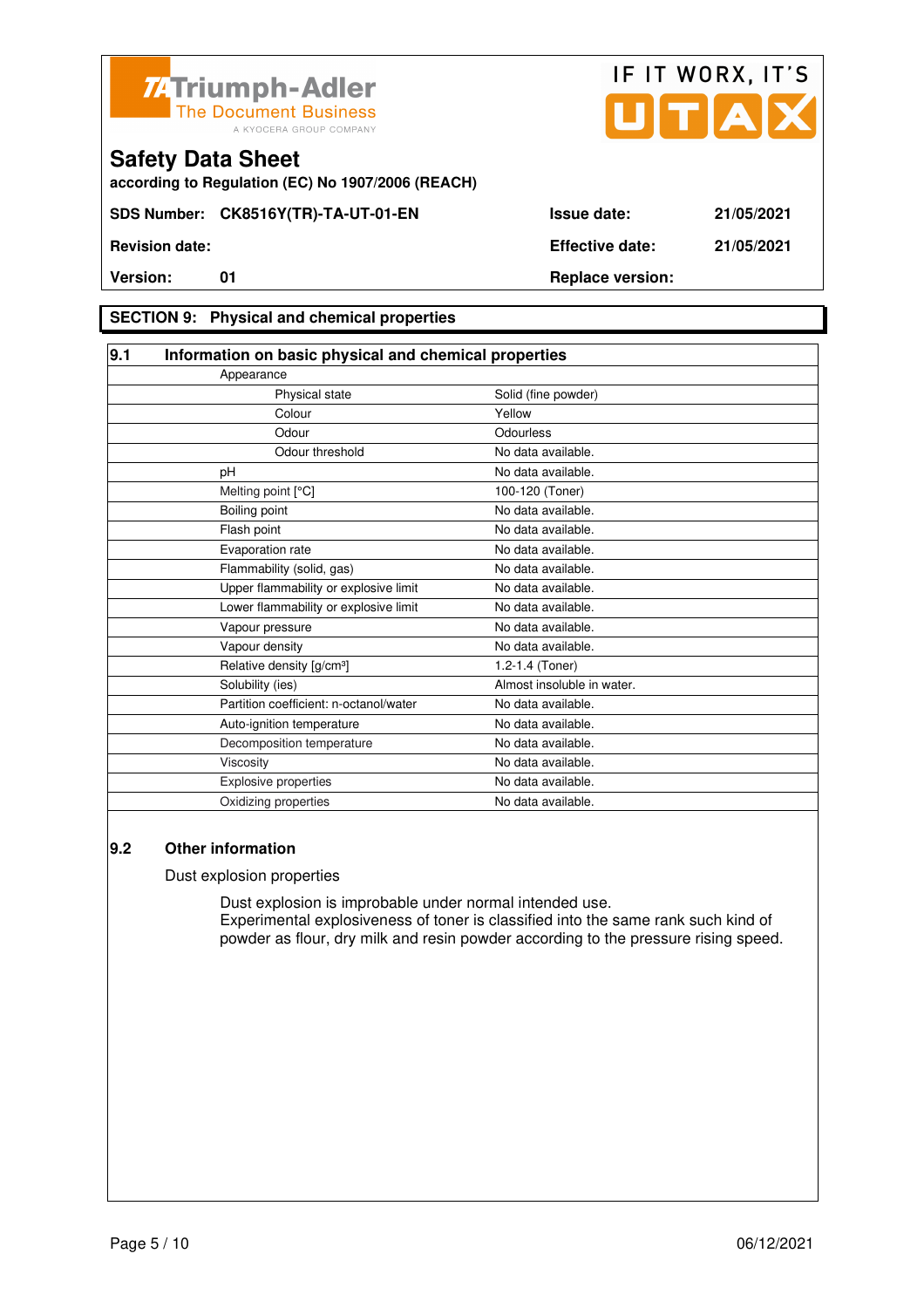



**Version:** 01 **Replace version:** 

**Revision date: Effective date: 21/05/2021** 

# **SECTION 10: Stability and reactivity**

#### **10.1 Reactivity**

No data available.

**according to Regulation (EC) No 1907/2006 (REACH)**

## **10.2 Chemical stability**

This product is stable under normal conditions of use and storage.

## **10.3 Possibility of hazardous reactions**

Hazardous reactions will not occur.

**10.4 Conditions to avoid** 

None specified.

# **10.5 Incompatible materials**

None specified.

### **10.6 Hazardous decomposition products**

Hazardous decomposition products are not to be produced.

## **SECTION 11: Toxicological information**

| 11.1                                                                    | Information on toxicological effects<br>Based on available data, the classification criteria listed below are not met.<br><b>Acute toxicity</b> |                                                                                           |
|-------------------------------------------------------------------------|-------------------------------------------------------------------------------------------------------------------------------------------------|-------------------------------------------------------------------------------------------|
|                                                                         |                                                                                                                                                 |                                                                                           |
|                                                                         |                                                                                                                                                 |                                                                                           |
|                                                                         | Oral $(LD_{50})$                                                                                                                                | $>$ 2000 mg/kg (rat) <sup>*</sup> (Toner)<br>$>$ 2000 mg/kg (rat) <sup>**</sup> (Carrier) |
|                                                                         | Dermal $(LD_{50})$<br>No data available. (Toner)<br>No data available. (Carrier)                                                                |                                                                                           |
| Inhalation $(LC_{50}(4hr))$<br>$> 5.10$ mg/l (rat) <sup>*</sup> (Toner) |                                                                                                                                                 |                                                                                           |
|                                                                         | <b>Skin corrosion/irritation</b><br>Acute skin irritation<br>Non-irritant (rabbit)* (Toner)<br>Non-irritant (rabbit)** (Carrier)                |                                                                                           |
|                                                                         |                                                                                                                                                 |                                                                                           |
|                                                                         | Serious eye damage/irritation                                                                                                                   |                                                                                           |
|                                                                         | Acute eye irritation                                                                                                                            | Mild irritant (rabbit)*. (Toner)                                                          |
|                                                                         | Respiratory or skin sensitization                                                                                                               |                                                                                           |
|                                                                         | Skin sensitization                                                                                                                              | Non-sensitising (mouse)* (Toner)<br>Non-sensitising** (Carrier)                           |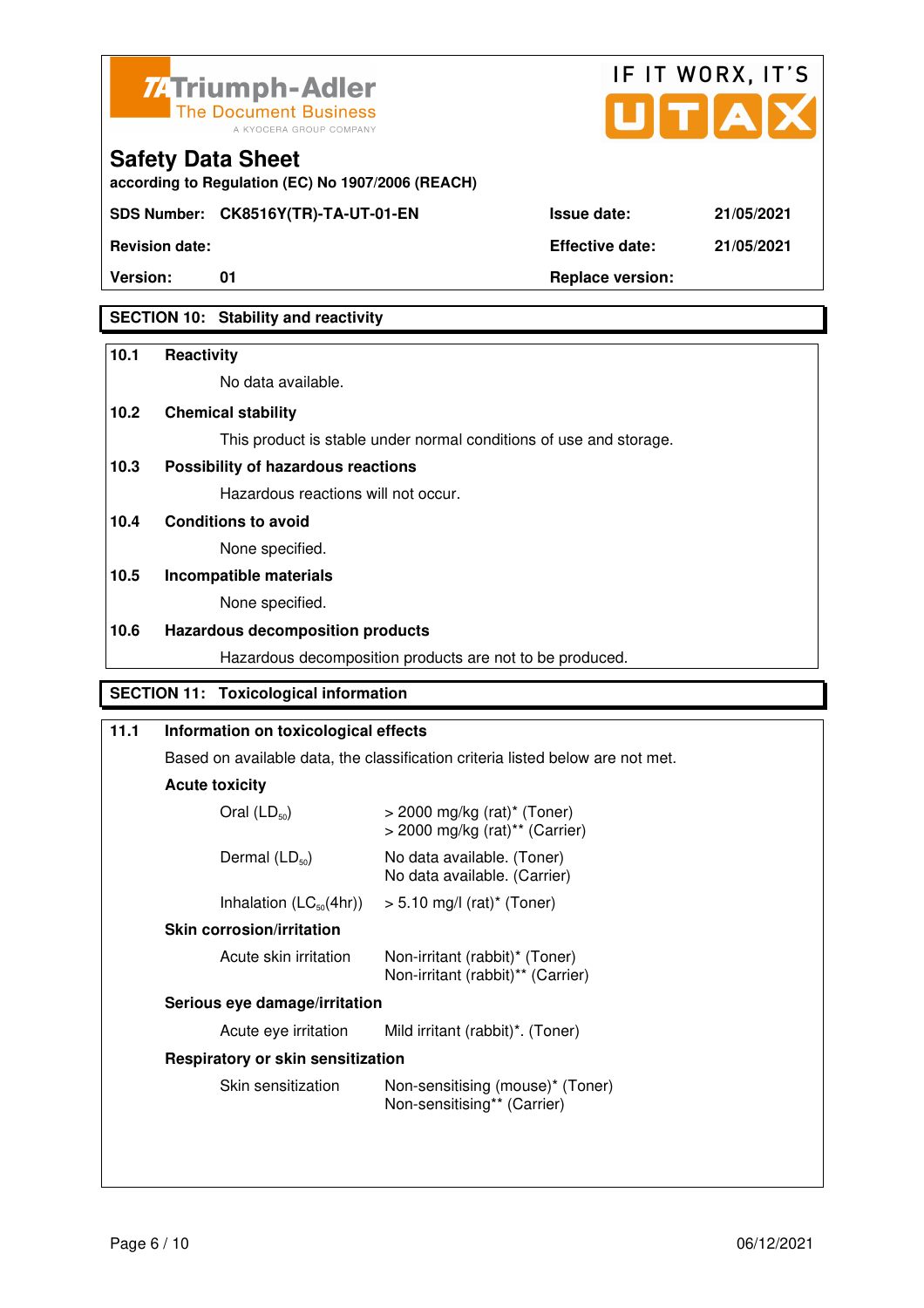

**SDS Number: CK8516Y(TR)-TA-UT-01-EN** 

**according to Regulation (EC) No 1907/2006 (REACH)**

**Safety Data Sheet** 

|                    | IF IT WORX, IT'S |  |  |  |
|--------------------|------------------|--|--|--|
|                    | JITIA            |  |  |  |
| <b>Issue date:</b> | 21/05/2021       |  |  |  |

**Revision date: Effective date: 21/05/2021** 

| <b>Version:</b><br>01 |                               | <b>Replace version:</b>                                                                                                                                                                                                                                                                                                                                                                                                                                                                                                                                                                                                                                                                                                                                                                                                                                                                                                                                               |  |  |
|-----------------------|-------------------------------|-----------------------------------------------------------------------------------------------------------------------------------------------------------------------------------------------------------------------------------------------------------------------------------------------------------------------------------------------------------------------------------------------------------------------------------------------------------------------------------------------------------------------------------------------------------------------------------------------------------------------------------------------------------------------------------------------------------------------------------------------------------------------------------------------------------------------------------------------------------------------------------------------------------------------------------------------------------------------|--|--|
| 11.1                  | <b>Germ cell mutagenicity</b> | Ames test is negative** (Toner)<br>Ames test is negative** (Carrier)<br>*(based on test result of similar product)<br>** (based on test result of constituent materials)                                                                                                                                                                                                                                                                                                                                                                                                                                                                                                                                                                                                                                                                                                                                                                                              |  |  |
|                       | Information of ingredients:   |                                                                                                                                                                                                                                                                                                                                                                                                                                                                                                                                                                                                                                                                                                                                                                                                                                                                                                                                                                       |  |  |
|                       |                               | No mutagen according to MAK, TRGS905 und (EC) No 1272/2008 Annex VI.                                                                                                                                                                                                                                                                                                                                                                                                                                                                                                                                                                                                                                                                                                                                                                                                                                                                                                  |  |  |
|                       | Carcinogenicity               |                                                                                                                                                                                                                                                                                                                                                                                                                                                                                                                                                                                                                                                                                                                                                                                                                                                                                                                                                                       |  |  |
|                       | Information of ingredients:   | No carcinogen or potential carcinogen (except Titanium dioxide) according to IARC,<br>Japan Association on Industrial Health, ACGIH, EPA, OSHA, NTP, MAK, California<br>Proposition 65, TRGS 905 and (EC) No 1272/2008 Annex VI.<br>The IARC re-evaluated Titanium dioxide as a Group 2B carcinogen (possibly carcinogenic to<br>humans) as the result of inhalation exposure test in rats. But, oral/skin test does not show<br>carcinogenicity (2). In the animal chronic inhalation studies for Titanium dioxide, the lung<br>tumour was observed only in rats. It is estimated that this is attributed to the overload of rat's<br>lung clearance mechanism (overload phenomenon) (3). The inhalation of excessive<br>Titanium dioxide does not occur in normal use of this product. Also, epidemiological studies to<br>date have not revealed any evidence of the relation between occupational exposure to<br>Titanium dioxide and respiratory tract diseases. |  |  |
|                       |                               |                                                                                                                                                                                                                                                                                                                                                                                                                                                                                                                                                                                                                                                                                                                                                                                                                                                                                                                                                                       |  |  |
|                       |                               |                                                                                                                                                                                                                                                                                                                                                                                                                                                                                                                                                                                                                                                                                                                                                                                                                                                                                                                                                                       |  |  |
|                       | <b>Reproductive toxicity</b>  |                                                                                                                                                                                                                                                                                                                                                                                                                                                                                                                                                                                                                                                                                                                                                                                                                                                                                                                                                                       |  |  |
|                       | Information of ingredients:   |                                                                                                                                                                                                                                                                                                                                                                                                                                                                                                                                                                                                                                                                                                                                                                                                                                                                                                                                                                       |  |  |
|                       | (EC) No 1272/2008 Annex VI.   | No reproductive toxicant according to MAK, California Proposition 65, TRGS 905 und                                                                                                                                                                                                                                                                                                                                                                                                                                                                                                                                                                                                                                                                                                                                                                                                                                                                                    |  |  |
|                       | <b>STOT-single exposure</b>   | No data available.                                                                                                                                                                                                                                                                                                                                                                                                                                                                                                                                                                                                                                                                                                                                                                                                                                                                                                                                                    |  |  |
|                       | <b>STOT-repeated exposure</b> | No data available.                                                                                                                                                                                                                                                                                                                                                                                                                                                                                                                                                                                                                                                                                                                                                                                                                                                                                                                                                    |  |  |
|                       | <b>Aspiration hazard</b>      | No data available.                                                                                                                                                                                                                                                                                                                                                                                                                                                                                                                                                                                                                                                                                                                                                                                                                                                                                                                                                    |  |  |
|                       | <b>Chronic effects</b>        |                                                                                                                                                                                                                                                                                                                                                                                                                                                                                                                                                                                                                                                                                                                                                                                                                                                                                                                                                                       |  |  |
|                       |                               | In a study in rats by chronic inhalation exposure to a typical toner, a mild to moderate degree<br>of lung fibrosis was observed in 92% of the rats in the high concentration (16 mg/m <sup>3</sup> )<br>exposure group, and a minimal to mild degree of fibrosis was noted in 22% of the animal in the<br>middle $(4mg/m3)$ exposure group (1). But no pulmonary change was reported in the lowest                                                                                                                                                                                                                                                                                                                                                                                                                                                                                                                                                                   |  |  |

 $(1 \text{mg/m}^3)$  exposure group, the most relevant level to potential human exposures.

**Other information** No data available.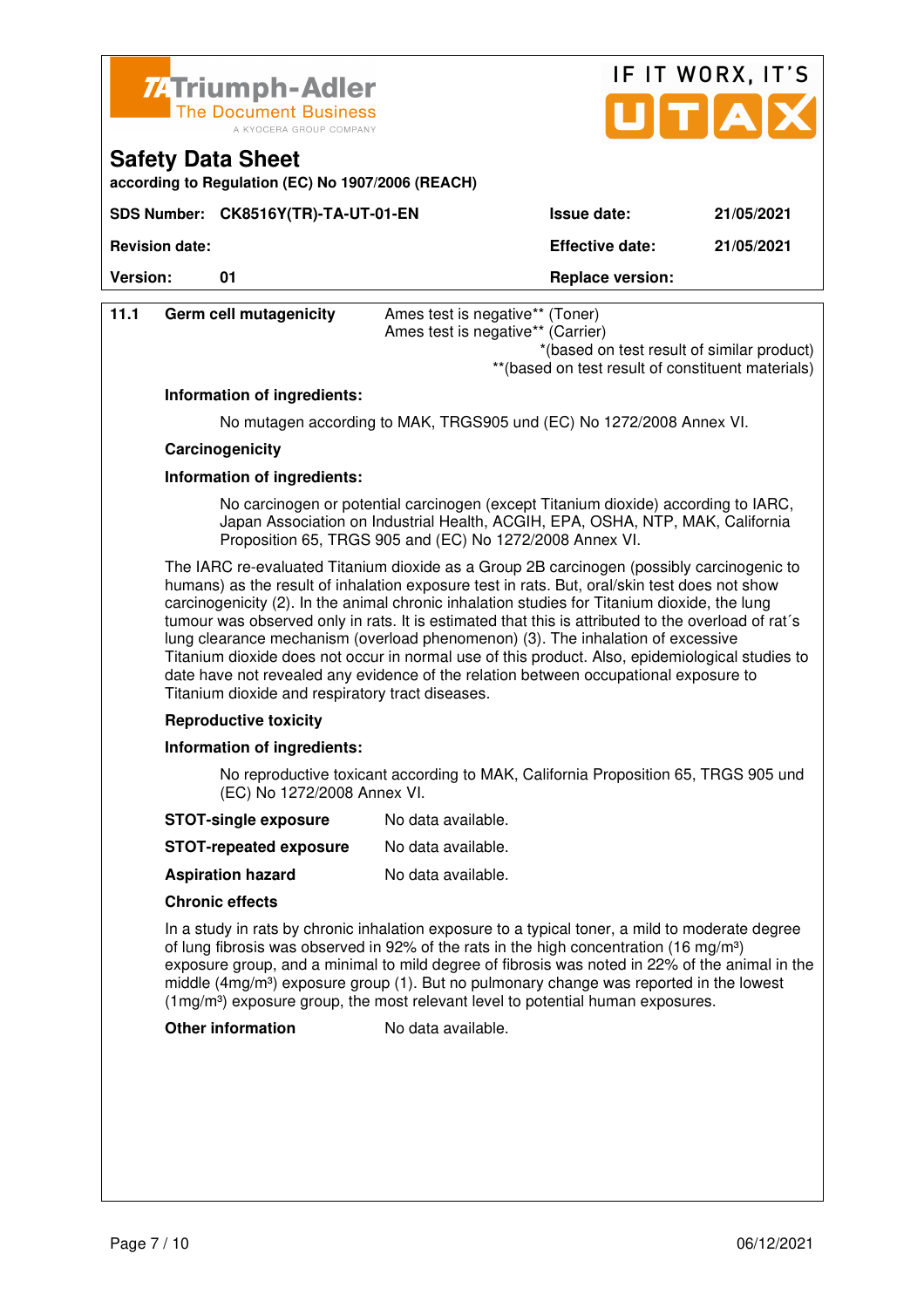

**according to Regulation (EC) No 1907/2006 (REACH)**

**SDS Number: CK8516Y(TR)-TA-UT-01-EN Issue date: 21/05/2021** 

**Revision date: Effective date: 21/05/2021** 

## **SECTION 12: Ecological information**

#### **12.1 Toxicity**

No data available.

#### **12.2 Persistence and degradability**

No data available.

**12.3 Bio accumulative potential** 

No data available.

#### **12.4 Mobility in soil**

No data available.

#### **12.5 Results of PBT and vPvB assessment**

No data available.

#### **12.6 Other adverse effects**

No additional information available.

## **SECTION 13: Disposal considerations**

## **13.1 Waste treatment methods**

 Do not attempt to incinerate the toner container or unit and the waste toner yourself. Dangerous sparks may cause burn. Any disposal practice should be done under conditions which meet local, state and federal laws and regulations relating to waste (contact local or state environmental agency for specific rules).

## **SECTION 14: Transport information**

#### **14.1 UN-number**

None.

**14.2 UN Proper shipping name** 

None.

**14.3 Transport hazard class(es)** 

None.

### **14.4 Packing group**

None.

**14.5 Environmental hazards** 

None.

| ue date: | 21/05/20 |  |
|----------|----------|--|
|          |          |  |

IF IT WORX, IT'S

Version: 01 01 **Replace version: Replace version:**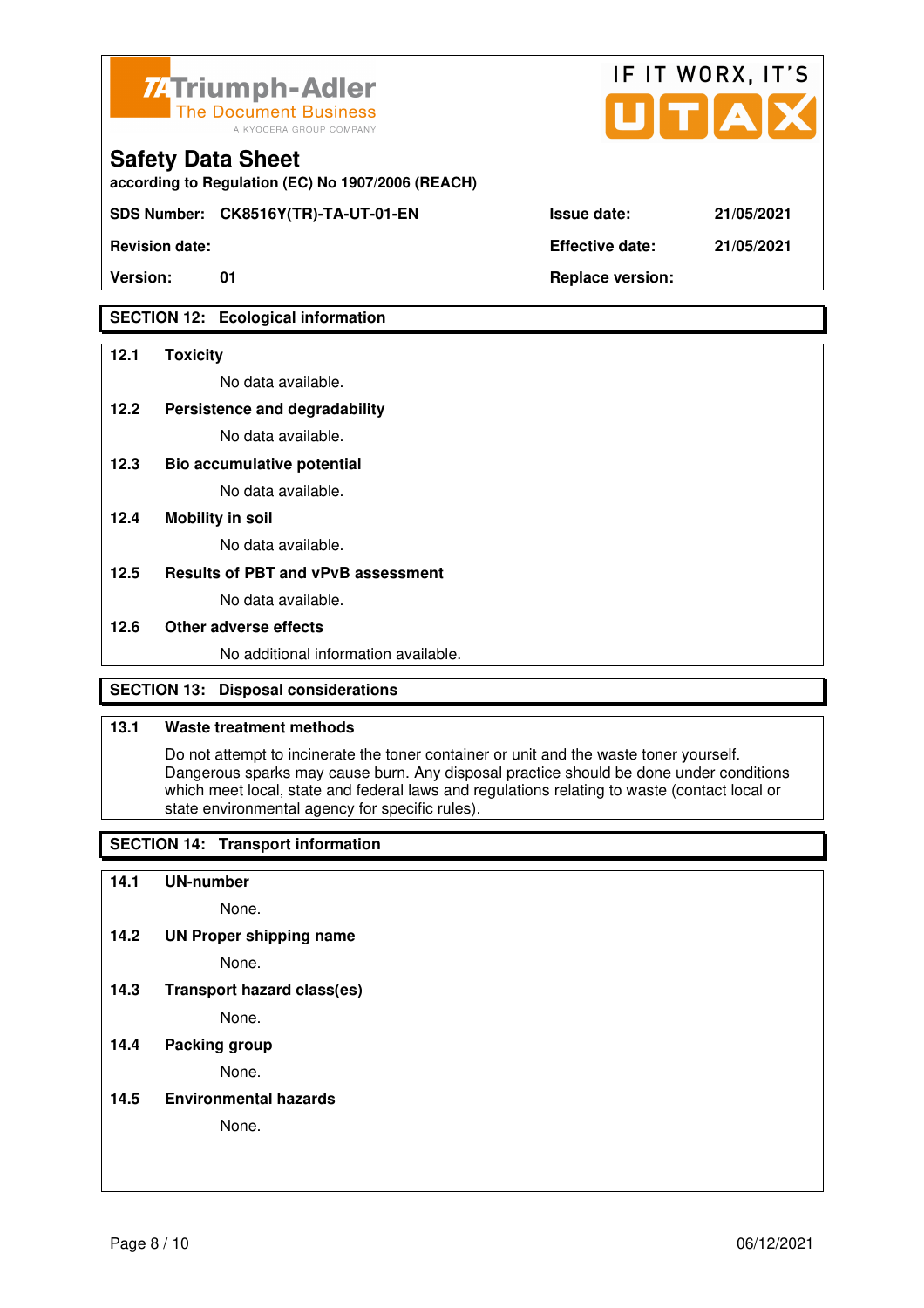



**according to Regulation (EC) No 1907/2006 (REACH)**

#### **SDS Number: CK8516Y(TR)-TA-UT-01-EN Issue date: 21/05/2021**

**Revision date: Effective date: 21/05/2021** 

Version: 01 01 **Replace version: Replace version:** 

#### **14.6 Special precautions for user**

No additional information available.

# **14.7 Transport in bulk according to Annex II of MARPOL73/78 and the IBC Code**

Not applicable.

## **SECTION 15: Regulatory information**

# **15.1 Safety, health and environmental regulations/legislation specific for the substance or mixture**

#### **EU-regulations**

Regulation (EC) No 1005/2009 (on substances that deplete the ozone layer, Annex I and II): Not listed.

Regulation (EU) 2019/1021 (on persistent organic pollutants, Annex I as amended):

Not listed.

 Regulation (EU) No 649/2012 (concerning the export and import of dangerous chemicals, Annex I and V as amended):

Not listed.

 Regulation (EC) No 1907/2006 REACH Annex XVII as amended (Restrictions on use): Not listed.

Regulation (EC) No 1907/2006 REACH Annex XIV as amended (Authorizations):

Not listed.

#### **US-regulations**

All ingredients in this product comply with order under TSCA.

#### **Canada regulations**

 This product is not a WHMIS-controlled product, since we consider it as a manufactured article.

#### **15.2 Chemical Safety Assessment**

No data available.